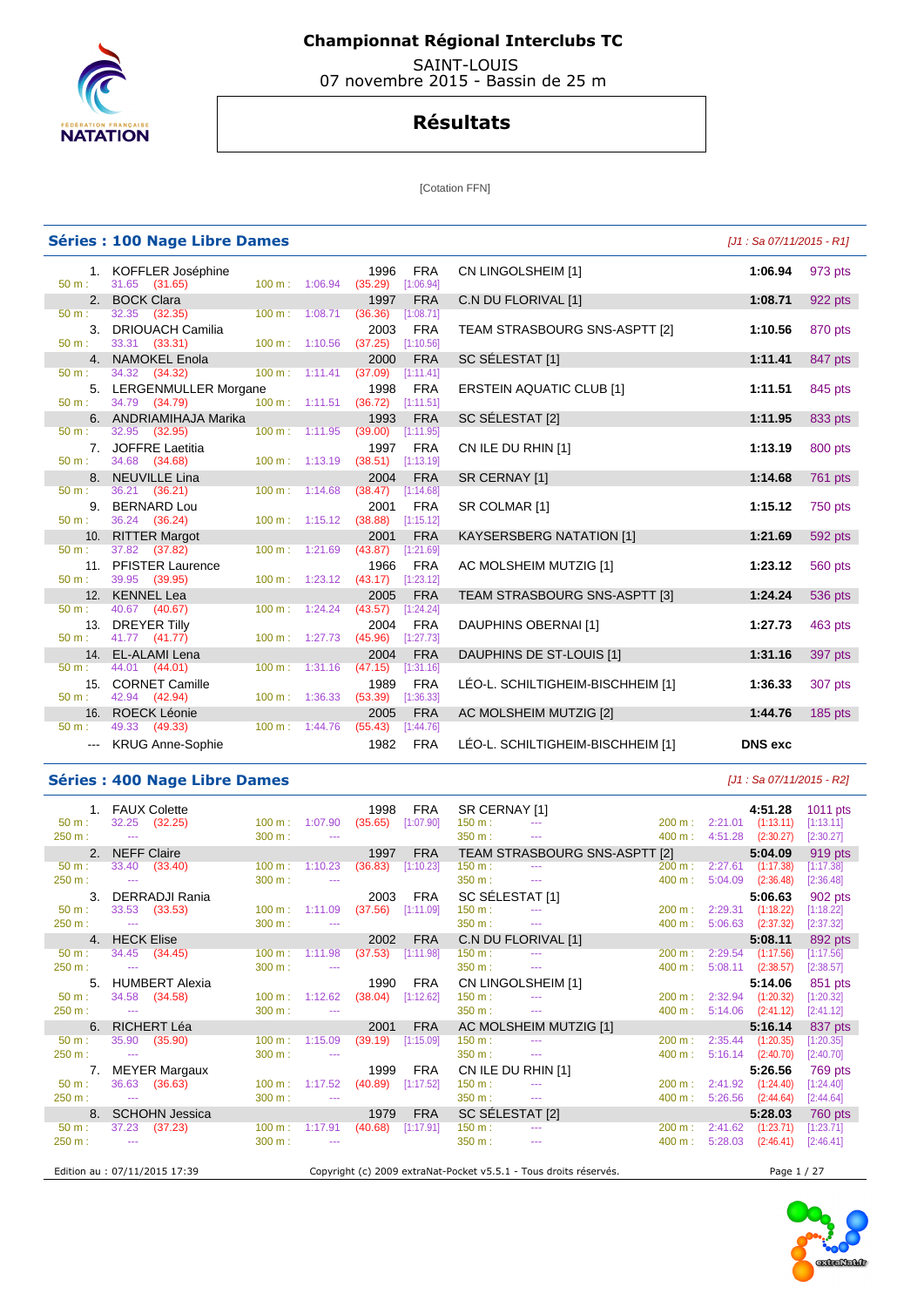

 SAINT-LOUIS 07 novembre 2015 - Bassin de 25 m

## **Résultats**

#### **(Suite) Séries : 400 Nage Libre Dames** [J1 : Sa 07/11/2015 - R2]

| 9.       | <b>GUILLET Charlotte</b>  |                   |                | 2001    | FRA        |               | AC MOLSHEIM MUTZIG [2]                                                                                                                                                                                                                                                                                                                                                                                                                                                     |                   |         | 5:28.26   | 759 pts   |
|----------|---------------------------|-------------------|----------------|---------|------------|---------------|----------------------------------------------------------------------------------------------------------------------------------------------------------------------------------------------------------------------------------------------------------------------------------------------------------------------------------------------------------------------------------------------------------------------------------------------------------------------------|-------------------|---------|-----------|-----------|
| $50 m$ : | 36.71<br>(36.71)          |                   | 100 m: 1:18.15 | (41.44) | [1:18.15]  | 150 m:        | $\frac{1}{2} \left( \frac{1}{2} \right) \left( \frac{1}{2} \right) \left( \frac{1}{2} \right)$                                                                                                                                                                                                                                                                                                                                                                             | 200 m:            | 2:41.80 | (1:23.65) | [1:23.65] |
| 250 m:   | $\sim$                    | 300 m:            |                |         |            | 350 m:        | $\sim$ $\sim$ $\sim$                                                                                                                                                                                                                                                                                                                                                                                                                                                       | 400 m:            | 5:28.26 | (2:46.46) | [2:46.46] |
| 10.      | <b>SCHEIDWEILER Elise</b> |                   |                | 2003    | <b>FRA</b> | SR COLMAR [1] |                                                                                                                                                                                                                                                                                                                                                                                                                                                                            |                   |         | 5:30.58   | 744 pts   |
| $50 m$ : | (37.30)<br>37.30          | $100 \text{ m}$ : | 1:18.27        | (40.97) | [1:18.27]  | $150 m$ :     | $\sim$                                                                                                                                                                                                                                                                                                                                                                                                                                                                     | 200 m:            | 2:42.95 | (1:24.68) | [1:24.68] |
| 250 m:   | $\sim$ $\sim$             | 300 m:            | $\sim$ $\sim$  |         |            | 350 m:        | $\sim$ $\sim$ $\sim$                                                                                                                                                                                                                                                                                                                                                                                                                                                       | 400 m:            | 5:30.58 | (2:47.63) | [2:47.63] |
| 11.      | <b>METZGER Camille</b>    |                   |                | 2003    | <b>FRA</b> |               | TEAM STRASBOURG SNS-ASPTT [3]                                                                                                                                                                                                                                                                                                                                                                                                                                              |                   |         | 5:43.52   | 665 pts   |
| $50 m$ : | 38.48 (38.48)             | $100 \text{ m}$ : | 1:21.31        | (42.83) | [1:21.31]  | 150 m:        |                                                                                                                                                                                                                                                                                                                                                                                                                                                                            | 200 m:            | 2:48.99 | (1:27.68) | [1:27.68] |
| 250 m:   | $\sim$ $\sim$             | 300 m:            | $\frac{1}{2}$  |         |            | 350 m:        | $\sim$ $\sim$                                                                                                                                                                                                                                                                                                                                                                                                                                                              | 400 m:            | 5:43.52 | (2:54.53) | [2:54.53] |
| 12.      | <b>PARENT Mathilde</b>    |                   |                | 2003    | <b>FRA</b> |               | DAUPHINS OBERNAI [1]                                                                                                                                                                                                                                                                                                                                                                                                                                                       |                   |         | 5:51.88   | 617 pts   |
| $50 m$ : | (41.00)<br>41.00          | 100 m:            | 1:25.84        | (44.84) | [1:25.84]  | 150 m:        | <b>Service</b>                                                                                                                                                                                                                                                                                                                                                                                                                                                             | 200 m:            | 2:55.38 | (1:29.54) | [1:29.54] |
| 250 m:   | $\sim$ $\sim$             | 300 m:            | $\sim$ $\sim$  |         |            | 350 m:        | $\frac{1}{2} \left( \frac{1}{2} \right) \left( \frac{1}{2} \right) \left( \frac{1}{2} \right) \left( \frac{1}{2} \right) \left( \frac{1}{2} \right) \left( \frac{1}{2} \right) \left( \frac{1}{2} \right) \left( \frac{1}{2} \right) \left( \frac{1}{2} \right) \left( \frac{1}{2} \right) \left( \frac{1}{2} \right) \left( \frac{1}{2} \right) \left( \frac{1}{2} \right) \left( \frac{1}{2} \right) \left( \frac{1}{2} \right) \left( \frac{1}{2} \right) \left( \frac$ | 400 m:            | 5:51.88 | (2:56.50) | [2:56.50] |
| 13.      | <b>HUBERT Marie</b>       |                   |                | 2000    | <b>FRA</b> |               | DAUPHINS DE ST-LOUIS [1]                                                                                                                                                                                                                                                                                                                                                                                                                                                   |                   |         | 5:52.96   | 610 pts   |
|          |                           |                   |                |         |            |               |                                                                                                                                                                                                                                                                                                                                                                                                                                                                            |                   |         |           |           |
| $50 m$ : | (38.37)<br>38.37          | 100 m:            | 1:22.38        | (44.01) | [1:22.38]  | $150 m$ :     | $\frac{1}{2} \left( \frac{1}{2} \right) \left( \frac{1}{2} \right) \left( \frac{1}{2} \right)$                                                                                                                                                                                                                                                                                                                                                                             | $200 \text{ m}$ : | 2:54.40 | (1:32.02) | [1:32.02] |
| 250 m:   | $\sim$ $\sim$             | 300 m:            | $\sim$         |         |            | 350 m:        | $\frac{1}{2} \left( \frac{1}{2} \right) \left( \frac{1}{2} \right) \left( \frac{1}{2} \right) \left( \frac{1}{2} \right)$                                                                                                                                                                                                                                                                                                                                                  | 400 m:            | 5:52.96 | (2:58.56) | [2:58.56] |
| 14.      | <b>GRESSER Elsa</b>       |                   |                | 1999    | <b>FRA</b> |               | <b>ERSTEIN AQUATIC CLUB [1]</b>                                                                                                                                                                                                                                                                                                                                                                                                                                            |                   |         | 5:57.59   | 584 pts   |
| $50 m$ : | (37.96)<br>37.96          | 100 m:            | 1:19.83        | (41.87) | [1:19.83]  | 150 m:        | <b>Service</b>                                                                                                                                                                                                                                                                                                                                                                                                                                                             | 200 m:            | 2:51.08 | (1:31.25) | [1:31.25] |
| 250 m:   | $\sim$ $\sim$             | 300 m:            | $-$            |         |            | 350 m:        | $\frac{1}{2} \left( \frac{1}{2} \right) \left( \frac{1}{2} \right) \left( \frac{1}{2} \right)$                                                                                                                                                                                                                                                                                                                                                                             | 400 m:            | 5:57.59 | (3:06.51) | [3:06.51] |
| 15.      | SIMIONI Agathe            |                   |                | 2000    | <b>FRA</b> |               | LÉO-L. SCHILTIGHEIM-BISCHHEIM [1]                                                                                                                                                                                                                                                                                                                                                                                                                                          |                   |         | 5:59.50   | 574 pts   |
| $50 m$ : | (37.67)<br>37.67          | 100 m:            | 1:21.15        | (43.48) | [1:21.15]  | 150 m:        | $\frac{1}{2} \left( \frac{1}{2} \right) \left( \frac{1}{2} \right) \left( \frac{1}{2} \right)$                                                                                                                                                                                                                                                                                                                                                                             | 200 m:            | 2:52.70 | (1:31.55) | [1:31.55] |
| 250 m:   | $\sim$ $\sim$             | 300 m:            | $\sim$ $\sim$  |         |            | 350 m:        | $\sim$ $\sim$ $\sim$                                                                                                                                                                                                                                                                                                                                                                                                                                                       | 400 m:            | 5:59.50 | (3:06.80) | [3:06.80] |
| 16.      | DOTTORE Zoé               |                   |                | 2002    | <b>FRA</b> |               | <b>KAYSERSBERG NATATION [1]</b>                                                                                                                                                                                                                                                                                                                                                                                                                                            |                   |         | 7:09.04   | 255 pts   |
| $50 m$ : | 43.73<br>(43.73)          | $100 \text{ m}$ : | 1:34.41        | (50.68) | [1:34.41]  | $150 m$ :     |                                                                                                                                                                                                                                                                                                                                                                                                                                                                            | 200 m:            | 3:24.54 | (1:50.13) | [1:50.13] |
| 250 m:   |                           | 300 m:            |                |         |            | 350 m:        | $\sim$ $\sim$                                                                                                                                                                                                                                                                                                                                                                                                                                                              | 400 m:            | 7:09.04 | (3:44.50) | [3:44.50] |

#### **Séries : 100 Dos Dames** [J1 : Sa 07/11/2015 - R1]

| 50 m:               | 1. ANTENAT Laetitia<br>36.69 (36.69) | 100 m : 1:15.52 (38.83)          |         | 1997                | <b>FRA</b><br>[1:15.52] | DAUPHINS DE ST-LOUIS [1]          | 1:15.52        | 963 pts |
|---------------------|--------------------------------------|----------------------------------|---------|---------------------|-------------------------|-----------------------------------|----------------|---------|
|                     | 2. VILLEMIN Catherine                |                                  |         | 1981                | <b>FRA</b>              | SC SÉLESTAT [1]                   | 1:20.45        | 839 pts |
| 50 m:               | 39.18 (39.18)                        | $100 \text{ m}$ : 1:20.45        |         | (41.27)             | [1:20.45]               |                                   |                |         |
|                     | 3. SCHELLENBERGER Joanne             |                                  |         | 2001                | <b>FRA</b>              | SR CERNAY [1]                     | 1:22.66        | 787 pts |
| $50 m$ :            | 37.36 (37.36)                        | 100 m: 1:22.66                   |         | (45.30)             | [1:22.66]               |                                   |                |         |
| $50 \text{ m}$ :    | 4. GRASSLER Marine<br>39.88 (39.88)  | $100 m$ : 1:23.81                |         | 1994<br>(43.93)     | <b>FRA</b><br>[1:23.81] | TEAM STRASBOURG SNS-ASPTT [2]     | 1:23.81        | 760 pts |
|                     | 5. COLLARD Camille                   |                                  |         |                     |                         |                                   |                |         |
| $50 m$ :            | 41.64 (41.64)                        | 100 m: 1:24.96 (43.32) [1:24.96] |         | 1999                | FRA                     | CN ILE DU RHIN [1]                | 1:24.96        | 734 pts |
|                     | 6. PARIS Cathie                      |                                  |         | 1982                | <b>FRA</b>              | LÉO-L. SCHILTIGHEIM-BISCHHEIM [1] | 1:27.24        | 684 pts |
| 50 m:               | 42.02 (42.02)                        | $100 m$ : 1:27.24                |         | (45.22)             | [1:27.24]               |                                   |                |         |
|                     | 7. DE MURCIA Jeanne                  |                                  |         | 2003                | <b>FRA</b>              | TEAM STRASBOURG SNS-ASPTT [3]     | 1:27.38        | 681 pts |
| $50 m$ :            | 42.26 (42.26)                        | 100 m: 1:27.38                   |         | $(45.12)$ [1:27.38] |                         |                                   |                |         |
|                     | 8. SCHIFFER Mathilde                 |                                  |         | 2004                | <b>FRA</b>              | C.N DU FLORIVAL [1]               | 1:28.90        | 648 pts |
| 50 m:               | 43.66 (43.66)                        | $100 \text{ m}: 1:28.90$         |         | (45.24)             | [1:28.90]               |                                   |                |         |
|                     | 9. GRIMMER Julie                     |                                  |         | 2003                | <b>FRA</b>              | <b>ERSTEIN AQUATIC CLUB [1]</b>   | 1:31.18        | 600 pts |
| 50 m:               | 44.12 (44.12)                        | 100 m: 1:31.18                   |         | (47.06)             | [1:31.18]               |                                   |                |         |
|                     | 10. RICHERT Emelyne                  |                                  |         | 2007                | <b>FRA</b>              | DAUPHINS OBERNAI [1]              | 1:33.36        | 557 pts |
| $50 m$ :            | 44.93 (44.93)                        | $100 \text{ m}: 1:33.36$         |         | (48.43)             | [1:33.36]               |                                   |                |         |
|                     | 11. KOFFLER Mathilde                 |                                  |         | 2003                | <b>FRA</b>              | CN LINGOLSHEIM [1]                | 1:35.90        | 508 pts |
| 50 m:               | 46.13 (46.13)                        | $100 \text{ m}: 1:35.90$         |         | $(49.77)$ [1:35.90] |                         |                                   |                |         |
| 50 m:               | 12. SEYLLER Elodie<br>47.25 (47.25)  | $100 \text{ m}$ :                | 1:37.37 | 2000<br>(50.12)     | <b>FRA</b><br>[1:37.37] | SC SÉLESTAT [2]                   | 1:37.37        | 481 pts |
|                     | 13. KOESTEL Emma                     |                                  |         | 2005                | FRA                     | AC MOLSHEIM MUTZIG [2]            | 1:44.89        |         |
| 50 m:               | 49.99 (49.99)                        | $100 m$ : 1:44.89                |         | (54.90)             | [1:44.89]               |                                   |                | 353 pts |
|                     | 14. LAUGEL Morgane                   |                                  |         | 2005                | <b>FRA</b>              | AC MOLSHEIM MUTZIG [1]            | 1:49.05        | 291 pts |
| 50 m:               | 52.84 (52.84)                        | 100 m: 1:49.05                   |         | (56.21)             | [1:49.05]               |                                   |                |         |
| 15.                 | MAC DOUGALL Maéva                    |                                  |         | 2006                | FRA                     | SR COLMAR [1]                     | 1:50.00        | 278 pts |
| $50 m$ :            | 53.01 (53.01)                        | 100 m: 1:50.00                   |         | $(56.99)$ [1:50.00] |                         |                                   |                |         |
| $\qquad \qquad - -$ | NEVEU Emma                           |                                  |         | 2004                | <b>FRA</b>              | <b>KAYSERSBERG NATATION [1]</b>   | <b>DSQ Vi</b>  |         |
| $\cdots$            | <b>MICLO Maurine</b>                 |                                  |         | 2002                | <b>FRA</b>              | SR COLMAR [1]                     | <b>DNS</b> dec |         |

Edition au : 07/11/2015 17:39 Copyright (c) 2009 extraNat-Pocket v5.5.1 - Tous droits réservés. Page 2 / 27



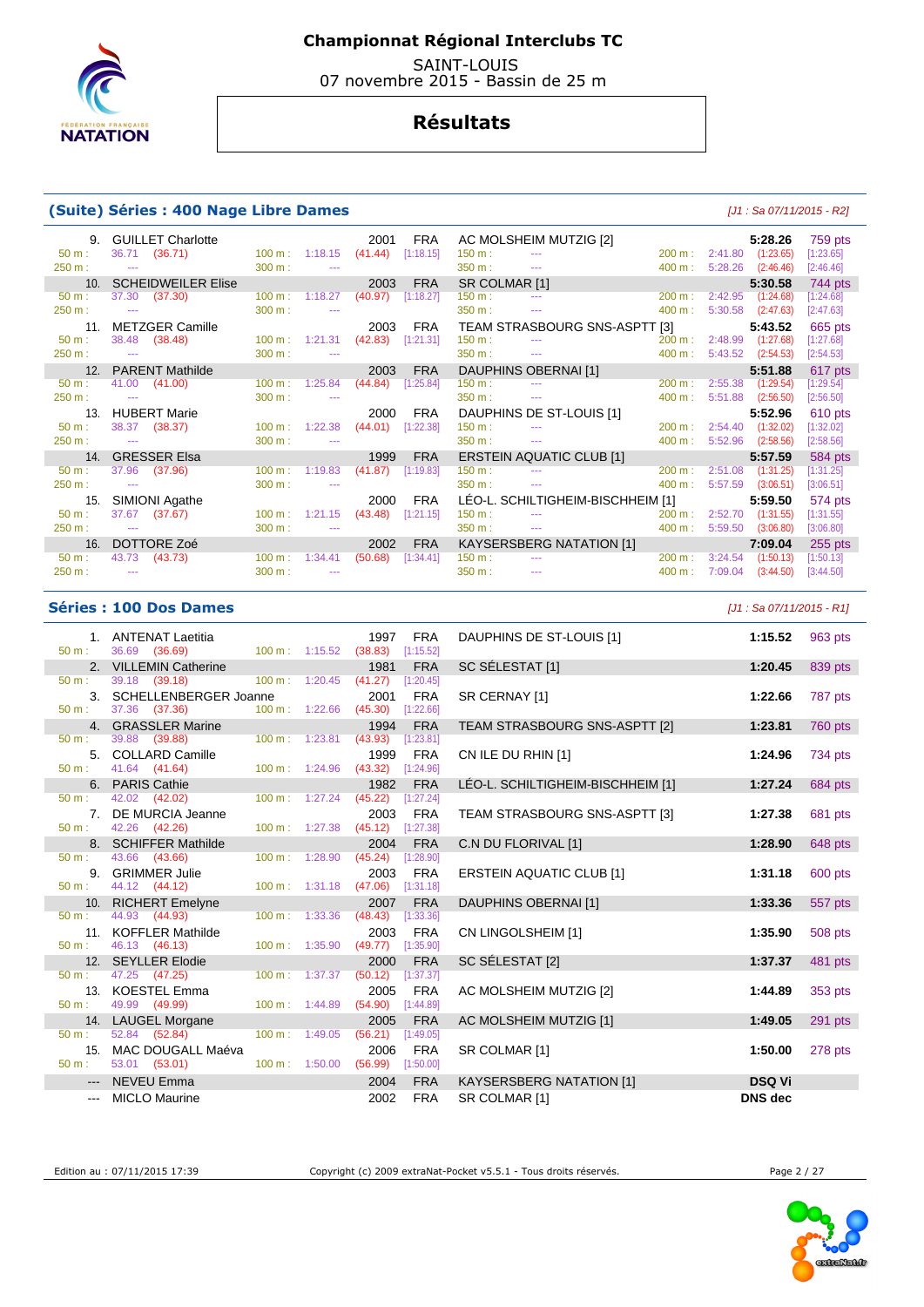

 SAINT-LOUIS 07 novembre 2015 - Bassin de 25 m

## **Résultats**

#### **Séries : 200 Dos Dames and** *Series* **: 200 Dos Dames and** *Series* **: 200 Dos Dames <b>and** *Series* : 200 Dos Dames **and** *Series* : 200 Dos Dames **and** *Series* : 200 Dos Dames **and** *Series* : 200 Dos Dames **and** *Series*

|          | 1. LEFEBVRE Delphine                                                                       |                           |                                      | 1977                                       | <b>FRA</b>              | DAUPHINS DE ST-LOUIS [1]                                                                                                                                                                                                                                                                                                                                                                               |        |                          | 2:42.54                             | 925 pts              |
|----------|--------------------------------------------------------------------------------------------|---------------------------|--------------------------------------|--------------------------------------------|-------------------------|--------------------------------------------------------------------------------------------------------------------------------------------------------------------------------------------------------------------------------------------------------------------------------------------------------------------------------------------------------------------------------------------------------|--------|--------------------------|-------------------------------------|----------------------|
| $50 m$ : | <b>Service State</b>                                                                       |                           | $100 \text{ m}: 1:18.29$ $(1:18.29)$ |                                            | [1:18.29]               | in a change of the contract of the contract of the contract of the contract of the contract of the contract of<br>The contract of the contract of the contract of the contract of the contract of the contract of the contract o<br>$150 m$ :                                                                                                                                                          |        | 200 m: 2:42.54 (1:24.25) |                                     | [1:24.25]            |
|          | 2. DUBOIN Elsa                                                                             |                           |                                      | 2000                                       | <b>FRA</b>              | SC SÉLESTAT $[1]$<br>$\frac{150 \text{ m}}{200 \text{ m}}$                                                                                                                                                                                                                                                                                                                                             |        |                          | 2:50.28                             | 829 pts              |
| $50 m$ : | the company of the company of the company                                                  |                           |                                      | 100 m: 1:22.47 (1:22.47) [1:22.47]         |                         |                                                                                                                                                                                                                                                                                                                                                                                                        |        |                          | 200 m: 2:50.28 (1:27.81)            | [1:27.81]            |
|          | 3. HANRIOT-COLIN Célia                                                                     |                           |                                      | 2002                                       | <b>FRA</b>              | CN ILE DU RHIN [1]                                                                                                                                                                                                                                                                                                                                                                                     |        |                          | 2:53.60                             | 790 pts              |
| $50 m$ : | <b>Contract</b>                                                                            |                           | $100 \text{ m}: 1:24.69$ $(1:24.69)$ |                                            | [1:24.69]               | 150 m:<br><b>Service State</b>                                                                                                                                                                                                                                                                                                                                                                         |        |                          | 200 m: 2:53.60 (1:28.91)            | [1:28.91]            |
|          | 4. HERTRICH Laure                                                                          |                           |                                      | 2000                                       | <b>FRA</b>              | SR CERNAY [1]                                                                                                                                                                                                                                                                                                                                                                                          |        |                          | 2:54.97                             | 774 pts              |
| 50 m:    | the company of the company of the                                                          | $100 \text{ m}: 1:25.03$  |                                      | (1:25.03)                                  | [1:25.03]               | 150 m:<br>the company of the company of the company                                                                                                                                                                                                                                                                                                                                                    |        |                          | 200 m: 2:54.97 (1:29.94)            | [1:29.94]            |
|          | 5. GOLLENTZ Marie                                                                          |                           |                                      | 2001                                       | <b>FRA</b>              | C.N DU FLORIVAL [1]                                                                                                                                                                                                                                                                                                                                                                                    |        |                          | 2:55.30                             | 770 pts              |
| $50 m$ : | <b>Service State</b>                                                                       |                           | $100 \text{ m}: 1:25.13$ $(1:25.13)$ |                                            | [1:25.13]               | 150 m:<br>$\sim$ $\sim$ $\sim$                                                                                                                                                                                                                                                                                                                                                                         |        |                          | 200 m: 2:55.30 (1:30.17)            | [1:30.17]            |
|          | 6. KOFFLER Louise                                                                          |                           |                                      | 1991                                       | <b>FRA</b>              | CN LINGOLSHEIM [1]                                                                                                                                                                                                                                                                                                                                                                                     |        |                          | 2:55.64                             | 766 pts              |
| $50 m$ : | the company of the company of                                                              |                           | $100 \text{ m}: 1:24.37$ $(1:24.37)$ |                                            | [1:24.37]               | 150 m:<br>$\frac{1}{2} \frac{1}{2} \frac{1}{2} \frac{1}{2} \frac{1}{2} \frac{1}{2} \frac{1}{2} \frac{1}{2} \frac{1}{2} \frac{1}{2} \frac{1}{2} \frac{1}{2} \frac{1}{2} \frac{1}{2} \frac{1}{2} \frac{1}{2} \frac{1}{2} \frac{1}{2} \frac{1}{2} \frac{1}{2} \frac{1}{2} \frac{1}{2} \frac{1}{2} \frac{1}{2} \frac{1}{2} \frac{1}{2} \frac{1}{2} \frac{1}{2} \frac{1}{2} \frac{1}{2} \frac{1}{2} \frac{$ |        |                          | 200 m: 2:55.64 (1:31.27)            | [1:31.27]            |
| 50 m:    | 7. WEBER Nadège                                                                            |                           |                                      | 1988<br>100 m: 1:27.47 (1:27.47) [1:27.47] | <b>FRA</b>              | <b>KAYSERSBERG NATATION [1]</b>                                                                                                                                                                                                                                                                                                                                                                        |        |                          | 3:00.00<br>200 m: 3:00.00 (1:32.53) | 717 pts              |
|          | $\mathcal{L}_{\text{max}}$ and $\mathcal{L}_{\text{max}}$ . The $\mathcal{L}_{\text{max}}$ |                           |                                      |                                            |                         | $150 \text{ m}$ : $150 \text{ m}$ : $150 \text{ m}$ : $150 \text{ m}$ : $150 \text{ m}$ : $150 \text{ m}$ : $150 \text{ m}$ : $150 \text{ m}$ : $150 \text{ m}$ : $150 \text{ m}$ : $150 \text{ m}$ : $150 \text{ m}$ : $150 \text{ m}$ : $150 \text{ m}$ : $150 \text{ m}$ : $150 \text{ m}$ : $150 \text{ m}$ :                                                                                      |        |                          |                                     | [1:32.53]            |
| $50 m$ : | 8. OTT Perrine                                                                             | 100 m: 1:26.26            |                                      | 1989<br>(1:26.26)                          | <b>FRA</b><br>[1:26.26] | AC MOLSHEIM MUTZIG [1]<br>$150 m$ :<br>the contract of the contract of the contract of                                                                                                                                                                                                                                                                                                                 | 200 m: |                          | 3:00.38<br>$3:00.38$ $(1:34.12)$    | 712 pts<br>[1:34.12] |
|          | 9. SIGNORET Julie                                                                          |                           |                                      | 1993                                       | <b>FRA</b>              |                                                                                                                                                                                                                                                                                                                                                                                                        |        |                          | 3:04.23                             |                      |
| $50 m$ : | and the second contract of the                                                             | 100 m: 1:28.39            |                                      | (1:28.39)                                  | [1:28.39]               | TEAM STRASBOURG SNS-ASPTT [2]<br>in de la provincia de la provincia del provincia del provincia del provincia del provincia del provincia del p<br>En la provincia del provincia del provincia del provincia del provincia del provincia del provincia del provin<br>150 m:                                                                                                                            |        |                          | 200 m: 3:04.23 (1:35.84)            | 670 pts<br>[1:35.84] |
|          |                                                                                            |                           |                                      | 2002                                       | <b>FRA</b>              |                                                                                                                                                                                                                                                                                                                                                                                                        |        |                          |                                     | 657 pts              |
| $50 m$ : | 10. HIRLI Pauline<br><b>Service State</b>                                                  | $100 \text{ m}$ : 1:29.79 |                                      | (1:29.79)                                  | [1:29.79]               | ERSTEIN AQUATIC CLUB [1] 3:05.45<br>150 m : 11 200 m : 3:05.45 (1:35.66)<br>150 m:                                                                                                                                                                                                                                                                                                                     |        |                          |                                     | [1:35.66]            |
|          | 11. PLANSON Enza                                                                           |                           |                                      | 2003                                       | <b>FRA</b>              |                                                                                                                                                                                                                                                                                                                                                                                                        |        |                          | 3:06.24                             | 648 pts              |
| 50 m:    | <b>State State</b>                                                                         |                           | $100 \text{ m}: 1:32.03$ $(1:32.03)$ |                                            | [1:32.03]               |                                                                                                                                                                                                                                                                                                                                                                                                        |        |                          | 200 m: 3:06.24 (1:34.21)            | [1:34.21]            |
|          | 12. MATHIEU Bérangère                                                                      |                           |                                      | 2003                                       | <b>FRA</b>              | LÉO-L. SCHILTIGHEIM-BISCHHEIM [1]                                                                                                                                                                                                                                                                                                                                                                      |        |                          | 3:09.77                             | 611 pts              |
| $50 m$ : | the company of the company of the company                                                  | 100 m: 1:32.79            |                                      | (1:32.79)                                  | [1:32.79]               | $150 \text{ m}$ : $150 \text{ m}$ : $150 \text{ m}$ : $150 \text{ m}$ : $150 \text{ m}$ : $150 \text{ m}$ : $150 \text{ m}$ : $150 \text{ m}$ : $150 \text{ m}$ : $150 \text{ m}$ : $150 \text{ m}$ : $150 \text{ m}$ : $150 \text{ m}$ : $150 \text{ m}$ : $150 \text{ m}$ : $150 \text{ m}$ : $150 \text{ m}$ :                                                                                      | 200 m: |                          | 3:09.77 (1:36.98)                   | [1:36.98]            |
|          | 13. WEIDMANN Margaux                                                                       |                           |                                      | 2004                                       | <b>FRA</b>              | TEAM STRASBOURG SNS-ASPTT [3]                                                                                                                                                                                                                                                                                                                                                                          |        |                          | 3:10.37                             | 605 pts              |
| $50 m$ : | <b>Contract</b>                                                                            | $100 \text{ m}$ : 1:34.60 |                                      | (1:34.60)                                  | [1:34.60]               | $150 m$ :<br>the second contract of the second                                                                                                                                                                                                                                                                                                                                                         |        |                          | 200 m: 3:10.37 (1:35.77)            | [1:35.77]            |
|          | 14. DANARD Sabrina                                                                         |                           |                                      | 2003                                       | <b>FRA</b>              | AC MOLSHEIM MUTZIG [2]                                                                                                                                                                                                                                                                                                                                                                                 |        |                          | 3:13.54                             | 573 pts              |
| $50 m$ : | the company of the company                                                                 | $100 \text{ m}$ : 1:36.68 |                                      | (1:36.68)                                  | [1:36.68]               | 150 m:                                                                                                                                                                                                                                                                                                                                                                                                 |        |                          | 200 m: 3:13.54 (1:36.86)            | [1:36.86]            |
|          | 15. BERNARD Maya                                                                           |                           |                                      | 2000                                       | <b>FRA</b>              | SR COLMAR [1]                                                                                                                                                                                                                                                                                                                                                                                          |        |                          | 3:17.88                             | 530 pts              |
| $50 m$ : | <b>State State</b>                                                                         | $100 \text{ m}$ : 1:36.16 |                                      | (1:36.16)                                  | [1:36.16]               | $\begin{array}{c}\n\cdots \\ \hline\n\text{MAR [1]} \\ \cdots\n\end{array}$<br>$150 m$ :                                                                                                                                                                                                                                                                                                               |        |                          | 200 m: 3:17.88 (1:41.72)            | [1:41.72]            |
|          | 16. MOREL Norah                                                                            |                           |                                      | 2005                                       | <b>FRA</b>              | DAUPHINS OBERNAI [1]                                                                                                                                                                                                                                                                                                                                                                                   |        |                          | 3:31.65                             | 406 pts              |
|          | $50 \text{ m}$ : $-$                                                                       |                           |                                      | 100 m: 1:43.42 (1:43.42) [1:43.42]         |                         | $150 \text{ m}$ : $100 \text{ m}$ is $100 \text{ m}$ in $100 \text{ m}$ in $100 \text{ m}$ in $100 \text{ m}$ in $100 \text{ m}$ in $100 \text{ m}$ in $100 \text{ m}$ in $100 \text{ m}$ in $100 \text{ m}$ in $100 \text{ m}$ in $100 \text{ m}$ in $100 \text{ m}$ in $100 \text{ m}$ in $100 \text{ m}$ i                                                                                          |        |                          | 200 m: 3:31.65 (1:48.23)            | [1:48.23]            |
|          | --- SARAZIN Cléa                                                                           |                           |                                      | 2003                                       | <b>FRA</b>              | DAUPHINS DE ST-LOUIS [1]                                                                                                                                                                                                                                                                                                                                                                               |        |                          | <b>DNS</b> dec                      |                      |
|          |                                                                                            |                           |                                      |                                            |                         |                                                                                                                                                                                                                                                                                                                                                                                                        |        |                          |                                     |                      |

#### **Séries : 100 Brasse Dames** *Maximum Brasse Dames Maximum Brasse Dames**Maximum Brasse Dames**<b>Maximum Brasse Dames <i>Maximum Brasse Dames Maximum Brasse Dames Maximum Brasse Dames* **<b>***Maximum Brasse Dames*

|                  | 1. NICOLOSO Salomé                                |                          |                                  | 2001                                     | FRA        | SR CERNAY [1]                                                     |             | 1:20.69 1059 pts |
|------------------|---------------------------------------------------|--------------------------|----------------------------------|------------------------------------------|------------|-------------------------------------------------------------------|-------------|------------------|
| $50 m$ :         | 37.53 (37.53)                                     |                          |                                  | 100 m: 1:20.69 (43.16) [1:20.69]         |            |                                                                   |             |                  |
|                  | 2. SCHNEIDER Lara                                 |                          |                                  | 2003                                     | <b>FRA</b> | TEAM STRASBOURG SNS-ASPTT [2]                                     | 1:24.02     | 983 pts          |
| 50 m:            | 39.94 (39.94)                                     | $100 \text{ m}: 1:24.02$ |                                  | (44.08)                                  | [1:24.02]  |                                                                   |             |                  |
|                  | 3. WUERTZER Océane                                |                          |                                  | 2001                                     | FRA        | SC SÉLESTAT [1]                                                   | 1:30.33     | 847 pts          |
|                  | $50 \text{ m}: 42.51 (42.51)$                     |                          |                                  | 100 m: 1:30.33 (47.82) [1:30.33]         |            |                                                                   |             |                  |
|                  | 4. BOROCCO Lea                                    |                          |                                  | 1997                                     | <b>FRA</b> | LÉO-L. SCHILTIGHEIM-BISCHHEIM [1]                                 | 1:31.57     | 822 pts          |
| 50 m:            | 42.59 (42.59)                                     |                          | $100 \text{ m}: 1:31.57$ (48.98) |                                          | [1:31.57]  |                                                                   |             |                  |
|                  | 5. RAPP Manuela                                   |                          |                                  | 2000                                     | FRA        | DAUPHINS DE ST-LOUIS [1]                                          | 1:33.68     | 779 pts          |
| 50 m:            | 43.69 (43.69)                                     |                          | $100 \text{ m}: 1:33.68$         | (49.99)                                  | [1:33.68]  |                                                                   |             |                  |
|                  | 6. IOOSS Jeanne                                   |                          |                                  | 2003                                     | <b>FRA</b> | SR COLMAR [1]                                                     | 1:36.58     | 723 pts          |
|                  | 50 m: 45.63 (45.63)                               |                          | $100 \text{ m}: 1:36.58$         | (50.95)                                  | [1:36.58]  |                                                                   |             |                  |
|                  | 7. BAPST Victoire                                 |                          |                                  | 1997                                     | FRA        | <b>ERSTEIN AQUATIC CLUB [1]</b>                                   | 1:39.23     | 673 pts          |
|                  | 50 m : 44.92 (44.92)                              |                          |                                  | 100 m: 1:39.23 (54.31) [1:39.23]         |            |                                                                   |             |                  |
|                  | 8. RITTER Amelie                                  |                          |                                  | 2001                                     | <b>FRA</b> | C.N DU FLORIVAL [1]                                               | 1:40.81     | 644 pts          |
| $50 \text{ m}$ : | 47.03 (47.03)                                     | $100 m$ : 1:40.81        |                                  | (53.78)                                  | [1:40.81]  |                                                                   |             |                  |
| 50 m:            | 9. WUERTZER Charlotte<br>46.75 (46.75)            |                          |                                  | 1999<br>100 m: 1:43.70 (56.95) [1:43.70] | FRA        | SC SÉLESTAT [2]                                                   | 1:43.70     | 593 pts          |
|                  | 10. SCHILLINGER Clara                             |                          |                                  | 2005                                     | <b>FRA</b> | AC MOLSHEIM MUTZIG [2]                                            | 1:45.19     | 567 pts          |
| $50 \text{ m}$ : | 50.56 (50.56)                                     |                          | $100 \text{ m}: 1:45.19$ (54.63) |                                          | [1:45.19]  |                                                                   |             |                  |
|                  | 11. GARGULAK Drahoslava                           |                          |                                  | 2001                                     | FRA        | TEAM STRASBOURG SNS-ASPTT [3]                                     | 1:45.30     | 565 pts          |
|                  | $50 \text{ m}: 49.19 (49.19)$                     |                          |                                  | 100 m: 1:45.30 (56.11) [1:45.30]         |            |                                                                   |             |                  |
|                  | 12. BELZUNG Chloe                                 |                          |                                  | 2006                                     | <b>FRA</b> | DAUPHINS OBERNAI [1]                                              | 1:48.93     | 505 pts          |
| 50 m:            | 51.80 (51.80)                                     |                          |                                  | 100 m: 1:48.93 (57.13) [1:48.93]         |            |                                                                   |             |                  |
|                  | 13. SONNTAG Léa                                   |                          |                                  |                                          | 2000 FRA   | CN LINGOLSHEIM [1]                                                | 1:50.42     | 482 pts          |
| 50 m:            | 50.18 (50.18) 100 m : 1:50.42 (1:00.24) [1:50.42] |                          |                                  |                                          |            |                                                                   |             |                  |
|                  |                                                   |                          |                                  |                                          |            |                                                                   |             |                  |
|                  | Edition au : 07/11/2015 17:39                     |                          |                                  |                                          |            | Copyright (c) 2009 extraNat-Pocket v5.5.1 - Tous droits réservés. | Page 3 / 27 |                  |

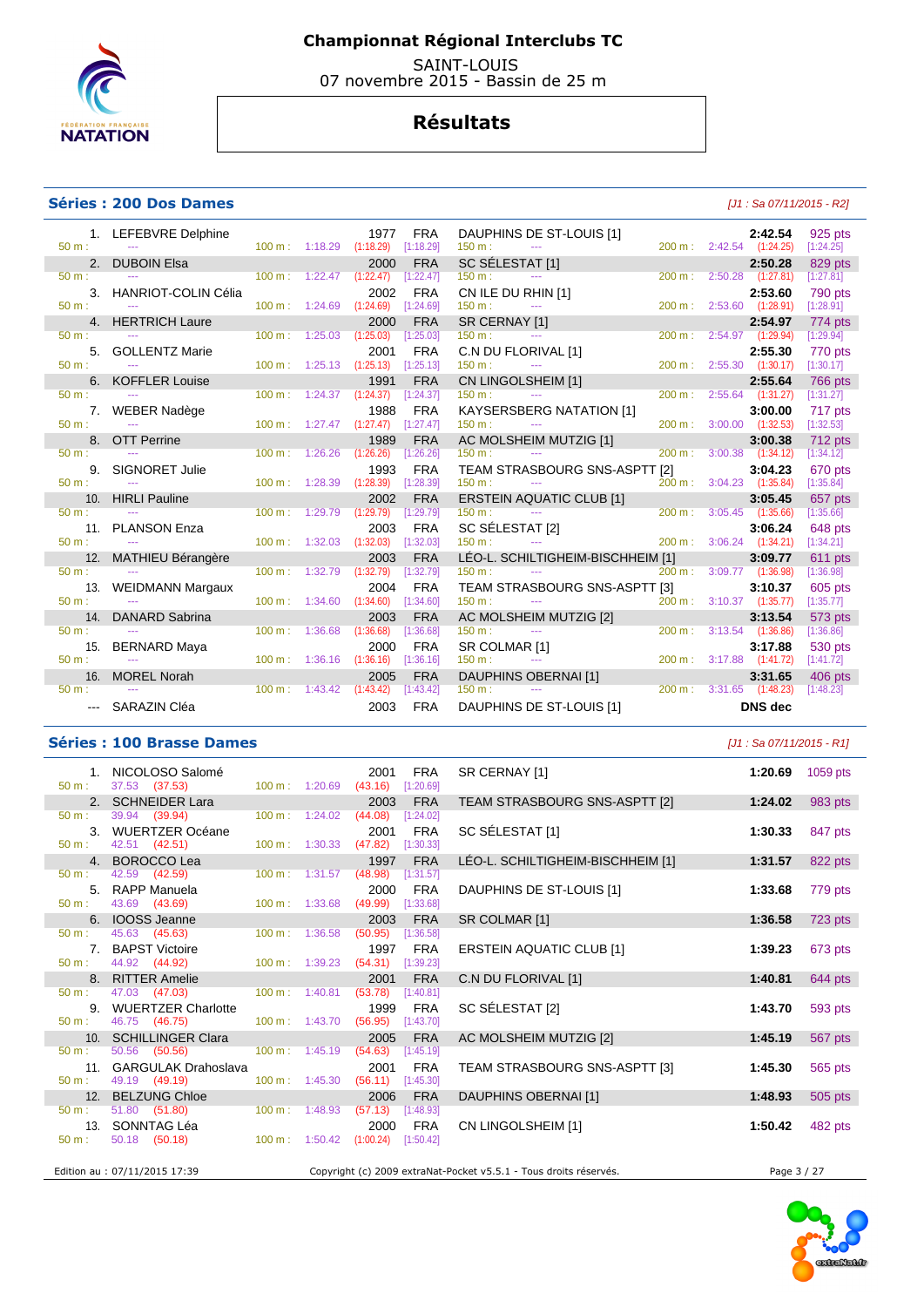

 SAINT-LOUIS 07 novembre 2015 - Bassin de 25 m

## **Résultats**

|                | (Suite) Séries : 100 Brasse Dames     |        |                          |                   |                         |                                                          |                   |         |                                     | $[J1: Sa 07/11/2015 - R1]$ |
|----------------|---------------------------------------|--------|--------------------------|-------------------|-------------------------|----------------------------------------------------------|-------------------|---------|-------------------------------------|----------------------------|
|                | 14. FORJONNEL Emilie                  |        |                          | 2003              | <b>FRA</b>              | CN ILE DU RHIN [1]                                       |                   |         | 1:59.52                             | 350 pts                    |
| $50 m$ :       | 55.85 (55.85)                         |        | 100 m: 1:59.52           | (1:03.67)         | [1:59.52]               |                                                          |                   |         |                                     |                            |
|                | 15. COTINAUT Coline                   |        |                          | 2004              | <b>FRA</b>              | <b>KAYSERSBERG NATATION [1]</b>                          |                   |         | 2:00.05                             | 343 pts                    |
| $50 m$ :       | 56.09 (56.09)<br>16. SCANDELLA Claire | 100 m: | 2:00.05                  | (1:03.96)         | [2:00.05]<br><b>FRA</b> |                                                          |                   |         |                                     |                            |
| $50 m$ :       | 56.64 (56.64)                         |        | 100 m: 2:01.40           | 2005<br>(1:04.76) | [2:01.40]               | AC MOLSHEIM MUTZIG [1]                                   |                   |         | 2:01.40                             | 325 pts                    |
| $---$          | <b>MEYER Manon</b>                    |        |                          | 2002              | <b>FRA</b>              | CN ILE DU RHIN [1]                                       |                   |         | <b>DNS</b> dec                      |                            |
|                |                                       |        |                          |                   |                         |                                                          |                   |         |                                     |                            |
|                | <b>Séries: 200 Brasse Dames</b>       |        |                          |                   |                         |                                                          |                   |         | $[J1: Sa 07/11/2015 - R2]$          |                            |
|                | 1. ROUX Noemie                        |        |                          | 1999              | <b>FRA</b>              | DAUPHINS DE ST-LOUIS [1]                                 |                   |         | 2:50.67                             | 1080 pts                   |
| 50 m:          | $\sim$                                | 100 m: | 1:22.45                  | (1:22.45)         | [1:22.45]               | 150 m:<br>$\sim$                                         | 200 m:            |         | 2:50.67 (1:28.22)                   | [1:28.22]                  |
|                | 2. GUYOMARD Charlotte                 |        |                          | 1999              | <b>FRA</b>              | SC SÉLESTAT [1]                                          |                   |         | 3:09.31                             | 869 pts                    |
| $50 m$ :       |                                       | 100 m: | 1:29.32                  | (1:29.32)         | [1:29.32]               | 150 m:<br>$\sim$ $\sim$                                  | 200 m:            |         | 3:09.31 (1:39.99)                   | [1:39.99]                  |
|                | 3. FAUX Amandine                      |        |                          | 2002              | <b>FRA</b>              | SR CERNAY [1]                                            |                   |         | 3:14.80                             | 811 pts                    |
| $50 m$ :       | $\sim$                                |        | 100 m: 1:35.55           | (1:35.55)         | [1:35.55]               | 150 m:<br>$\scriptstyle\cdots$                           |                   |         | 200 m: 3:14.80 (1:39.25)            | [1:39.25]                  |
| 4.<br>$50 m$ : | <b>SCHNEIDER Louise</b><br>$\sim$     | 100 m: | 1:36.21                  | 2004<br>(1:36.21) | <b>FRA</b><br>[1:36.21] | TEAM STRASBOURG SNS-ASPTT [2]<br>150 m:<br>$\sim$ $\sim$ | $200 \text{ m}$ : |         | 3:15.19<br>3:15.19 (1:38.98)        | 807 pts<br>[1:38.98]       |
| 5.             | <b>BLUMBERGER Agathe</b>              |        |                          | 2003              | <b>FRA</b>              | SC SÉLESTAT [2]                                          |                   |         | 3:21.10                             | 748 pts                    |
| $50 m$ :       | $\sim$                                | 100 m: | 1:36.54                  | (1:36.54)         | [1:36.54]               | 150 m:<br>$\sim$ $\sim$                                  | 200 m:            |         | $3:21.10$ $(1:44.56)$               | [1:44.56]                  |
| 6.             | PREHU Léa                             |        |                          | 1998              | <b>FRA</b>              | CN ILE DU RHIN [1]                                       |                   |         | 3:22.37                             | 735 pts                    |
| $50 m$ :       | $\sim$                                | 100 m: | 1:39.99                  | (1:39.99)         | [1:39.99]               | 150 m:                                                   | 200 m:            |         | $3:22.37$ $(1:42.38)$               | [1:42.38]                  |
| 7.             | <b>JACOB Vinciane</b>                 |        |                          | 2000              | <b>FRA</b>              | <b>ERSTEIN AQUATIC CLUB [1]</b>                          |                   |         | 3:23.00                             | 729 pts                    |
| 50 m:          | $\sim$                                | 100 m: | 1:36.72                  | (1:36.72)         | [1:36.72]               | 150 m:<br>$\overline{a}$                                 | 200 m:            |         | $3:23.00$ $(1:46.28)$               | [1:46.28]                  |
|                | 8. CORBEL Emma                        |        |                          | 2002              | <b>FRA</b>              | TEAM STRASBOURG SNS-ASPTT [3]                            |                   |         | 3:23.37                             | 725 pts                    |
| 50 m:          |                                       | 100 m: | 1:36.08                  | (1:36.08)         | [1:36.08]               | 150 m:<br>$\sim$ $\sim$ $\sim$                           | 200 m :           |         | $3:23.37$ $(1:47.29)$               | [1:47.29]                  |
| 9.             | <b>MORINIERE Soline</b>               |        |                          | 1988              | <b>FRA</b>              | LÉO-L. SCHILTIGHEIM-BISCHHEIM [1]                        |                   |         | 3:25.77                             | 702 pts                    |
| 50 m:          | $\mathbb{Z} \to \mathbb{Z}$           | 100 m: | 1:39.39                  | (1:39.39)         | [1:39.39]               | 150 m:<br>$\scriptstyle\cdots$                           |                   |         | 200 m: 3:25.77 (1:46.38)            | [1:46.38]                  |
| 10.            | <b>GONZALEZ Camille</b><br>$\sim$     |        |                          | 1999              | <b>FRA</b>              | C.N DU FLORIVAL [1]                                      |                   |         | 3:27.86                             | 682 pts                    |
| $50 m$ :       |                                       | 100 m: | 1:38.43                  | (1:38.43)         | [1:38.43]               | 150 m:<br>$-$                                            | 200 m:            | 3:27.86 | (1:49.43)                           | [1:49.43]                  |
| $50 m$ :       | 11. KLEIN Camille                     | 100 m: | 1:38.51                  | 2001<br>(1:38.51) | <b>FRA</b><br>[1:38.51] | AC MOLSHEIM MUTZIG [1]<br>150 m:                         |                   |         | 3:28.80<br>200 m: 3:28.80 (1:50.29) | 673 pts<br>[1:50.29]       |
| 12.            | <b>FERREIRA Lisa</b>                  |        |                          | 2002              | <b>FRA</b>              | CN LINGOLSHEIM [1]                                       |                   |         | 3:31.51                             | 648 pts                    |
| $50 m$ :       | $\sim$                                |        | $100 \text{ m}: 1:44.46$ | (1:44.46)         | [1:44.46]               | 150 m:                                                   | 200 m:            |         | $3:31.51$ $(1:47.05)$               | [1:47.05]                  |
| 13.            | <b>HUBER Maélia</b>                   |        |                          | 2004              | <b>FRA</b>              | DAUPHINS OBERNAI [1]                                     |                   |         | 3:32.84                             | 636 pts                    |
| $50 m$ :       | $\sim$                                | 100 m: | 1:45.03                  | (1:45.03)         | [1:45.03]               | 150 m:<br>$\sim$                                         | 200 m:            |         | $3:32.84$ $(1:47.81)$               | [1:47.81]                  |
|                | 14. COURMONT Orlane                   |        |                          | 2003              | <b>FRA</b>              | AC MOLSHEIM MUTZIG [2]                                   |                   |         | 3:41.64                             | 558 pts                    |
| $50 m$ :       |                                       | 100 m: | 1:47.67                  | (1:47.67)         | [1:47.67]               | 150 m:                                                   | 200 m:            |         | $3:41.64$ $(1:53.97)$               | [1:53.97]                  |
| 15.            | DEHENNE Léa                           |        |                          | 2001              | <b>FRA</b>              | SR COLMAR [1]                                            |                   |         | 3:50.25                             | 487 pts                    |
| $50 m$ :       | $\sim$                                |        | $100 \text{ m}: 1:49.63$ | (1:49.63)         | [1:49.63]               | 150 m:<br>$\scriptstyle\cdots$                           | 200 m:            |         | $3:50.25$ $(2:00.62)$               | [2:00.62]                  |
| 16.            | <b>REISS Victoria</b>                 |        |                          | 2003              | <b>FRA</b>              | KAYSERSBERG NATATION [1]                                 |                   |         | 3:56.67                             | 437 pts                    |
| 50 m:          | $\sim$                                | 100 m: | 1:53.34                  | (1:53.34)         | [1:53.34]               | 150 m:<br>$-$                                            | 200 m:            |         | $3:56.67$ $(2:03.33)$               | [2:03.33]                  |

#### **Séries : 100 Papillon Dames** *Maximum Dames Maximum Dames**LAT***: Sa 07/11/2015 - R1]**

| $50 m$ :         | 1. ZUSSY Claire<br>32.90 (32.90) | $100 \text{ m}: 1:13.28$     | 1998<br>FRA<br>(40.38)<br>[1:13.28] | SR CERNAY [1]                                                     | 1:13.28     | 960 pts |
|------------------|----------------------------------|------------------------------|-------------------------------------|-------------------------------------------------------------------|-------------|---------|
|                  | 2. KARYUCHINA Alfiya             |                              | 1995<br><b>RUS</b>                  | TEAM STRASBOURG SNS-ASPTT [2]                                     | 1:14.28     | 934 pts |
| $50 m$ :         | 34.13 (34.13)                    | $100 m$ :<br>1:14.28         | (40.15)<br>[1:14.28]                |                                                                   |             |         |
| 3 <sub>1</sub>   | <b>BOROCCO Camille</b>           |                              | <b>FRA</b><br>1993                  | LÉO-L. SCHILTIGHEIM-BISCHHEIM [1]                                 | 1:17.36     | 856 pts |
| $50 m$ :         | 34.21 (34.21)                    | $100 \text{ m}$ : 1:17.36    | (43.15)<br>[1:17.36]                |                                                                   |             |         |
|                  | 4. LEPRUN Lauren                 |                              | <b>FRA</b><br>2001                  | CN ILE DU RHIN [1]                                                | 1:25.44     | 666 pts |
| 50 m:            | 37.26 (37.26)                    | $100 \text{ m}$ :<br>1:25.44 | (48.18)<br>[1:25.44]                |                                                                   |             |         |
|                  | 5. SILLETTA Francesca            |                              | FRA<br>2001                         | DAUPHINS DE ST-LOUIS [1]                                          | 1:26.10     | 652 pts |
| $50 m$ :         | 37.71 (37.71)                    | $100 \text{ m}$ : 1:26.10    | (48.39)<br>[1:26.10]                |                                                                   |             |         |
|                  | 6. MEYER Ludivine                |                              | <b>FRA</b><br>2001                  | SC SÉLESTAT [1]                                                   | 1:27.04     | 631 pts |
| $50 m$ :         | 39.89 (39.89)                    | 1:27.04<br>$100 \text{ m}$ : | (47.15)<br>[1:27.04]                |                                                                   |             |         |
|                  | 7. GOETZ Mathilde                |                              | <b>FRA</b><br>2001                  | <b>ERSTEIN AQUATIC CLUB [1]</b>                                   | 1:31.10     | 547 pts |
| $50 m$ :         | 41.92 (41.92)                    | $100 \text{ m}: 1:31.10$     | (49.18)<br>[1:31.10]                |                                                                   |             |         |
|                  | 8. GEHLEN Celia                  |                              | <b>FRA</b><br>2005                  | DAUPHINS OBERNAI [1]                                              | 1:34.89     | 474 pts |
| $50 \text{ m}$ : | 40.90<br>(40.90)                 | 1:34.89<br>$100 \text{ m}$ : | (53.99)<br>[1:34.89]                |                                                                   |             |         |
|                  |                                  |                              |                                     |                                                                   |             |         |
|                  | Edition au : 07/11/2015 17:39    |                              |                                     | Copyright (c) 2009 extraNat-Pocket v5.5.1 - Tous droits réservés. | Page 4 / 27 |         |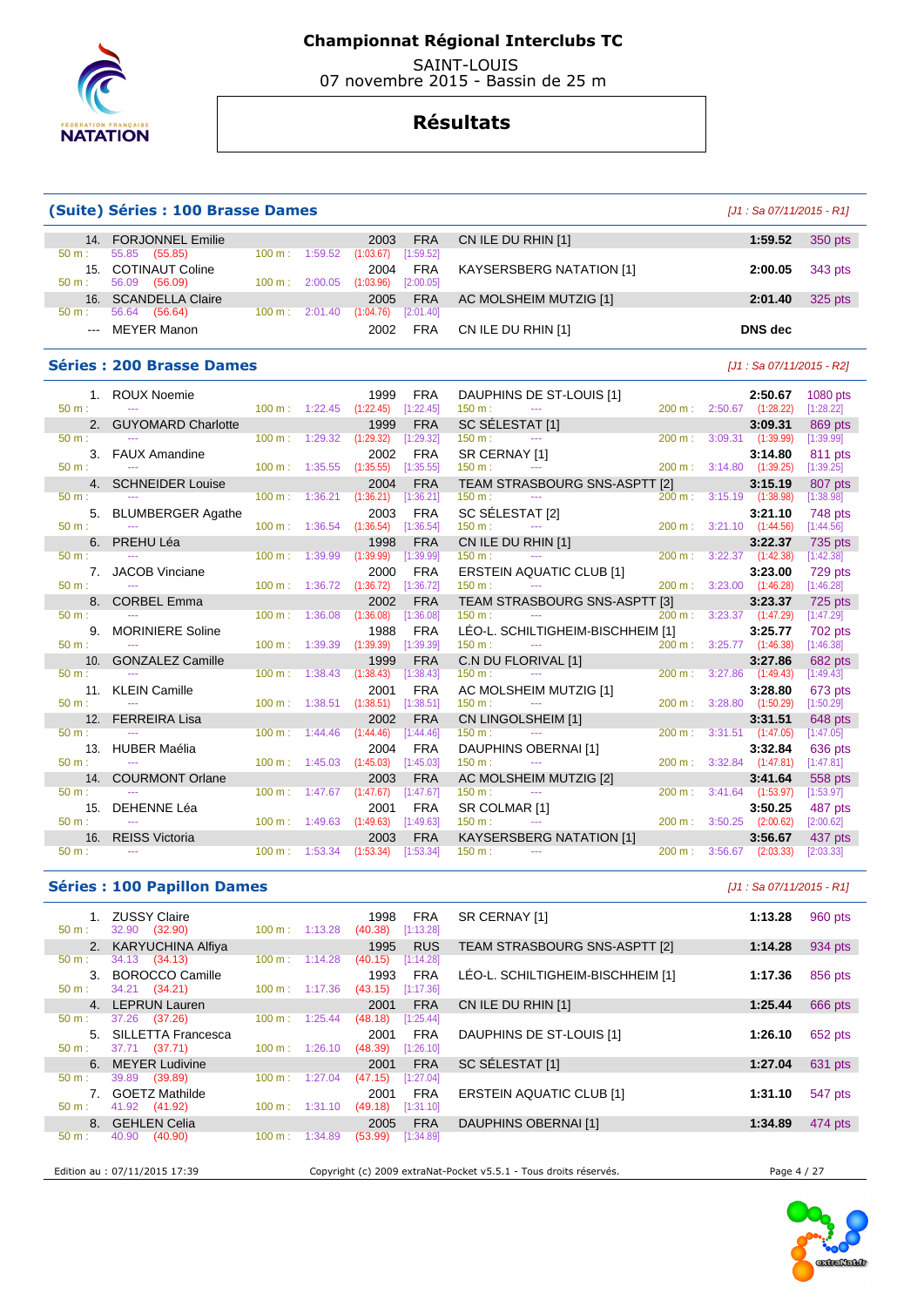

 SAINT-LOUIS 07 novembre 2015 - Bassin de 25 m

## **Résultats**

 $(52.18)$   $[1:36.08]$ 

 $(54.02)$  [1:38.24]

#### **(Suite) Séries : 100 Papillon Dames (Suite) Séries : 100 Papillon Dames and Lateration Communist Communist Communist Communist Communist Communist Communist Communist Communist Communist Communist Communist Communist**

50 m : 43.69 (43.69) 100 m : 1:36.68 (52.99) [1:36.68]

50 m : 46.56 (46.56) 100 m : 1:39.61 (53.05) [1:39.61]

56.78 (56.78) 100 m : 2:02.02

 $100 m : 1:44.53$ 

39.03 (39.03)

44.03 (44.03)

# 9. GAUTHIER Camille 1996 FRA CN LINGOLSHEIM [1] **1:35.26** 468 pts 10. MOUSSAOUI Silya 2003 FRA TEAM STRASBOURG SNS-ASPTT [3] **1:36.08** 453 pts 11. HASAPIS Tea 2004 FRA AC MOLSHEIM MUTZIG [1] **1:36.23** 450 pts 12. MICLO Maurine 2002 FRA SR COLMAR [1] **1:36.68** 442 pts 13. NACIR Sara 2002 FRA AC MOLSHEIM MUTZIG [2] **1:38.24** 414 pts 14. ALIHAMIDI Maelle 2003 FRA SC SÉLESTAT [2] **1:39.61** 391 pts 15. KRUST Manon 2003 FRA C.N DU FLORIVAL [1] **1:44.53** 312 pts 16. LEROUGE Nelly 2002 FRA KAYSERSBERG NATATION [1] **2:02.02** 104 pts --- CLOTEAUX Camille 2004 FRA C.N DU FLORIVAL [1] **DNS exc**  --- MAC DOUGALL Maéva 2006 FRA SR COLMAR [1] **DNS dec**

#### **Séries : 200 Papillon Dames** [J1 : Sa 07/11/2015 - R2]

| $50 m$ :     | 1. POMMERETTE Clemence<br>32.33 (32.33)   | 100 m: 1:09.82 (37.49) [1:09.82] |         | 1998                | <b>FRA</b>              | DAUPHINS DE ST-LOUIS [1]<br>150 m :           ---                                                                                                                                                       |           | 200 m: 2:30.77 (1:20.95) | 2:30.77               | 1059 pts<br>[1:20.95] |
|--------------|-------------------------------------------|----------------------------------|---------|---------------------|-------------------------|---------------------------------------------------------------------------------------------------------------------------------------------------------------------------------------------------------|-----------|--------------------------|-----------------------|-----------------------|
|              | 2. CUNCI Clara                            |                                  |         | 2003                | <b>FRA</b>              | TEAM STRASBOURG SNS-ASPTT [2]                                                                                                                                                                           |           |                          | 2:42.66               | 897 pts               |
| 50 m:        | 36.17 (36.17)                             | $100 m$ : 1:17.81                |         | (41.64)             | [1:17.81]               |                                                                                                                                                                                                         |           | 200 m: 2:42.66 (1:24.85) |                       | [1:24.85]             |
| 3.           | <b>SMITD Arletty</b>                      |                                  |         | 2000                | <b>FRA</b>              |                                                                                                                                                                                                         |           |                          | 2:43.19               | 890 pts               |
| $50 m$ :     | 33.96 (33.96)                             | $100 \text{ m}$ : 1:13.85        |         | (39.89)             | [1:13.85]               |                                                                                                                                                                                                         |           | 200 m: 2:43.19 (1:29.34) |                       | [1:29.34]             |
|              | 4. HALTER Eva                             |                                  |         | 2002                | <b>FRA</b>              | AC MOLSHEIM MUTZIG [2]                                                                                                                                                                                  |           |                          | 2:59.65               | 689 pts               |
| 50 m:        | 39.71 (39.71)                             | $100 \text{ m}$ : 1:26.33        |         | (46.62)             | [1:26.33]               | 150 m:                                                                                                                                                                                                  |           | 200 m: 2:59.65 (1:33.32) |                       | [1:33.32]             |
|              | <b>CALLET Clémentine</b>                  |                                  |         | 2000                | <b>FRA</b>              | SC SÉLESTAT [1]                                                                                                                                                                                         |           |                          | 3:02.51               | 656 pts               |
| $50 m$ :     | 36.01 (36.01)                             | $100 \text{ m}$ : 1:19.40        |         | (43.39)             | [1:19.40]               | 150 m:<br>$\sim$ $\sim$                                                                                                                                                                                 |           | 200 m: 3:02.51 (1:43.11) |                       | [1:43.11]             |
|              | 6. WELTZ Angélique                        |                                  |         | 2000                | <b>FRA</b>              | CN LINGOLSHEIM [1]                                                                                                                                                                                      |           |                          | 3:08.15               | 595 pts               |
| 50 m:        | 37.90 (37.90)                             | 100 m: 1:26.51                   |         | (48.61)             | [1:26.51]               | 150 m:<br>$\sim$ $\sim$                                                                                                                                                                                 |           | 200 m: 3:08.15 (1:41.64) |                       | [1:41.64]             |
|              | 7. ONOF Emma                              |                                  |         | 2001                | <b>FRA</b>              | <b>ERSTEIN AQUATIC CLUB [1]</b>                                                                                                                                                                         |           |                          | 3:08.53               | 591 pts               |
| $50 m$ :     | 42.39 (42.39)                             | $100 \text{ m}$ : 1:31.20        |         | $(48.81)$ [1:31.20] |                         | 150 m : $\frac{1}{200 \text{ m}}$ : $\frac{1}{200 \text{ m}}$ : $\frac{200 \text{ m}}{150 \text{ m}}$ : $\frac{1}{200 \text{ m}}$ : $\frac{1}{200 \text{ m}}$ : $\frac{200 \text{ m}}{200 \text{ m}}$ : |           | 200 m: 3:08.53 (1:37.33) |                       | [1:37.33]             |
|              | 8. HORNY Séverine                         |                                  |         | 1998                | <b>FRA</b>              |                                                                                                                                                                                                         |           |                          | 3:12.34               | 551 pts               |
| $50 m$ :     | 41.05 (41.05)                             | $100 \text{ m}$ :                | 1:30.54 | (49.49)             | [1:30.54]               |                                                                                                                                                                                                         |           |                          | $3:12.34$ $(1:41.80)$ | [1:41.80]             |
|              |                                           |                                  |         |                     |                         |                                                                                                                                                                                                         |           |                          |                       |                       |
|              | 9. KAISER Clémence                        |                                  |         | 1999                | <b>FRA</b>              | LÉO-L. SCHILTIGHEIM-BISCHHEIM [1]                                                                                                                                                                       |           |                          | 3:13.31               | 541 pts               |
| $50 m$ :     | 42.08 (42.08)                             | $100 m$ : 1:32.26                |         | (50.18)             | [1:32.26]               | 150 m:<br><b>State State</b>                                                                                                                                                                            |           | 200 m: 3:13.31 (1:41.05) |                       | [1:41.05]             |
|              | 10. PIERREJEAN Tiffany                    |                                  |         | 2003                | <b>FRA</b>              | SR CERNAY [1]                                                                                                                                                                                           |           |                          | 3:17.91               | 495 pts               |
| $50 m$ :     | 43.91 (43.91)                             | 100 m: 1:34.82                   |         | (50.91)             | [1:34.82]               | $\mathbf{I}$<br>and the contract of the contract of<br>150 m:                                                                                                                                           |           | 200 m: 3:17.91 (1:43.09) |                       | [1:43.09]             |
| 11.          | <b>BORGA Justine</b>                      |                                  |         | 2003                | <b>FRA</b>              | AC MOLSHEIM MUTZIG [1]                                                                                                                                                                                  |           |                          | 3:19.31               | 482 pts               |
| $50 m$ :     | 40.94 (40.94)                             | 100 m: 1:29.88                   |         | (48.94)             | [1:29.88]               | 150 m:<br>$\sim$ $\sim$ $\sim$                                                                                                                                                                          |           | 200 m: 3:19.31 (1:49.43) |                       | [1:49.43]             |
|              | 12. GOSSET Perrine                        |                                  |         | 2005                | <b>FRA</b>              | DAUPHINS OBERNAI [1]                                                                                                                                                                                    |           |                          | 3:27.67               | 405 pts               |
| $50 m$ :     | 45.74 (45.74)                             | $100 \text{ m}$ : 1:42.68        |         | (56.94)             | [1:42.68]               | 150 m:                                                                                                                                                                                                  |           | 200 m: 3:27.67 (1:44.99) |                       | [1:44.99]             |
| 13.          | <b>MUNOS Emeline</b>                      |                                  |         | 2002                | <b>FRA</b>              | SC SÉLESTAT [2]                                                                                                                                                                                         |           |                          | 3:28.19               | 401 pts               |
| $50 m$ :     | 43.75 (43.75)                             | 100 m: 1:36.21                   |         | (52.46)             | [1:36.21]               | 150 m:                                                                                                                                                                                                  |           | 200 m: 3:28.19 (1:51.98) |                       | [1:51.98]             |
|              | 14. GERARD Perrine                        |                                  |         | 2001                | <b>FRA</b>              | SR COLMAR [1]                                                                                                                                                                                           |           |                          | 3:30.09               | 384 pts               |
| 50 m:        | 45.62 (45.62)                             | $100 \text{ m}$ :                | 1:38.58 | (52.96)             | [1:38.58]               | $150 m$ :                                                                                                                                                                                               | $200 m$ : |                          | $3:30.09$ $(1:51.51)$ | [1:51.51]             |
| 15.          | <b>GITTON Cindy</b>                       |                                  |         | 2004                | <b>FRA</b>              | TEAM STRASBOURG SNS-ASPTT [3]                                                                                                                                                                           |           |                          | 3:33.50               | 356 pts               |
| 50 m:        | 42.46 (42.46)                             | $100 m$ : 1:36.26                |         | (53.80)             | [1:36.26]               | 150 m:<br>$\sim 100$ and $\sim 100$                                                                                                                                                                     |           | 200 m: 3:33.50 (1:57.24) |                       | [1:57.24]             |
| 16.<br>50 m: | <b>KOMURIAN Juliette</b><br>52.86 (52.86) | $100 \text{ m}: 1:56.31$         |         | 2000<br>(1:03.45)   | <b>FRA</b><br>[1:56.31] | KAYSERSBERG NATATION [1]<br>$150 \text{ m}$ :<br>the second control of the control of                                                                                                                   |           | 200 m: 4:11.96 (2:15.65) | 4:11.96               | 110 pts<br>[2:15.65]  |

#### **Séries : 100 4 Nages Dames and** *Series* **: 100 4 Nages Dames and** *Series* **: 100 4 Nages Dames <b>and** *Series* : 100 4 Nages Dames **and** *Series* : 100 4 Nages Dames **and** *Series* : 100 4 Nages Dames **and** *Series* : 10

| 1. KARYUCHINA Nikole<br>$50 \text{ m}: 35.07 (35.07)$ | 2001<br>100 m: 1:15.78 (40.71) [1:15.78] | RUS TEAM STRASBOURG SNS-ASPTT [2] | 1:15.78 991 pts |         |
|-------------------------------------------------------|------------------------------------------|-----------------------------------|-----------------|---------|
| 2. HEUSSER-KISS Marta                                 |                                          | 1982 HUN SC SÉLESTAT [1]          | 1:16.80         | 964 pts |
| 35.25 (35.25)<br>$50 \text{ m}$ :                     | 100 m: 1:16.80 (41.55) [1:16.80]         |                                   |                 |         |

Edition au : 07/11/2015 17:39 Copyright (c) 2009 extraNat-Pocket v5.5.1 - Tous droits réservés. Page 5 / 27

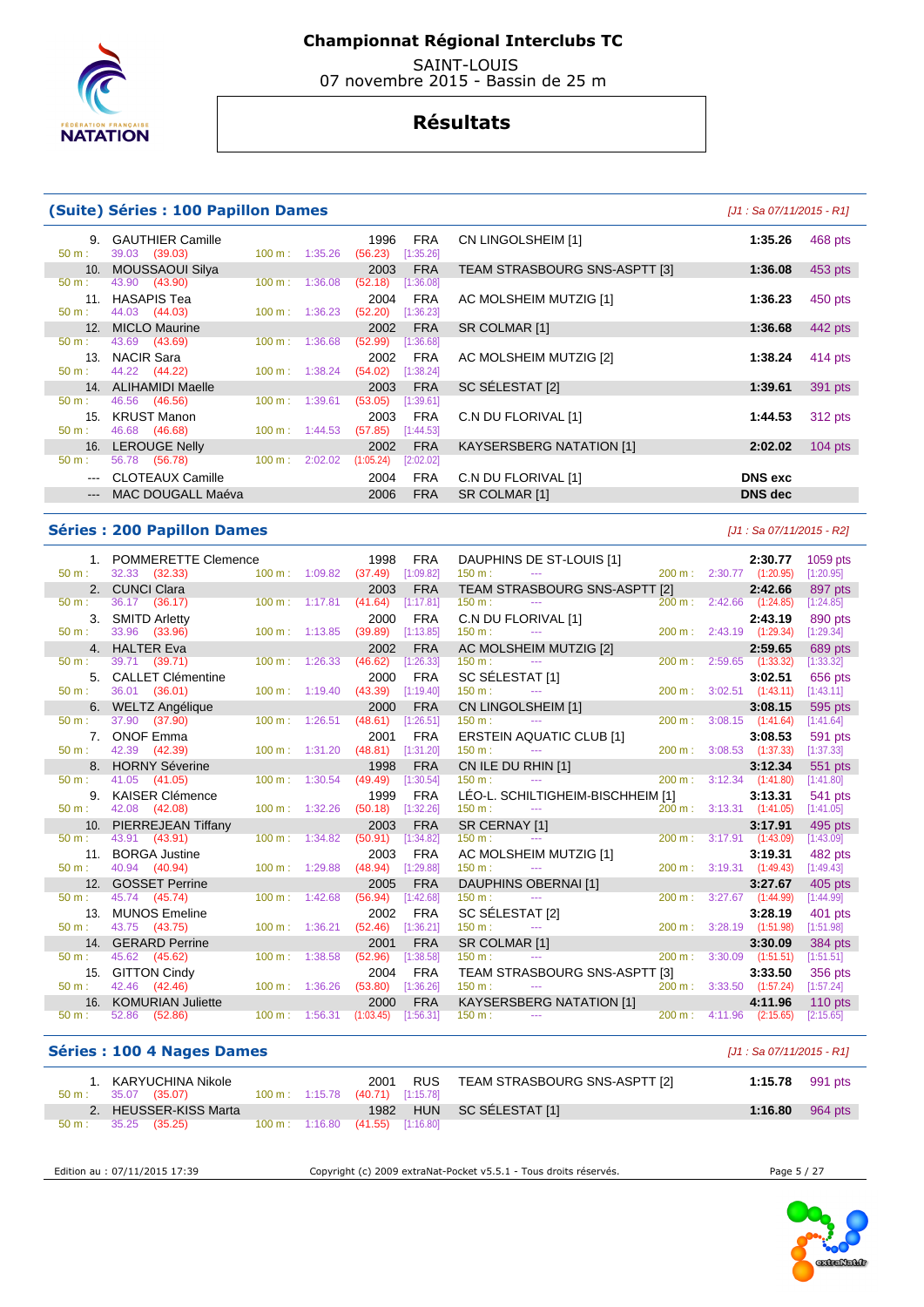

 SAINT-LOUIS 07 novembre 2015 - Bassin de 25 m

## **Résultats**

#### **(Suite) Séries : 100 4 Nages Dames**

**3. WEIDER-NIGLIS Séverine 1985 FRA 50 m : 38.81 (38.81) 100 m : 1:22.85 (44.04)** [1:22.85] 50 m : 38.81 (38.81) 100 m : 1:22.85 (44.04) [1:22.85] 4. RAHATOKA Mélissa 1992 FRA 197.57 (37.57) **100 m**: 1:23.24 (45.67) **1:23.24** 50 m : 37.57 (37.57) 100 m : 1:23.24 (45.67) [1:23.24] 5. BERLAMONT Eugénie 2000 FRA SR COLMAR [1] **1:23.54** 790 pts 39.71 (39.71) **6. DANGUEL Mégane 1993 FRA 50 m**: 39.14 (39.14) **100 m**: 1:23.82 (44.68) [1:23.82] 39.14 (39.14) 7. GOLLENTZ Joanne 2000 FRA C.N DU FLORIVAL [1] **1:24.22** 773 pts  $38.51$   $(38.51)$ 8. LECLAIR Manon 2002 FRA<br>
50 m : 39.04 (39.04) 100 m : 1:24.56 (45.52) [1:24.56] 50 m : 39.04 (39.04) 100 m : 1:24.56 (45.52) [1:24.56] 9. KOFFLER Hélène 1993 FRA<br>
50 m : 40.23 (40.23) 100 m : 1:27.55 (47.32) [1:27.55] 40.23 (40.23) 10. BIERON TOETSCH Noeline 2003 FRA<br>  $\frac{50 \text{ m}}{28.71}$  38.18 (38.18) **100 m**: 1:28.71 (50.53) [1:28.71] 50 m : 38.18 (38.18) 100 m : 1:28.71 (50.53) [1:28.71] 11. **VILLANOVA Lea** 1991 FRA 1991 **FRA**<br>50 m · 39.55 (39.55) **100 m · 1:31.86** (52.31) [1:31.86] 50 m : 39.55 (39.55) 100 m : 1:31.86 (52.31) [1:31.86] 12. GROSSHAENY Clara 2001 FRA<br>  $\frac{50 \text{ m}}{2}$  1.04 (41.04) **100 m**: 1:32.15 (51.11) [1:32.15]  $41.04$   $(41.04)$   $100 \text{ m}$ : 1:32.15  $(51.11)$ 13. MULLER Margaux 2004 FRA<br>  $13. 41.17$  (41.17) 100 m: 1:33.73 **52.56** [1:33.73] 41.17 (41.17) 14. NGO Amelie 2005 FRA<br>: 44.64 (44.64) 100 m: 1:35.17 (50.53) [1:35.17] 50 m : 44.64 (44.64) 100 m : 1:35.17 (50.53) [1:35.17] 15. BAUMHAUER Elisa 2006 FRA<br>
100 m: 1:40.87 **(51.02)** [1:40.87] 50 m : 49.85 (49.85) 100 m : 1:40.87 (51.02) [1:40.87] 16. BICART Lou-Anne 2005 FRA<br>  $\frac{50 \text{ m}}{2}$  100 m; 1:50.97 (58.51) [1:50.97] 52.46 (52.46) --- LUDMANN Stéphanie 1983 FRA

|                                   | $[J1: Sa 07/11/2015 - R1]$ |                |
|-----------------------------------|----------------------------|----------------|
| DAUPHINS DE ST-LOUIS [1]          | 1:22.85                    | 807 pts        |
| LÉO-L. SCHILTIGHEIM-BISCHHEIM [1] | 1:23.24                    | 797 pts        |
| SR COLMAR [1]                     | 1:23.54                    | 790 pts        |
| SC SÉLESTAT [2]                   | 1:23.82                    | 783 pts        |
| C.N DU FLORIVAL [1]               | 1:24.22                    | 773 pts        |
| <b>ERSTEIN AQUATIC CLUB [1]</b>   | 1:24.56                    | 765 pts        |
| CN LINGOLSHEIM [1]                | 1:27.55                    | 695 pts        |
| SR CERNAY [1]                     | 1:28.71                    | 668 pts        |
| TEAM STRASBOURG SNS-ASPTT [3]     | 1:31.86                    | 599 pts        |
| CN ILE DU RHIN [1]                | 1:32.15                    | 593 pts        |
| <b>DAUPHINS OBERNAI [1]</b>       | 1:33.73                    | <b>560 pts</b> |
| AC MOLSHEIM MUTZIG [1]            | 1:35.17                    | 531 pts        |
| AC MOLSHEIM MUTZIG [2]            | 1:40.87                    | 422 pts        |
| <b>KAYSERSBERG NATATION [1]</b>   | 1:50.97                    | 261 pts        |
| DAUPHINS DE ST-LOUIS [1]          | <b>DNS</b> dec             |                |

#### **Séries : 200 4 Nages Dames** [J1 : Sa 07/11/2015 - R2]

|          | 1. LACORDAIRE Karine     |                           |         | 1977                | <b>FRA</b> | DAUPHINS DE ST-LOUIS [1]         |                                                                |                           |                        | 2:46.36 | 892 pts        |
|----------|--------------------------|---------------------------|---------|---------------------|------------|----------------------------------|----------------------------------------------------------------|---------------------------|------------------------|---------|----------------|
| 50 m:    | 37.77 (37.77)            | $100 \text{ m}: 1:21.64$  |         | $(43.87)$ [1:21.64] |            |                                  | 150 m : 2:09.65 (48.01)                                        | 200 m: 2:46.36 (36.71)    |                        |         | [1:24.72]      |
|          | 2. SPIESSE Marie         |                           |         | 1998                | <b>FRA</b> |                                  | TEAM STRASBOURG SNS-ASPTT [2]                                  |                           |                        | 2:49.54 | 851 pts        |
| 50 m:    | 37.49 (37.49)            | $100 \text{ m}$ : 1:22.36 |         | (44.87)             | [1:22.36]  | $150 \text{ m}: 2:10.53$ (48.17) |                                                                | 200 m:                    | 2:49.54                | (39.01) | [1:27.18]      |
|          | 3. L'HOUR Zoé            |                           |         | 1999                | <b>FRA</b> |                                  |                                                                |                           |                        |         | 785 pts        |
| $50 m$ : | 36.83 (36.83)            | $100 \text{ m}$ : 1:20.05 |         | (43.22)             | [1:20.05]  |                                  | SR CERNAY [1]<br>150 m: 2:15.24 (55.19) 200 m: 2:54.86 (39.62) |                           |                        |         | [1:34.81]      |
|          | 4. BURGEL Tiffany        |                           |         | 1999                | <b>FRA</b> | SC SÉLESTAT [1]                  |                                                                |                           |                        | 2:55.91 | 772 pts        |
| $50 m$ : | 37.30 (37.30)            | 100 m: 1:20.15            |         | (42.85)             | [1:20.15]  |                                  | 150 m : 2:12.86 (52.71)                                        | 200 m: 2:55.91 (43.05)    |                        |         | [1:35.76]      |
|          | 5. ANDRIUZZI Maguelone   |                           |         | 1997                | <b>FRA</b> |                                  | LÉO-L. SCHILTIGHEIM-BISCHHEIM [1]                              |                           |                        | 2:58.27 | 744 pts        |
| 50 m:    | 40.19 (40.19)            | $100 \text{ m}$ : 1:26.69 |         | (46.50)             | [1:26.69]  |                                  | $150 \text{ m}: \quad 2:18.85 \quad (52.16)$                   |                           | 200 m: 2:58.27 (39.42) |         | [1:31.58]      |
|          | 6. SARACCI Melisa        |                           |         | 2004                | <b>FRA</b> |                                  | TEAM STRASBOURG SNS-ASPTT [3]                                  |                           |                        | 3:00.93 | <b>713 pts</b> |
| 50 m:    | 38.56 (38.56)            | $100 \text{ m}$ : 1:30.18 |         | (51.62)             | [1:30.18]  |                                  | 150 m : 2:21.85 (51.67)                                        |                           | 200 m: 3:00.93         | (39.08) | [1:30.75]      |
|          | 7. BELLY Marie           |                           |         | 2003                | <b>FRA</b> |                                  | CN ILE DU RHIN [1]<br>150 m : 2:26.62 (53.38) 200 m            |                           |                        | 3:06.77 | 647 pts        |
| 50 m:    | 44.91 (44.91)            | 100 m: 1:33.24            |         | (48.33)             | [1:33.24]  |                                  |                                                                |                           | 200 m: 3:06.77 (40.15) |         | [1:33.53]      |
|          | 8. HIRSCHFELL Anne       |                           |         | 2001                | <b>FRA</b> |                                  | C.N DU FLORIVAL [1]                                            |                           |                        | 3:11.99 | 591 pts        |
| 50 m:    | 42.04 (42.04)            | $100 \text{ m}$ : 1:29.61 |         | (47.57)             | [1:29.61]  | 150 m: 2:27.87 (58.26)           |                                                                |                           | 200 m: 3:11.99 (44.12) |         | [1:42.38]      |
| 9.       | MUSSER Lea               |                           |         | 2005                | <b>FRA</b> | AC MOLSHEIM MUTZIG [1]           |                                                                |                           |                        | 3:16.34 | 546 pts        |
| $50 m$ : | 44.79 (44.79)            | $100 \text{ m}$ : 1:35.76 |         | (50.97)             | [1:35.76]  | 150 m : 2:32.67 (56.91)          |                                                                |                           | 200 m: 3:16.34 (43.67) |         | [1:40.58]      |
|          | 10. UYANIK Süheyla       |                           |         | 2000                | <b>FRA</b> | CN LINGOLSHEIM [1]               |                                                                |                           |                        | 3:19.79 | 511 pts        |
| $50 m$ : | 44.92 (44.92)            | $100 \text{ m}$ : 1:34.95 |         | (50.03)             | [1:34.95]  | $150 \text{ m}: 2:34.11 (59.16)$ |                                                                |                           | 200 m: 3:19.79 (45.68) |         | [1:44.84]      |
| 11.      | <b>KEMPF Oriane</b>      |                           |         | 1999                | <b>FRA</b> | SC SÉLESTAT [2]                  |                                                                |                           |                        | 3:20.82 | 501 pts        |
| $50 m$ : | 42.39 (42.39)            | $100 \text{ m}$ : 1:32.56 |         | (50.17)             | [1:32.56]  | 150 m: 2:32.94 (1:00.38)         |                                                                |                           | 200 m: 3:20.82 (47.88) |         | [1:48.26]      |
| 12.      | <b>WALTER Charlotte</b>  |                           |         | 2004                | <b>FRA</b> | DAUPHINS OBERNAI [1]             |                                                                |                           |                        | 3:23.31 | 477 pts        |
| 50 m:    | 46.80 (46.80)            | $100 \text{ m}$ :         | 1:38.01 | (51.21)             | [1:38.01]  | $150 \text{ m}: 2:37.11 (59.10)$ |                                                                | $200 \text{ m}$ : 3:23.31 |                        | (46.20) | [1:45.30]      |
| 13.      | <b>DIETRICH Capucine</b> |                           |         | 2001                | <b>FRA</b> | SR COLMAR [1]                    |                                                                |                           |                        | 3:27.10 | 442 pts        |
| $50 m$ : | 45.45 (45.45)            | $100 \text{ m}$ : 1:40.15 |         | (54.70)             | [1:40.15]  |                                  | 150 m : 2:42.41 (1:02.26)                                      |                           | 200 m: 3:27.10 (44.69) |         | [1:46.95]      |
|          | 14. SEDRUE Oceane        |                           |         | 2005                | <b>FRA</b> | AC MOLSHEIM MUTZIG [2]           |                                                                |                           |                        | 3:48.25 | 270 pts        |
| $50 m$ : | 47.45 (47.45)            | $100 \text{ m}$ : 1:44.51 |         | (57.06)             | [1:44.51]  | 150 m: 2:52.77                   | (1:08.26)                                                      | 200 m: 3:48.25            |                        | (55.48) | [2:03.74]      |

Edition au : 07/11/2015 17:39 Copyright (c) 2009 extraNat-Pocket v5.5.1 - Tous droits réservés. Page 6 / 27



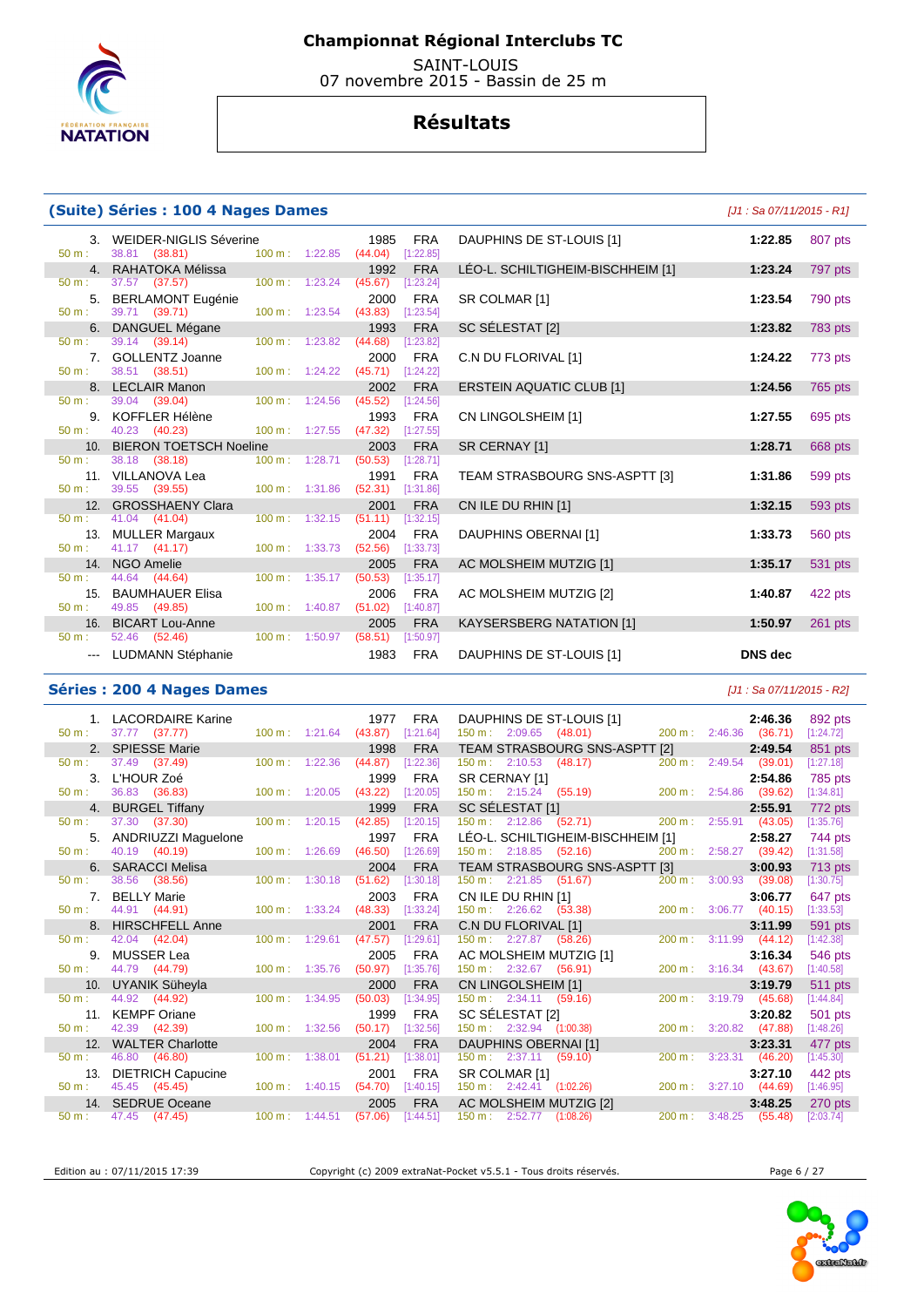

 SAINT-LOUIS 07 novembre 2015 - Bassin de 25 m

## **Résultats**

| (Suite) Séries : 200 4 Nages Dames<br>[J1 : Sa 07/11/2015 - R2] |                                                                                                         |                                                                                                                                                                                |                      |  |  |  |  |  |  |  |
|-----------------------------------------------------------------|---------------------------------------------------------------------------------------------------------|--------------------------------------------------------------------------------------------------------------------------------------------------------------------------------|----------------------|--|--|--|--|--|--|--|
| $50 m$ :                                                        | 15. NASTI Emma<br>56.08 (56.08)                                                                         | 2004<br><b>FRA</b><br>KAYSERSBERG NATATION [1]<br>3:51.52<br>150 m: 2:55.72 (1:03.90)<br>100 m: 1:51.82<br>(55.74)<br>[1:51.82]<br>200 m: 3:51.52 (55.80)                      | 247 pts<br>[1:59.70] |  |  |  |  |  |  |  |
| $---$                                                           | <b>CHASSAGNON Lucine</b>                                                                                | <b>FRA</b><br><b>ERSTEIN AQUATIC CLUB [1]</b><br><b>DSQ Vi</b><br>2003                                                                                                         |                      |  |  |  |  |  |  |  |
|                                                                 | <b>Séries: 4x100 Nage Libre Dames</b>                                                                   | [J1 : Sa 07/11/2015 - R1]                                                                                                                                                      |                      |  |  |  |  |  |  |  |
|                                                                 | 1. ROUX Noemie<br><b>LACORDAIRE Karine</b><br><b>LEFEBVRE Delphine</b><br>POMMERETTE Clemence           | 1:01.56<br>1999<br>FRA<br>DAUPHINS DE ST-LOUIS [1]<br>4:11.44<br><b>FRA</b><br>1977<br>1:04.39<br>1:06.27<br>1977<br><b>FRA</b><br>59.22<br>1998<br><b>FRA</b>                 | 1099 pts             |  |  |  |  |  |  |  |
| 2.                                                              | <b>FAUX Colette</b><br>L'HOUR Zoé<br>NICOLOSO Salomé<br><b>ZUSSY Claire</b>                             | <b>FRA</b><br>1:05.00<br>1998<br>SR CERNAY [1]<br>4:23.96<br><b>FRA</b><br>1:07.96<br>1999<br><b>FRA</b><br>1:07.10<br>2001<br>1:03.90<br>1998<br><b>FRA</b>                   | 1004 pts             |  |  |  |  |  |  |  |
|                                                                 | 3. KOFFLER Joséphine<br>WELTZ Angélique<br><b>KOFFLER Louise</b><br><b>HUMBERT Alexia</b>               | 1996<br><b>FRA</b><br>1:06.77<br>4:30.16<br>CN LINGOLSHEIM [1]<br><b>FRA</b><br>1:07.61<br>2000<br>1:09.07<br>1991<br><b>FRA</b><br><b>FRA</b><br>1:06.71<br>1990              | 959 pts              |  |  |  |  |  |  |  |
|                                                                 | 4. GOLLENTZ Marie<br><b>BOCK Clara</b><br><b>SMITD Arletty</b><br><b>HECK Elise</b>                     | 1:07.68<br>2001<br>FRA<br>C.N DU FLORIVAL [1]<br>4:30.92<br><b>FRA</b><br>1:09.84<br>1997<br>1:06.71<br>2000<br><b>FRA</b><br><b>FRA</b><br>1:06.69<br>2002                    | 953 pts              |  |  |  |  |  |  |  |
|                                                                 | 5. DERRADJI Rania<br><b>CALLET Clémentine</b><br><b>VILLEMIN Catherine</b><br><b>HEUSSER-KISS Marta</b> | <b>FRA</b><br>2003<br>SC SÉLESTAT [1]<br>1:06.79<br>4:33.00<br>1:09.65<br>2000<br><b>FRA</b><br>1:08.58<br>1981<br><b>FRA</b><br>1:07.98<br>1982<br>HUN                        | 938 pts              |  |  |  |  |  |  |  |
| 6.                                                              | <b>KARYUCHINA Alfiya</b><br><b>NEFF Claire</b><br><b>SIGNORET Julie</b><br><b>KARYUCHINA Nikole</b>     | <b>RUS</b><br>1:05.69<br>1995<br>TEAM STRASBOURG SNS-ASPTT [2]<br>4:33.45<br>1:07.81<br>1997<br><b>FRA</b><br><b>FRA</b><br>1:11.94<br>1993<br><b>RUS</b><br>1:08.01<br>2001   | 935 pts              |  |  |  |  |  |  |  |
|                                                                 | 7. BOROCCO Camille<br><b>BOROCCO Lea</b><br><b>PARIS Cathie</b><br>ANDRIUZZI Maguelone                  | 1:07.63<br>1993<br><b>FRA</b><br>LÉO-L. SCHILTIGHEIM-BISCH [1]<br>4:44.12<br>1997<br><b>FRA</b><br>1:13.39<br><b>FRA</b><br>1:13.51<br>1982<br>1997<br><b>FRA</b><br>1:09.59   | 861 pts              |  |  |  |  |  |  |  |
| 8.                                                              | <b>HORNY Séverine</b><br><b>MEYER Margaux</b><br><b>HANRIOT-COLIN Célia</b><br>PREHU Léa                | <b>FRA</b><br>1:07.05<br>1998<br>CN ILE DU RHIN [1]<br>4:44.22<br>1:10.24<br>1999<br><b>FRA</b><br>1:13.65<br>2002<br><b>FRA</b><br>1:13.28<br>1998<br><b>FRA</b>              | 860 pts              |  |  |  |  |  |  |  |
| 9.                                                              | <b>BORGA Justine</b><br><b>OTT Perrine</b><br><b>HASAPIS Tea</b><br>RICHERT Léa                         | 1:12.75<br>2003<br><b>FRA</b><br>4:52.94<br>AC MOLSHEIM MUTZIG [1]<br>1989<br><b>FRA</b><br>1:10.83<br>2004<br><b>FRA</b><br>1:19.38<br>1:09.98<br>2001<br>FRA                 | 802 pts              |  |  |  |  |  |  |  |
|                                                                 | 10. ONOF Emma<br><b>JACOB Vinciane</b><br><b>LERGENMULLER Morgane</b><br><b>GOETZ Mathilde</b>          | 1:13.54<br>2001<br><b>FRA</b><br>4:55.02<br><b>ERSTEIN AQUATIC CLUB [1]</b><br><b>FRA</b><br>1:11.95<br>2000<br>1:12.00<br>1998<br><b>FRA</b><br>1:17.53<br><b>FRA</b><br>2001 | 788 pts              |  |  |  |  |  |  |  |
|                                                                 | 11. SCHEIDWEILER Elise<br>BERNARD Maya<br><b>BERNARD Lou</b><br><b>GERARD Perrine</b>                   | <b>FRA</b><br>1:12.77<br>2003<br>SR COLMAR [1]<br>4:55.44<br>1:16.37<br>2000<br><b>FRA</b><br><b>FRA</b><br>1:15.17<br>2001<br>2001<br><b>FRA</b><br>1:11.13                   | 785 pts              |  |  |  |  |  |  |  |
| 12.                                                             | <b>PLANSON Enza</b><br>ANDRIAMIHAJA Marika<br><b>KEMPF Oriane</b><br><b>SEYLLER Elodie</b>              | <b>FRA</b><br>SC SÉLESTAT [2]<br>1:12.38<br>2003<br>4:57.16<br>1:12.47<br>1993<br><b>FRA</b><br>1:17.27<br>1999<br><b>FRA</b><br>1:15.04<br>2000<br><b>FRA</b>                 | 774 pts              |  |  |  |  |  |  |  |

Edition au : 07/11/2015 17:39 Copyright (c) 2009 extraNat-Pocket v5.5.1 - Tous droits réservés.

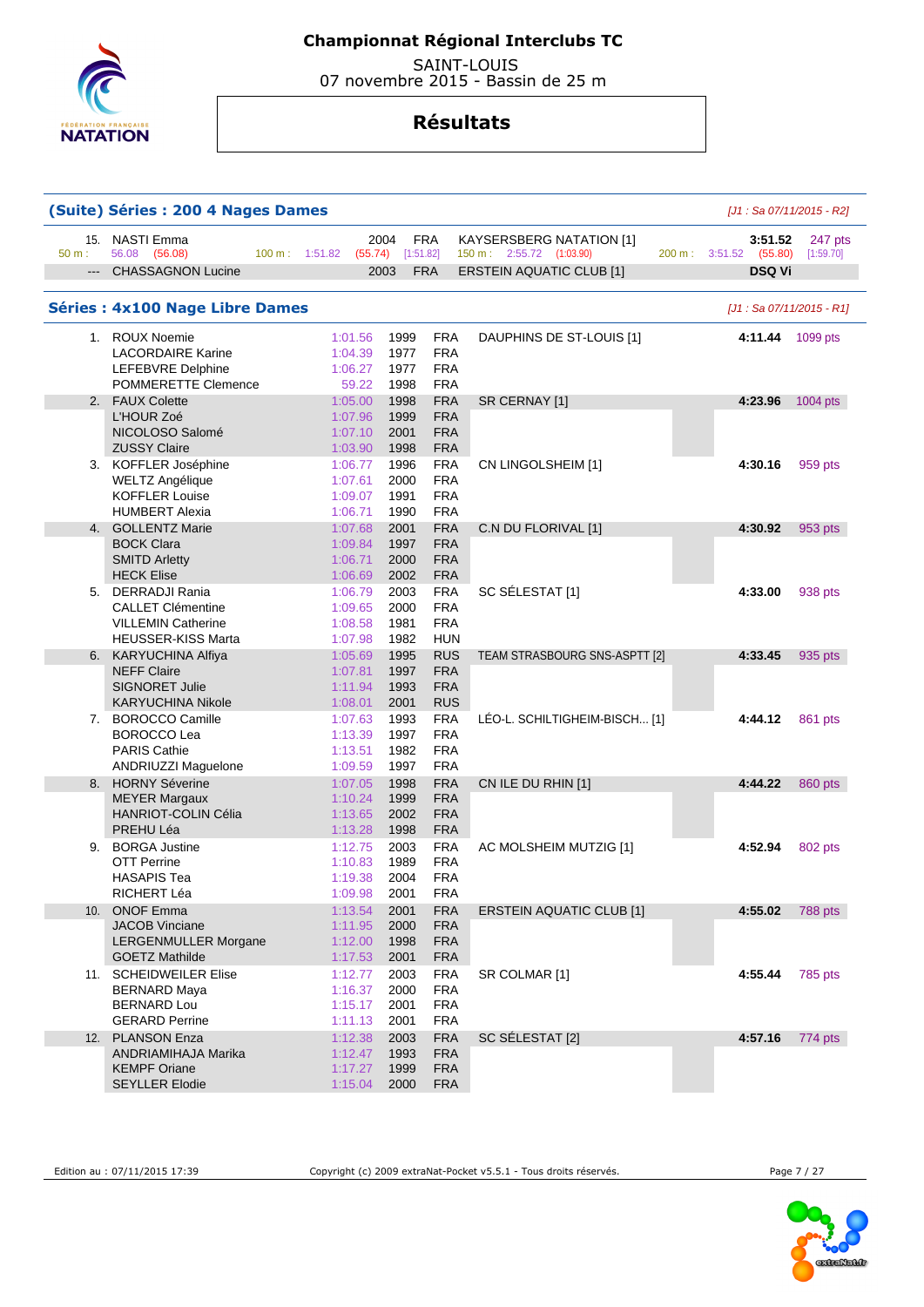

 SAINT-LOUIS 07 novembre 2015 - Bassin de 25 m

## **Résultats**

|     | (Suite) Séries : 4x100 Nage Libre Dames                                                              |                                          |                              |                                                      |                               | [J1 : Sa 07/11/2015 - R1] |          |
|-----|------------------------------------------------------------------------------------------------------|------------------------------------------|------------------------------|------------------------------------------------------|-------------------------------|---------------------------|----------|
|     | 13. CORBEL Emma<br>DE MURCIA Jeanne<br><b>WEIDMANN Margaux</b><br><b>SARACCI Melisa</b>              | 1:12.78<br>1:15.24<br>1:16.65<br>1:12.54 | 2002<br>2003<br>2004<br>2004 | <b>FRA</b><br><b>FRA</b><br><b>FRA</b><br><b>FRA</b> | TEAM STRASBOURG SNS-ASPTT [3] | 4:57.21                   | 774 pts  |
| 14. | <b>GUILLET Charlotte</b><br><b>DANARD Sabrina</b><br><b>NACIR Sara</b><br><b>HALTER Eva</b>          | 1:11.57<br>1:24.73<br>1:25.15<br>1:09.72 | 2001<br>2003<br>2002<br>2002 | <b>FRA</b><br><b>FRA</b><br><b>FRA</b><br><b>FRA</b> | AC MOLSHEIM MUTZIG [2]        | 5:11.17                   | 686 pts  |
|     | 15. PARENT Mathilde<br><b>GEHLEN Celia</b><br><b>GOSSET Perrine</b><br><b>MULLER Margaux</b>         | 1:16.09<br>1:19.22<br>1:22.03<br>1:27.24 | 2003<br>2005<br>2005<br>2004 | <b>FRA</b><br><b>FRA</b><br><b>FRA</b><br><b>FRA</b> | DAUPHINS OBERNAI [1]          | 5:24.58                   | 606 pts  |
| 16. | <b>KOMURIAN Juliette</b><br><b>NASTI Emma</b><br><b>REISS Victoria</b><br><b>RITTER Margot</b>       | 1:27.04<br>1:36.82<br>1:29.34<br>1:23.64 | 2000<br>2004<br>2003<br>2001 | <b>FRA</b><br><b>FRA</b><br><b>FRA</b><br><b>FRA</b> | KAYSERSBERG NATATION [1]      | 5:56.84                   | 436 pts  |
|     | <b>Séries : 4x200 Nage Libre Dames</b>                                                               |                                          |                              |                                                      |                               | [J1 : Sa 07/11/2015 - R2] |          |
|     | 1. POMMERETTE Clemence<br><b>LEFEBVRE Delphine</b><br><b>LACORDAIRE Karine</b><br><b>ROUX Noemie</b> | 2:08.66<br>2:27.12<br>2:27.54<br>2:12.66 | 1998<br>1977<br>1977<br>1999 | <b>FRA</b><br><b>FRA</b><br><b>FRA</b><br><b>FRA</b> | DAUPHINS DE ST-LOUIS [1]      | 9:15.98                   | 1061 pts |
|     | 2. FAUX Colette                                                                                      | 2:23.12                                  | 1998                         | <b>FRA</b>                                           | SR CERNAY [1]                 | 9:53.93                   | 919 pts  |
|     | <b>FAUX Amandine</b><br>NICOLOSO Salomé<br><b>ZUSSY Claire</b>                                       | 2:37.61<br>2:32.69<br>2:20.51            | 2002<br>2001<br>1998         | <b>FRA</b><br><b>FRA</b><br><b>FRA</b>               |                               |                           |          |
|     | 3. DERRADJI Rania<br><b>BURGEL Tiffany</b><br><b>DUBOIN Elsa</b><br><b>NAMOKEL Enola</b>             | 2:27.28<br>2:37.25<br>2:29.65<br>2:34.57 | 2003<br>1999<br>2000<br>2000 | <b>FRA</b><br><b>FRA</b><br><b>FRA</b><br><b>FRA</b> | SC SÉLESTAT [1]               | 10:08.75                  | 866 pts  |
|     | 4. KARYUCHINA Alfiya<br><b>GRASSLER Marine</b><br><b>CUNCI Clara</b><br><b>NEFF Claire</b>           | 2:43.10<br>2:30.94<br>2:30.46<br>2:26.86 | 1995<br>1994<br>2003<br>1997 | <b>RUS</b><br><b>FRA</b><br><b>FRA</b><br><b>FRA</b> | TEAM STRASBOURG SNS-ASPTT [2] | 10:11.36                  | 857 pts  |
|     | 5. HIRSCHFELL Anne<br><b>HECK Elise</b><br><b>GOLLENTZ Marie</b><br><b>SMITD Arletty</b>             | 2:49.22<br>2:25.91<br>2:34.45<br>2:26.21 | 2001<br>2002<br>2001<br>2000 | <b>FRA</b><br><b>FRA</b><br><b>FRA</b><br><b>FRA</b> | C.N DU FLORIVAL [1]           | 10:15.79                  | 842 pts  |
| 6.  | <b>HUMBERT Alexia</b><br>FERREIRA Lisa<br><b>KOFFLER Louise</b><br>KOFFLER Joséphine                 | 2:34.61<br>2:43.04<br>2:28.09<br>2:33.52 | 1990<br>2002<br>1991<br>1996 | <b>FRA</b><br><b>FRA</b><br><b>FRA</b><br><b>FRA</b> | CN LINGOLSHEIM [1]            | 10:19.26                  | 830 pts  |
|     | 7. RAHATOKA Mélissa<br><b>KAISER Clémence</b><br><b>PARIS Cathie</b><br>ANDRIUZZI Maguelone          | 2:36.69<br>2:37.68<br>2:36.92<br>2:35.78 | 1992<br>1999<br>1982<br>1997 | <b>FRA</b><br><b>FRA</b><br><b>FRA</b><br><b>FRA</b> | LÉO-L. SCHILTIGHEIM-BISCH [1] | 10:27.07                  | 803 pts  |
| 8.  | <b>HORNY Séverine</b>                                                                                | 2:28.22                                  | 1998                         | <b>FRA</b>                                           | CN ILE DU RHIN [1]            | 10:48.02                  | 734 pts  |
|     | <b>BELLY Marie</b><br><b>JOFFRE Laetitia</b><br><b>LEPRUN Lauren</b>                                 | 2:46.54<br>2:50.08<br>2:43.18            | 2003<br>1997<br>2001         | <b>FRA</b><br><b>FRA</b><br><b>FRA</b>               |                               |                           |          |
|     | 9. SCHEIDWEILER Elise<br><b>BERNARD Lou</b><br><b>BERNARD Maya</b><br><b>GERARD Perrine</b>          | 2:38.38<br>2:49.52<br>2:50.70<br>2:35.94 | 2003<br>2001<br>2000<br>2001 | <b>FRA</b><br><b>FRA</b><br><b>FRA</b><br><b>FRA</b> | SR COLMAR [1]                 | 10:54.54                  | 714 pts  |

Edition au : 07/11/2015 17:39 Copyright (c) 2009 extraNat-Pocket v5.5.1 - Tous droits réservés. Page 8 / 27

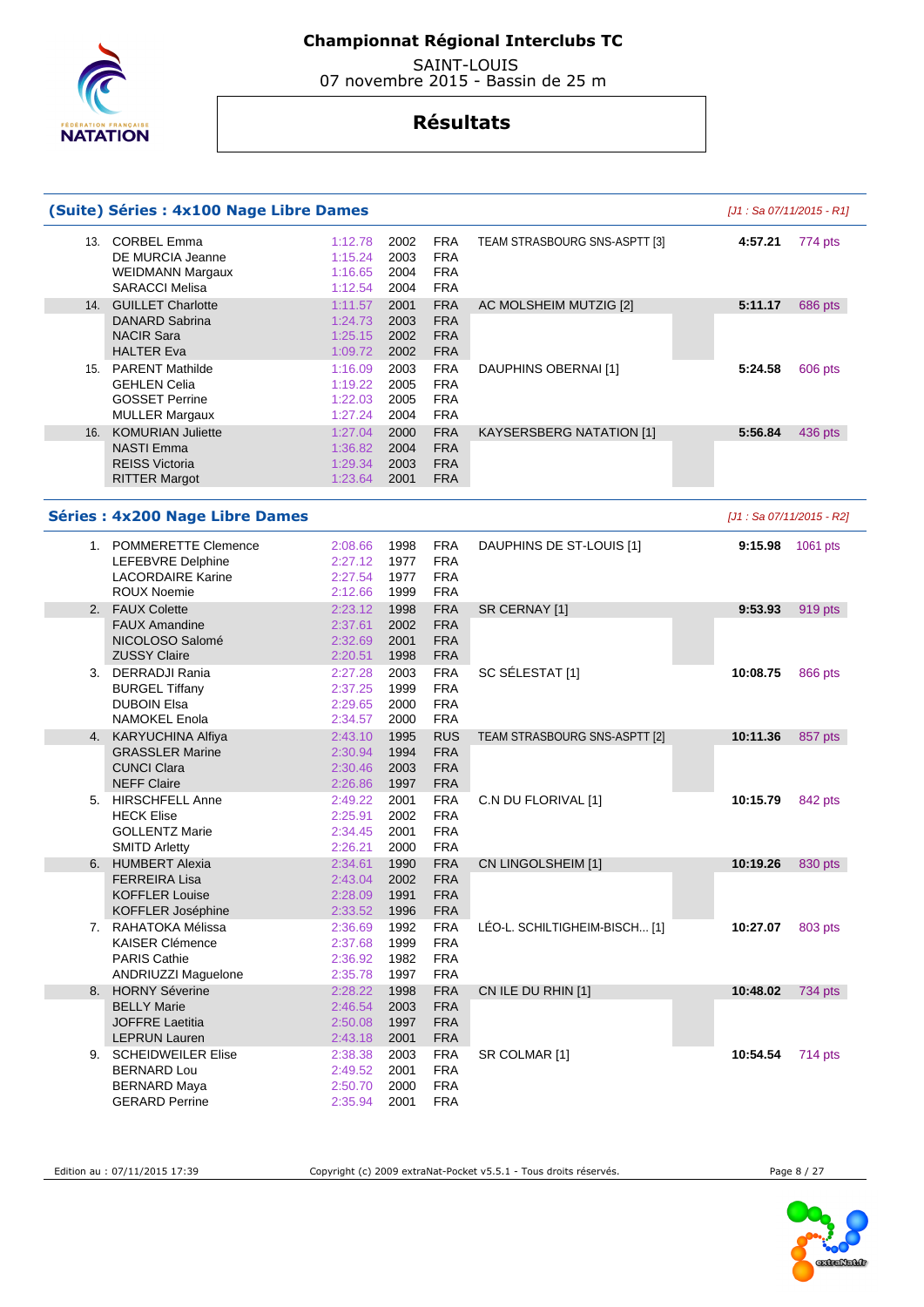

 SAINT-LOUIS 07 novembre 2015 - Bassin de 25 m

|     | (Suite) Séries : 4x200 Nage Libre Dames                                                          |                                          |                              |                                                      |                                 |                           | [J1 : Sa 07/11/2015 - R2] |
|-----|--------------------------------------------------------------------------------------------------|------------------------------------------|------------------------------|------------------------------------------------------|---------------------------------|---------------------------|---------------------------|
| 10. | <b>RICHERT Léa</b><br><b>HASAPIS Tea</b><br><b>MUSSER Lea</b><br><b>BORGA Justine</b>            | 2:30.78<br>3:00.72<br>2:53.86<br>2:38.27 | 2001<br>2004<br>2005<br>2003 | <b>FRA</b><br><b>FRA</b><br><b>FRA</b><br><b>FRA</b> | AC MOLSHEIM MUTZIG [1]          | 11:03.63                  | 685 pts                   |
|     | 11. PLANSON Enza<br><b>SCHOHN Jessica</b><br>DANGUEL Mégane<br><b>SEYLLER Elodie</b>             | 2:36.81<br>2:37.45<br>2:57.79<br>2:52.88 | 2003<br>1979<br>1993<br>2000 | <b>FRA</b><br><b>FRA</b><br><b>FRA</b><br><b>FRA</b> | SC SÉLESTAT [2]                 | 11:04.93                  | 681 pts                   |
|     | 12. ONOF Emma<br><b>JACOB Vinciane</b><br><b>CHASSAGNON Lucine</b><br><b>GOETZ Mathilde</b>      | 2:40.14<br>2:41.38<br>2:49.67<br>3:01.04 | 2001<br>2000<br>2003<br>2001 | <b>FRA</b><br><b>FRA</b><br><b>FRA</b><br><b>FRA</b> | <b>ERSTEIN AQUATIC CLUB [1]</b> | 11:12.23                  | 658 pts                   |
|     | 13. DE MURCIA Jeanne<br><b>METZGER Camille</b><br><b>WEIDMANN Margaux</b><br><b>GITTON Cindy</b> | 2:42.69<br>2:45.92<br>2:47.91<br>2:55.92 | 2003<br>2003<br>2004<br>2004 | <b>FRA</b><br><b>FRA</b><br><b>FRA</b><br><b>FRA</b> | TEAM STRASBOURG SNS-ASPTT [3]   | 11:12.44                  | 658 pts                   |
| 14. | <b>HALTER Eva</b><br>DANARD Sabrina<br><b>NACIR Sara</b><br><b>GUILLET Charlotte</b>             | 2:34.16<br>3:00.65<br>3:08.50<br>2:33.16 | 2002<br>2003<br>2002<br>2001 | <b>FRA</b><br><b>FRA</b><br><b>FRA</b><br><b>FRA</b> | AC MOLSHEIM MUTZIG [2]          | 11:16.47                  | 646 pts                   |
|     | 15. PARENT Mathilde<br><b>GEHLEN Celia</b><br><b>GOSSET Perrine</b><br><b>MULLER Margaux</b>     | 2:47.62<br>2:53.72<br>3:01.85<br>3:08.64 | 2003<br>2005<br>2005<br>2004 | <b>FRA</b><br><b>FRA</b><br><b>FRA</b><br><b>FRA</b> | DAUPHINS OBERNAI [1]            | 11:51.83                  | 543 pts                   |
| 16. | <b>DOTTORE Zoé</b><br><b>BICART Lou-Anne</b><br><b>REISS Victoria</b><br><b>RITTER Margot</b>    | 3:22.63<br>3:27.62<br>3:23.56<br>3:14.84 | 2002<br>2005<br>2003<br>2001 | <b>FRA</b><br><b>FRA</b><br><b>FRA</b><br><b>FRA</b> | KAYSERSBERG NATATION [1]        | 13:28.65                  | 308 pts                   |
|     | <b>Séries: 4x100 4 Nages Dames</b>                                                               |                                          |                              |                                                      |                                 | [J1 : Sa 07/11/2015 - R2] |                           |
|     | 1. LEFEBVRE Delphine<br>ROUX Noemie<br>POMMERETTE Clemence<br><b>LACORDAIRE Karine</b>           | 1:14.48<br>1:19.85<br>1:07.09<br>1:05.61 | 1977<br>1999<br>1998<br>1977 | <b>FRA</b><br><b>FRA</b><br><b>FRA</b><br><b>FRA</b> | DAUPHINS DE ST-LOUIS [1]        | 4:47.03                   | 1056 pts                  |
|     | 2. HERTRICH Laure<br>NICOLOSO Salomé<br><b>ZUSSY Claire</b><br><b>FAUX Colette</b>               | 1:23.88<br>1:22.12<br>1:14.04<br>1:03.63 | 2000<br>2001<br>1998<br>1998 | <b>FRA</b><br><b>FRA</b><br><b>FRA</b><br><b>FRA</b> | SR CERNAY [1]                   | 5:03.67                   | 947 pts                   |
|     | 3. KARYUCHINA Nikole<br><b>SCHNEIDER Lara</b><br>KARYUCHINA Alfiya<br><b>NEFF Claire</b>         | 1:17.42<br>1:24.85<br>1:14.02<br>1:08.52 | 2001<br>2003<br>1995<br>1997 | <b>RUS</b><br><b>FRA</b><br><b>RUS</b><br><b>FRA</b> | TEAM STRASBOURG SNS-ASPTT [2]   | 5:04.81                   | 940 pts                   |
|     | 4. GOLLENTZ Marie<br><b>GONZALEZ Camille</b><br><b>SMITD Arletty</b><br><b>HECK Elise</b>        | 1:21.05<br>1:34.64<br>1:11.45<br>1:07.31 | 2001<br>1999<br>2000<br>2002 | <b>FRA</b><br><b>FRA</b><br><b>FRA</b><br><b>FRA</b> | C.N DU FLORIVAL [1]             | 5:14.45                   | 880 pts                   |
|     | 5. DUBOIN Elsa<br><b>WUERTZER Océane</b><br><b>CALLET Clémentine</b><br>NAMOKEL Enola            | 1:18.35<br>1:28.48<br>1:17.73<br>1:09.98 | 2000<br>2001<br>2000<br>2000 | <b>FRA</b><br><b>FRA</b><br><b>FRA</b><br><b>FRA</b> | SC SÉLESTAT [1]                 | 5:14.54                   | 879 pts                   |
| 6.  | <b>KOFFLER Louise</b><br><b>FERREIRA Lisa</b><br>KOFFLER Joséphine<br><b>HUMBERT Alexia</b>      | 1:18.69<br>1:39.15<br>1:23.01<br>1:08.66 | 1991<br>2002<br>1996<br>1990 | <b>FRA</b><br><b>FRA</b><br><b>FRA</b><br><b>FRA</b> | CN LINGOLSHEIM [1]              | 5:29.51                   | 790 pts                   |



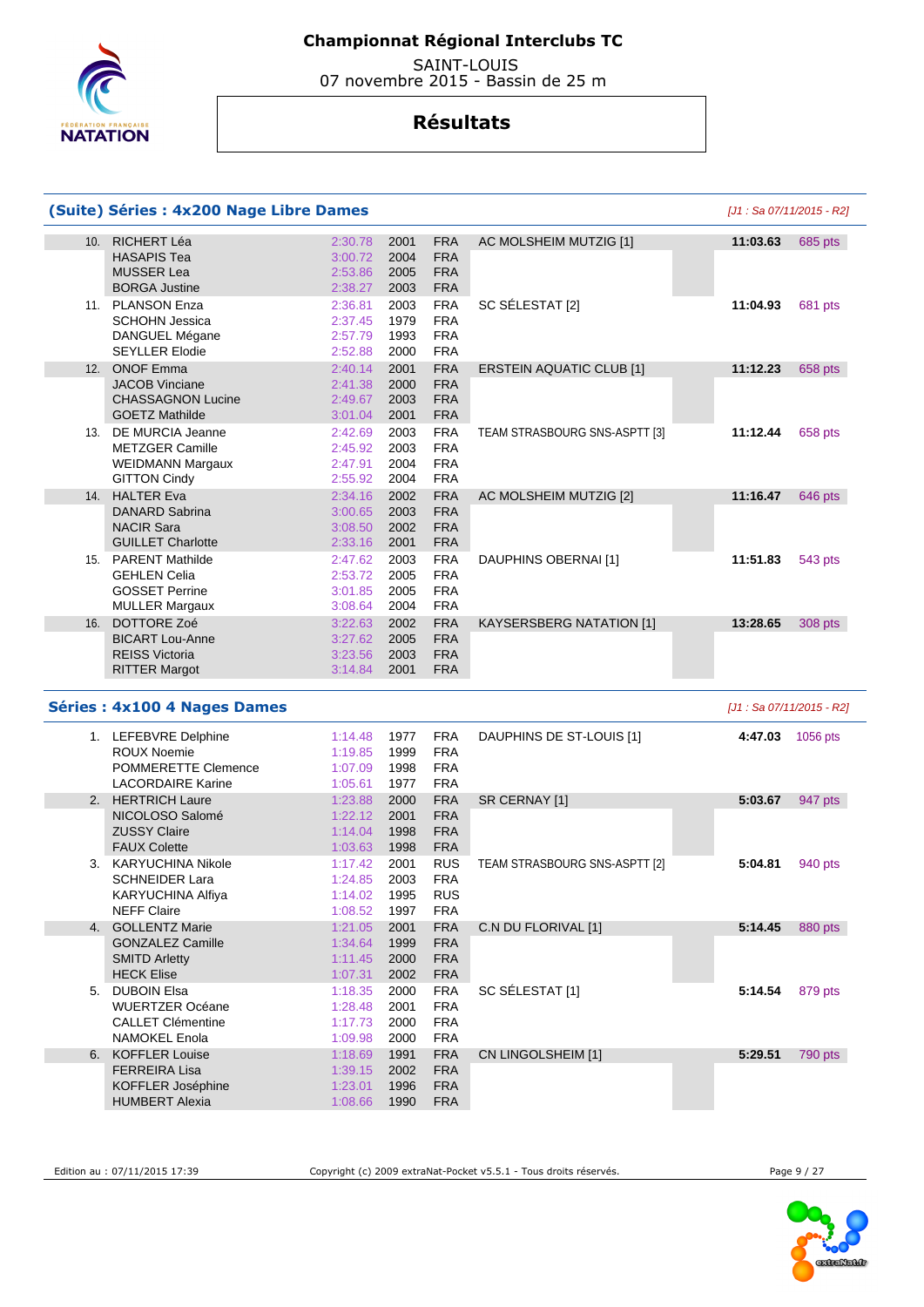

 SAINT-LOUIS 07 novembre 2015 - Bassin de 25 m

## **Résultats**

| (Suite) Séries : 4x100 4 Nages Dames                                                                 |                                          |                              |                                                      |                                 | [J1 : Sa 07/11/2015 - R2] |         |
|------------------------------------------------------------------------------------------------------|------------------------------------------|------------------------------|------------------------------------------------------|---------------------------------|---------------------------|---------|
| 7. HORNY Séverine<br><b>FORJONNEL Emilie</b><br><b>HANRIOT-COLIN Célia</b><br><b>COLLARD Camille</b> | 1:15.47<br>1:32.52<br>1:29.12<br>1:12.80 | 1998<br>2003<br>2002<br>1999 | <b>FRA</b><br><b>FRA</b><br><b>FRA</b><br><b>FRA</b> | CN ILE DU RHIN [1]              | 5:29.91                   | 788 pts |
| 8. BERNARD Maya                                                                                      | 1:30.61                                  | 2000                         | <b>FRA</b>                                           | SR COLMAR [1]                   | 5:35.03                   | 759 pts |
| <b>GERARD Perrine</b><br><b>BERNARD Lou</b><br><b>SCHEIDWEILER Elise</b>                             | 1:26.38<br>1:25.87<br>1:12.17            | 2001<br>2001<br>2003         | <b>FRA</b><br><b>FRA</b><br><b>FRA</b>               |                                 |                           |         |
| 9. CHASSAGNON Lucine<br><b>JACOB Vinciane</b><br><b>ONOF Emma</b><br><b>LERGENMULLER Morgane</b>     | 1:28.88<br>1:32.95<br>1:23.92<br>1:10.00 | 2003<br>2000<br>2001<br>1998 | <b>FRA</b><br><b>FRA</b><br><b>FRA</b><br><b>FRA</b> | <b>ERSTEIN AQUATIC CLUB [1]</b> | 5:35.75                   | 754 pts |
| 10. DANARD Sabrina                                                                                   | 1:31.36                                  | 2003                         | <b>FRA</b>                                           | AC MOLSHEIM MUTZIG [2]          | 5:45.36                   | 701 pts |
| <b>GUILLET Charlotte</b><br><b>HALTER Eva</b><br><b>NACIR Sara</b>                                   | 1:31.71<br>1:17.61<br>1:24.68            | 2001<br>2002<br>2002         | <b>FRA</b><br><b>FRA</b><br><b>FRA</b>               |                                 |                           |         |
| 11. OTT Perrine<br><b>KLEIN Camille</b><br><b>BORGA Justine</b><br>RICHERT Léa                       | 1:24.12<br>1:41.45<br>1:29.26<br>1:10.76 | 1989<br>2001<br>2003<br>2001 | <b>FRA</b><br><b>FRA</b><br><b>FRA</b><br><b>FRA</b> | AC MOLSHEIM MUTZIG [1]          | 5:45.59                   | 700 pts |
| 12. PARIS Cathie                                                                                     | 1:28.69                                  | 1982                         | <b>FRA</b>                                           | LÉO-L. SCHILTIGHEIM-BISCH [1]   | 5:46.08                   | 697 pts |
| ANDRIUZZI Maguelone<br><b>KAISER Clémence</b><br>RAHATOKA Mélissa                                    | 1:36.52<br>1:30.38<br>1:10.49            | 1997<br>1999<br>1992         | <b>FRA</b><br><b>FRA</b><br><b>FRA</b>               |                                 |                           |         |
| 13. PLANSON Enza<br><b>BLUMBERGER Agathe</b><br><b>MUNOS Emeline</b><br><b>SEYLLER Elodie</b>        | 1:28.25<br>1:33.77<br>1:35.21<br>1:15.33 | 2003<br>2003<br>2002<br>2000 | <b>FRA</b><br><b>FRA</b><br><b>FRA</b><br><b>FRA</b> | SC SÉLESTAT [2]                 | 5:52.56                   | 662 pts |
| 14. WEIDMANN Margaux                                                                                 | 1:29.22                                  | 2004                         | <b>FRA</b>                                           | TEAM STRASBOURG SNS-ASPTT [3]   | 5:55.30                   | 648 pts |
| <b>CORBEL Emma</b><br><b>SARACCI Melisa</b><br>DE MURCIA Jeanne                                      | 1:39.02<br>1:28.53<br>1:18.53            | 2002<br>2004<br>2003         | <b>FRA</b><br><b>FRA</b><br><b>FRA</b>               |                                 |                           |         |
| 15. GEHLEN Celia<br><b>HUBER Maélia</b><br><b>GOSSET Perrine</b><br><b>PARENT Mathilde</b>           | 1:28.43<br>1:40.79<br>1:35.78<br>1:18.37 | 2005<br>2004<br>2005<br>2003 | <b>FRA</b><br><b>FRA</b><br><b>FRA</b><br><b>FRA</b> | DAUPHINS OBERNAI [1]            | 6:03.37                   | 606 pts |
| 16. LEROUGE Nelly<br><b>KOMURIAN Juliette</b><br><b>NASTI Emma</b><br><b>BICART Lou-Anne</b>         | 1:40.61<br>1:42.67<br>2:06.34<br>1:34.76 | 2002<br>2000<br>2004<br>2005 | <b>FRA</b><br><b>FRA</b><br><b>FRA</b><br><b>FRA</b> | KAYSERSBERG NATATION [1]        | 7:04.38                   | 336 pts |

#### **Séries : 10x50 Nage Libre Dames Séries : 10x50 Nage Libre Dames** *Magnetic Libre 30* **Nage 11: Sa 07/11/2015 - R1]**

| 1. | KARYUCHINA Alfiya        | 29.04 | 1995 | <b>RUS</b> | TEAM STRASBOURG SNS-ASPTT [2] | 5:12.66 | 996 pts |
|----|--------------------------|-------|------|------------|-------------------------------|---------|---------|
|    | <b>CUNCI Clara</b>       | 31.02 | 2003 | <b>FRA</b> |                               |         |         |
|    | <b>GRASSLER Marine</b>   | 32.30 | 1994 | <b>FRA</b> |                               |         |         |
|    | SIGNORET Julie           | 32.30 | 1993 | <b>FRA</b> |                               |         |         |
|    | <b>SCHNEIDER Louise</b>  | 33.36 | 2004 | <b>FRA</b> |                               |         |         |
|    | <b>SCHNEIDER Lara</b>    | 32.05 | 2003 | <b>FRA</b> |                               |         |         |
|    | DRIOUACH Camilia         | 31.78 | 2003 | <b>FRA</b> |                               |         |         |
|    | <b>NEFF Claire</b>       | 31.70 | 1997 | <b>FRA</b> |                               |         |         |
|    | <b>KARYUCHINA Nikole</b> | 29.08 | 2001 | <b>RUS</b> |                               |         |         |
|    | <b>SPIESSE Marie</b>     | 30.03 | 1998 | <b>FRA</b> |                               |         |         |



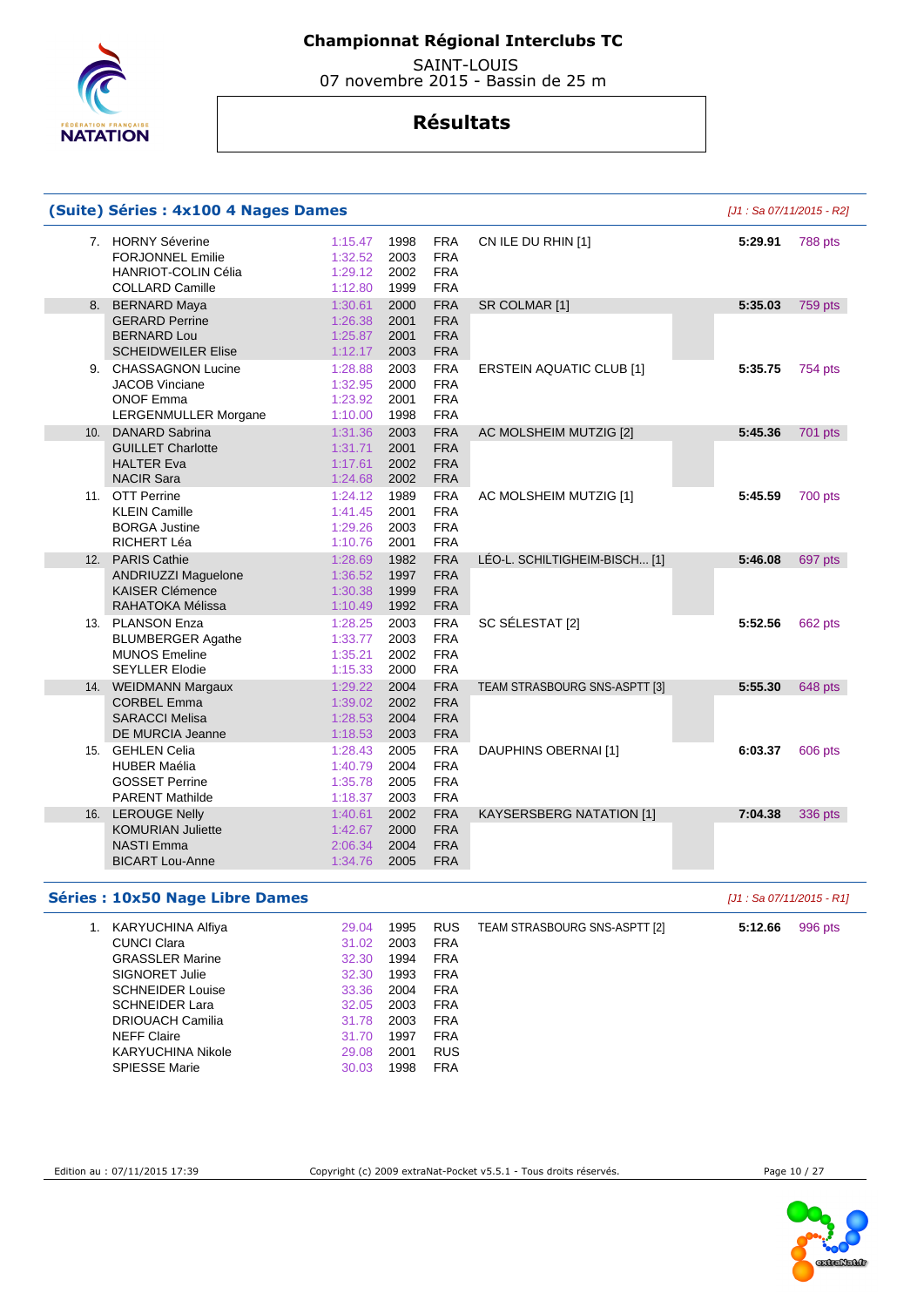

 SAINT-LOUIS 07 novembre 2015 - Bassin de 25 m

|    | (Suite) Séries : 10x50 Nage Libre Dames |       |      |            |                          | $[J1: Sa 07/11/2015 - R1]$ |         |
|----|-----------------------------------------|-------|------|------------|--------------------------|----------------------------|---------|
| 2. | <b>DERRADJI Rania</b>                   | 30.61 | 2003 | <b>FRA</b> | SC SÉLESTAT [1]          | 5:16.96                    | 973 pts |
|    | <b>HEUSSER-KISS Marta</b>               | 30.17 | 1982 | <b>HUN</b> |                          |                            |         |
|    | <b>WUERTZER Océane</b>                  | 33.49 | 2001 | <b>FRA</b> |                          |                            |         |
|    | <b>MEYER Ludivine</b>                   | 33.57 | 2001 | <b>FRA</b> |                          |                            |         |
|    | <b>VILLEMIN Catherine</b>               | 31.08 | 1981 | <b>FRA</b> |                          |                            |         |
|    | <b>CALLET Clémentine</b>                | 31.45 | 2000 | <b>FRA</b> |                          |                            |         |
|    | <b>GUYOMARD Charlotte</b>               | 31.44 | 1999 | <b>FRA</b> |                          |                            |         |
|    | <b>BURGEL Tiffany</b>                   | 31.88 | 1999 | <b>FRA</b> |                          |                            |         |
|    | <b>DUBOIN Elsa</b>                      | 30.48 | 2000 | <b>FRA</b> |                          |                            |         |
|    | <b>NAMOKEL Enola</b>                    | 32.79 | 2000 | <b>FRA</b> |                          |                            |         |
| 3. | <b>POMMERETTE Clemence</b>              | 27.83 | 1998 | <b>FRA</b> | DAUPHINS DE ST-LOUIS [1] | 5:19.20                    | 962 pts |
|    | <b>HUBERT Marie</b>                     | 34.70 | 2000 | <b>FRA</b> |                          |                            |         |
|    | <b>RAPP Manuela</b>                     | 31.08 | 2000 | <b>FRA</b> |                          |                            |         |
|    | <b>WEIDER-NIGLIS Séverine</b>           | 32.33 | 1985 | <b>FRA</b> |                          |                            |         |
|    |                                         |       |      |            |                          |                            |         |
|    | EL-ALAMI Lena                           | 42.05 | 2004 | <b>FRA</b> |                          |                            |         |
|    | LEFEBVRE Delphine                       | 29.83 | 1977 | <b>FRA</b> |                          |                            |         |
|    | <b>ANTENAT Laetitia</b>                 | 30.95 | 1997 | <b>FRA</b> |                          |                            |         |
|    | <b>LACORDAIRE Karine</b>                | 28.88 | 1977 | <b>FRA</b> |                          |                            |         |
|    | SILLETTA Francesca                      | 32.86 | 2001 | <b>FRA</b> |                          |                            |         |
|    | <b>ROUX Noemie</b>                      | 28.69 | 1999 | <b>FRA</b> |                          |                            |         |
|    | 4. ZUSSY Claire                         | 29.40 | 1998 | <b>FRA</b> | SR CERNAY [1]            | 5:20.27                    | 956 pts |
|    | SCHELLENBERGER Joanne                   | 32.66 | 2001 | <b>FRA</b> |                          |                            |         |
|    | PIERREJEAN Tiffany                      | 36.11 | 2003 | <b>FRA</b> |                          |                            |         |
|    | <b>NEUVILLE Lina</b>                    | 34.65 | 2004 | <b>FRA</b> |                          |                            |         |
|    | <b>FAUX Amandine</b>                    | 33.38 | 2002 | <b>FRA</b> |                          |                            |         |
|    | <b>BIERON TOETSCH Noeline</b>           | 32.16 | 2003 | <b>FRA</b> |                          |                            |         |
|    | <b>HERTRICH Laure</b>                   | 32.99 | 2000 | <b>FRA</b> |                          |                            |         |
|    | L'HOUR Zoé                              | 30.75 | 1999 | <b>FRA</b> |                          |                            |         |
|    | NICOLOSO Salomé                         | 29.65 | 2001 | <b>FRA</b> |                          |                            |         |
|    | <b>FAUX Colette</b>                     | 28.52 | 1998 | <b>FRA</b> |                          |                            |         |
| 5. | <b>KOFFLER Mathilde</b>                 | 35.96 | 2003 | <b>FRA</b> | CN LINGOLSHEIM [1]       | 5:29.40                    | 909 pts |
|    | KOFFLER Hélène                          | 35.58 | 1993 | <b>FRA</b> |                          |                            |         |
|    | <b>HUMBERT Alexia</b>                   | 30.64 | 1990 | <b>FRA</b> |                          |                            |         |
|    | UYANIK Süheyla                          | 35.60 | 2000 | <b>FRA</b> |                          |                            |         |
|    | <b>GAUTHIER Camille</b>                 | 31.97 | 1996 | <b>FRA</b> |                          |                            |         |
|    | SONNTAG Léa                             | 35.39 | 2000 | <b>FRA</b> |                          |                            |         |
|    | <b>FERREIRA Lisa</b>                    | 33.08 | 2002 | <b>FRA</b> |                          |                            |         |
|    | <b>KOFFLER Louise</b>                   | 31.38 | 1991 | <b>FRA</b> |                          |                            |         |
|    | KOFFLER Joséphine                       | 30.17 | 1996 | <b>FRA</b> |                          |                            |         |
|    | WELTZ Angélique                         | 29.63 | 2000 | <b>FRA</b> |                          |                            |         |
| 6. | <b>GOLLENTZ Marie</b>                   | 30.00 | 2001 | <b>FRA</b> | C.N DU FLORIVAL [1]      | 5:29.41                    | 909 pts |
|    | <b>KRUST Manon</b>                      | 38.58 | 2003 | <b>FRA</b> |                          |                            |         |
|    | <b>HIRSCHFELL Anne</b>                  | 33.70 | 2001 | <b>FRA</b> |                          |                            |         |
|    | <b>RITTER Amelie</b>                    | 34.69 | 2001 | <b>FRA</b> |                          |                            |         |
|    | <b>GONZALEZ Camille</b>                 | 35.12 | 1999 | <b>FRA</b> |                          |                            |         |
|    |                                         |       |      |            |                          |                            |         |
|    | <b>GOLLENTZ Joanne</b>                  | 31.17 | 2000 | <b>FRA</b> |                          |                            |         |
|    | <b>SCHIFFER Mathilde</b>                | 34.68 | 2004 | <b>FRA</b> |                          |                            |         |
|    | <b>SMITD Arletty</b>                    | 29.99 | 2000 | <b>FRA</b> |                          |                            |         |
|    | <b>BOCK Clara</b>                       | 31.36 | 1997 | <b>FRA</b> |                          |                            |         |
|    | <b>HECK Elise</b>                       | 30.12 | 2002 | <b>FRA</b> |                          |                            |         |

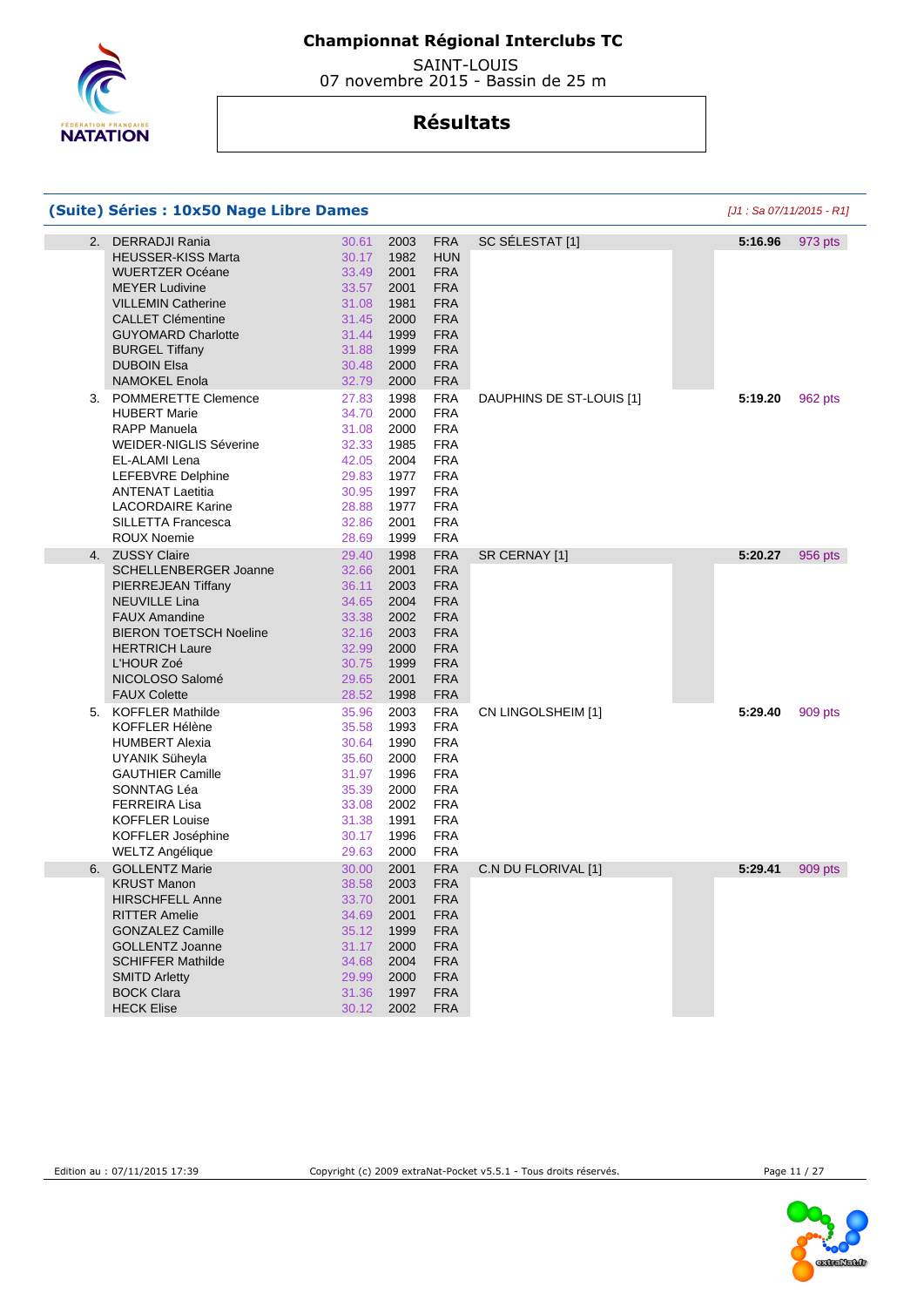

 SAINT-LOUIS 07 novembre 2015 - Bassin de 25 m

|    | (Suite) Séries : 10x50 Nage Libre Dames                                                                                                                                                                                                              |                                                                                        |                                                                              |                                                                                                                                          |                                 | [J1: Sa 07/11/2015 - R1] |         |
|----|------------------------------------------------------------------------------------------------------------------------------------------------------------------------------------------------------------------------------------------------------|----------------------------------------------------------------------------------------|------------------------------------------------------------------------------|------------------------------------------------------------------------------------------------------------------------------------------|---------------------------------|--------------------------|---------|
| 7. | <b>ONOF Emma</b><br>LERGENMULLER Morgane<br><b>HIRLI Pauline</b><br><b>LECLAIR Manon</b><br><b>CHASSAGNON Lucine</b><br><b>GRIMMER Julie</b><br><b>GRESSER Elsa</b><br><b>BAPST Victoire</b><br><b>JACOB Vinciane</b><br><b>GOETZ Mathilde</b>       | 31.89<br>31.59<br>32.91<br>33.63<br>34.26<br>34.57<br>32.10<br>34.81<br>32.20<br>34.09 | 2001<br>1998<br>2002<br>2002<br>2003<br>2003<br>1999<br>1997<br>2000<br>2001 | <b>FRA</b><br><b>FRA</b><br><b>FRA</b><br><b>FRA</b><br><b>FRA</b><br><b>FRA</b><br><b>FRA</b><br><b>FRA</b><br><b>FRA</b><br><b>FRA</b> | <b>ERSTEIN AQUATIC CLUB [1]</b> | 5:32.05                  | 896 pts |
|    | 8. COLLARD Camille<br><b>HANRIOT-COLIN Célia</b><br><b>JOFFRE Laetitia</b><br><b>GROSSHAENY Clara</b><br>PREHU Léa<br><b>BELLY Marie</b><br><b>LEPRUN Lauren</b><br><b>FORJONNEL Emilie</b><br><b>MEYER Margaux</b><br><b>HORNY Séverine</b>         | 32.61<br>33.08<br>32.82<br>37.02<br>32.93<br>33.20<br>31.86<br>38.72<br>32.09<br>29.82 | 1999<br>2002<br>1997<br>2001<br>1998<br>2003<br>2001<br>2003<br>1999<br>1998 | <b>FRA</b><br><b>FRA</b><br><b>FRA</b><br><b>FRA</b><br><b>FRA</b><br><b>FRA</b><br><b>FRA</b><br><b>FRA</b><br><b>FRA</b><br><b>FRA</b> | CN ILE DU RHIN [1]              | 5:34.15                  | 886 pts |
| 9. | BOROCCO Camille<br><b>PARIS Cathie</b><br><b>BOROCCO Lea</b><br><b>CORNET Camille</b><br>RAHATOKA Mélissa<br>MATHIEU Bérangère<br><b>MORINIERE Soline</b><br>SIMIONI Agathe<br><b>KAISER Clémence</b><br>ANDRIUZZI Maguelone                         | 29.98<br>32.97<br>32.51<br>42.08<br>33.36<br>35.94<br>33.92<br>35.03<br>33.16<br>31.66 | 1993<br>1982<br>1997<br>1989<br>1992<br>2003<br>1988<br>2000<br>1999<br>1997 | <b>FRA</b><br><b>FRA</b><br><b>FRA</b><br><b>FRA</b><br><b>FRA</b><br><b>FRA</b><br><b>FRA</b><br><b>FRA</b><br><b>FRA</b><br><b>FRA</b> | LÉO-L. SCHILTIGHEIM-BISCH [1]   | 5:40.61                  | 854 pts |
|    | 10. CORBEL Emma<br><b>DE MURCIA Jeanne</b><br><b>GARGULAK Drahoslava</b><br><b>GITTON Cindy</b><br><b>KENNEL Lea</b><br><b>METZGER Camille</b><br><b>MOUSSAOUI Silya</b><br><b>SARACCI Melisa</b><br><b>VILLANOVA Lea</b><br><b>WEIDMANN Margaux</b> | 32.38<br>32.90<br>38.37<br>33.84<br>37.95<br>34.16<br>35.22<br>32.98<br>34.96<br>33.52 | 2002<br>2003<br>2001<br>2004<br>2005<br>2003<br>2003<br>2004<br>1991<br>2004 | <b>FRA</b><br><b>FRA</b><br><b>FRA</b><br><b>FRA</b><br><b>FRA</b><br><b>FRA</b><br><b>FRA</b><br><b>FRA</b><br><b>FRA</b><br><b>FRA</b> | TEAM STRASBOURG SNS-ASPTT [3]   | 5:46.28                  | 826 pts |
|    | 11. SCHEIDWEILER Elise<br><b>BERNARD Lou</b><br><b>BERNARD Maya</b><br><b>BERLAMONT Eugénie</b><br><b>MICLO Maurine</b><br>MAC DOUGALL Maéva<br><b>IOOSS Jeanne</b><br>DEHENNE Léa<br><b>DIETRICH Capucine</b><br><b>GERARD Perrine</b>              | 33.07<br>33.69<br>33.67<br>31.84<br>35.97<br>42.71<br>38.09<br>36.06<br>36.09<br>32.85 | 2003<br>2001<br>2000<br>2000<br>2002<br>2006<br>2003<br>2001<br>2001<br>2001 | <b>FRA</b><br><b>FRA</b><br><b>FRA</b><br><b>FRA</b><br><b>FRA</b><br><b>FRA</b><br><b>FRA</b><br><b>FRA</b><br><b>FRA</b><br>FRA        | SR COLMAR [1]                   | 5:54.04                  | 789 pts |

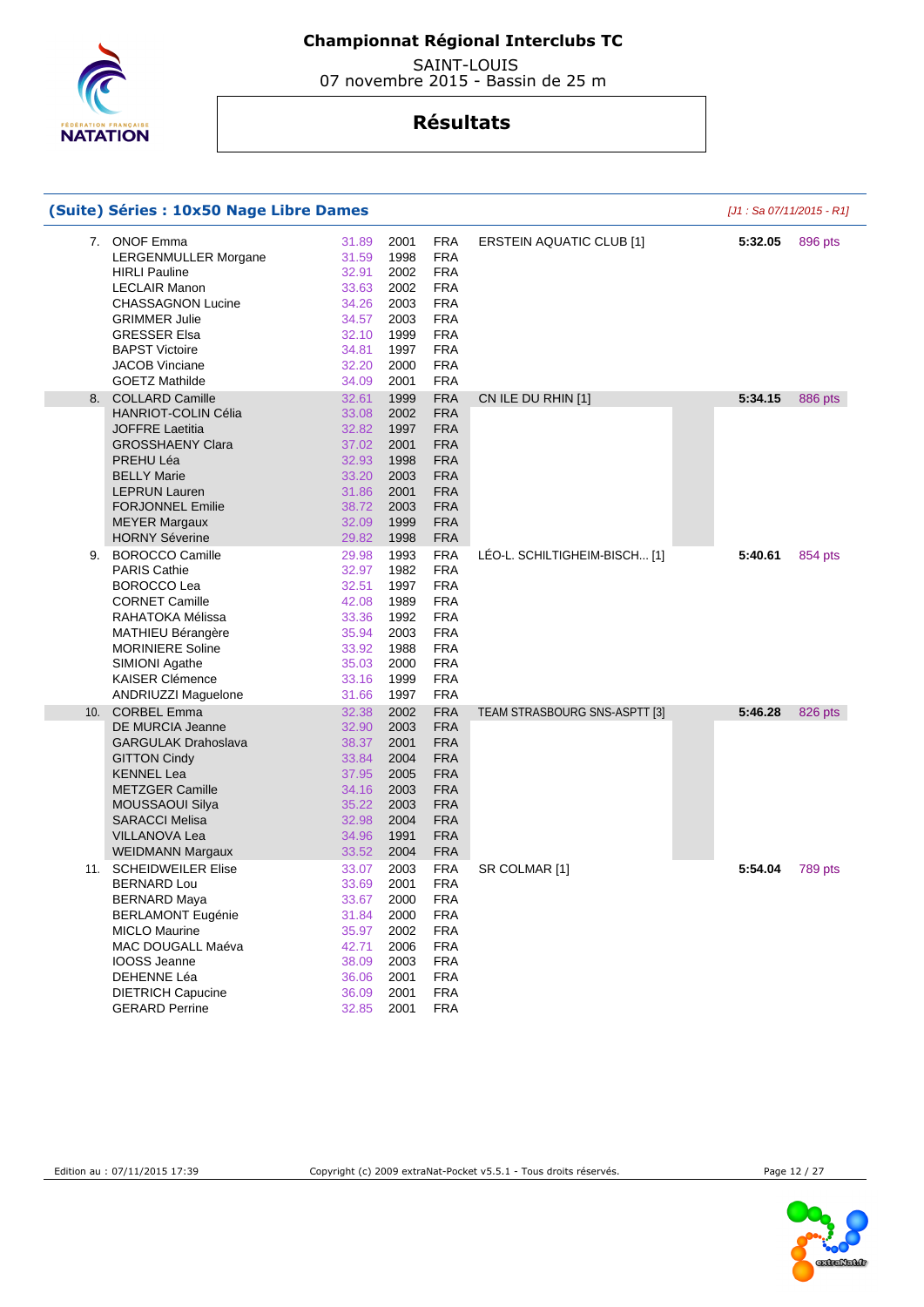

 SAINT-LOUIS 07 novembre 2015 - Bassin de 25 m

## **Résultats**

|                     | (Suite) Séries : 10x50 Nage Libre Dames                                                                                                                                                                                                           |                                                                                        |                                                                              |                                                                                                                                          |                                 |                 | [J1 : Sa 07/11/2015 - R1] |
|---------------------|---------------------------------------------------------------------------------------------------------------------------------------------------------------------------------------------------------------------------------------------------|----------------------------------------------------------------------------------------|------------------------------------------------------------------------------|------------------------------------------------------------------------------------------------------------------------------------------|---------------------------------|-----------------|---------------------------|
| 12.                 | <b>BORGA Justine</b><br><b>LAUGEL Morgane</b><br><b>SCANDELLA Claire</b><br><b>PFISTER Laurence</b><br><b>NGO Amelie</b><br>RICHERT Léa<br><b>KLEIN Camille</b><br><b>MUSSER Lea</b><br><b>HASAPIS Tea</b><br><b>OTT Perrine</b>                  | 32.78<br>39.94<br>41.51<br>38.02<br>36.90<br>32.89<br>36.06<br>35.09<br>36.52<br>31.60 | 2003<br>2005<br>2005<br>1966<br>2005<br>2001<br>2001<br>2005<br>2004<br>1989 | <b>FRA</b><br><b>FRA</b><br><b>FRA</b><br><b>FRA</b><br><b>FRA</b><br><b>FRA</b><br><b>FRA</b><br><b>FRA</b><br><b>FRA</b><br><b>FRA</b> | AC MOLSHEIM MUTZIG [1]          | 6:01.31         | <b>756 pts</b>            |
|                     | 13. PARENT Mathilde<br><b>RICHERT Emelyne</b><br><b>MOREL Norah</b><br><b>BELZUNG Chloe</b><br><b>HUBER Maélia</b><br><b>GEHLEN Celia</b><br><b>GOSSET Perrine</b><br>DREYER Tilly<br><b>WALTER Charlotte</b><br><b>MULLER Margaux</b>            | 33.90<br>38.21<br>40.00<br>41.59<br>39.02<br>34.40<br>36.08<br>40.64<br>37.99<br>36.27 | 2003<br>2007<br>2005<br>2006<br>2004<br>2005<br>2005<br>2004<br>2004<br>2004 | <b>FRA</b><br><b>FRA</b><br><b>FRA</b><br><b>FRA</b><br><b>FRA</b><br><b>FRA</b><br><b>FRA</b><br><b>FRA</b><br><b>FRA</b><br><b>FRA</b> | DAUPHINS OBERNAI [1]            | 6:18.10         | 680 pts                   |
| 14.                 | <b>GUILLET Charlotte</b><br><b>KOESTEL Emma</b><br><b>SCHILLINGER Clara</b><br><b>ROECK Léonie</b><br><b>NACIR Sara</b><br><b>BAUMHAUER Elisa</b><br><b>COURMONT Orlane</b><br><b>SEDRUE Oceane</b><br>DANARD Sabrina<br><b>HALTER Eva</b>        | 31.43<br>39.81<br>38.76<br>45.24<br>37.76<br>39.52<br>46.01<br>34.86<br>35.21<br>31.38 | 2001<br>2005<br>2005<br>2005<br>2002<br>2006<br>2003<br>2005<br>2003<br>2002 | <b>FRA</b><br><b>FRA</b><br><b>FRA</b><br><b>FRA</b><br><b>FRA</b><br><b>FRA</b><br><b>FRA</b><br><b>FRA</b><br><b>FRA</b><br><b>FRA</b> | AC MOLSHEIM MUTZIG [2]          | 6:19.98         | 672 pts                   |
| 15.                 | <b>KOMURIAN Juliette</b><br><b>LEROUGE Nelly</b><br>DOTTORE Zoé<br><b>NASTI Emma</b><br><b>COTINAUT Coline</b><br>NEVEU Emma<br><b>BICART Lou-Anne</b><br><b>REISS Victoria</b><br><b>RITTER Margot</b><br><b>WEBER Nadège</b>                    | 37.09<br>37.85<br>36.94<br>40.26<br>42.27<br>44.07<br>41.43<br>38.70<br>35.15<br>31.88 | 2000<br>2002<br>2002<br>2004<br>2004<br>2004<br>2005<br>2003<br>2001<br>1988 | <b>FRA</b><br><b>FRA</b><br><b>FRA</b><br><b>FRA</b><br><b>FRA</b><br><b>FRA</b><br><b>FRA</b><br><b>FRA</b><br><b>FRA</b><br><b>FRA</b> | <b>KAYSERSBERG NATATION [1]</b> | 6:25.64         | 648 pts                   |
| $\qquad \qquad - -$ | <b>SCHOHN Jessica</b><br><b>MUNOS Emeline</b><br>ANDRIAMIHAJA Marika<br><b>ALIHAMIDI Maelle</b><br><b>PLANSON Enza</b><br>DANGUEL Mégane<br><b>KEMPF Oriane</b><br><b>BLUMBERGER Agathe</b><br><b>WUERTZER Charlotte</b><br><b>SEYLLER Elodie</b> | 33.65<br>33.92<br>32.42<br>36.60<br>33.29<br>33.82<br>35.23                            | 1979<br>2002<br>1993<br>2003<br>2003<br>1993<br>1999<br>2003<br>1999<br>2000 | <b>FRA</b><br><b>FRA</b><br><b>FRA</b><br><b>FRA</b><br><b>FRA</b><br><b>FRA</b><br><b>FRA</b><br><b>FRA</b><br><b>FRA</b><br><b>FRA</b> | SC SÉLESTAT [2]                 | <b>DSQr8 Vi</b> |                           |

#### **Séries : 100 Nage Libre Messieurs Séries : 100 Nage Libre Messieurs Exercía de Libre Messieurs Exercía de Libre Messieurs Exercía de Libre Messieurs Exercía de Libre Messieurs Exercía de Libre Messieurs Exer**

|                  | WAGNER Florian<br>$50 \text{ m}: 25.74 (25.74)$ | 100 m : l         | 53.89 (28.15) [53.89] | 1996 FRA SR COLMAR [1]       | 53.89 1157 pts        |
|------------------|-------------------------------------------------|-------------------|-----------------------|------------------------------|-----------------------|
|                  | 2. CORNEC Clement                               |                   |                       | 1997 FRA C.N DU FLORIVAL [1] | <b>56.05</b> 1084 pts |
| $50 \text{ m}$ : | 26.85 (26.85)                                   | $100 \text{ m}$ : | 56.05 (29.20) [56.05] |                              |                       |

Edition au : 07/11/2015 17:39 Copyright (c) 2009 extraNat-Pocket v5.5.1 - Tous droits réservés. Page 13 / 27

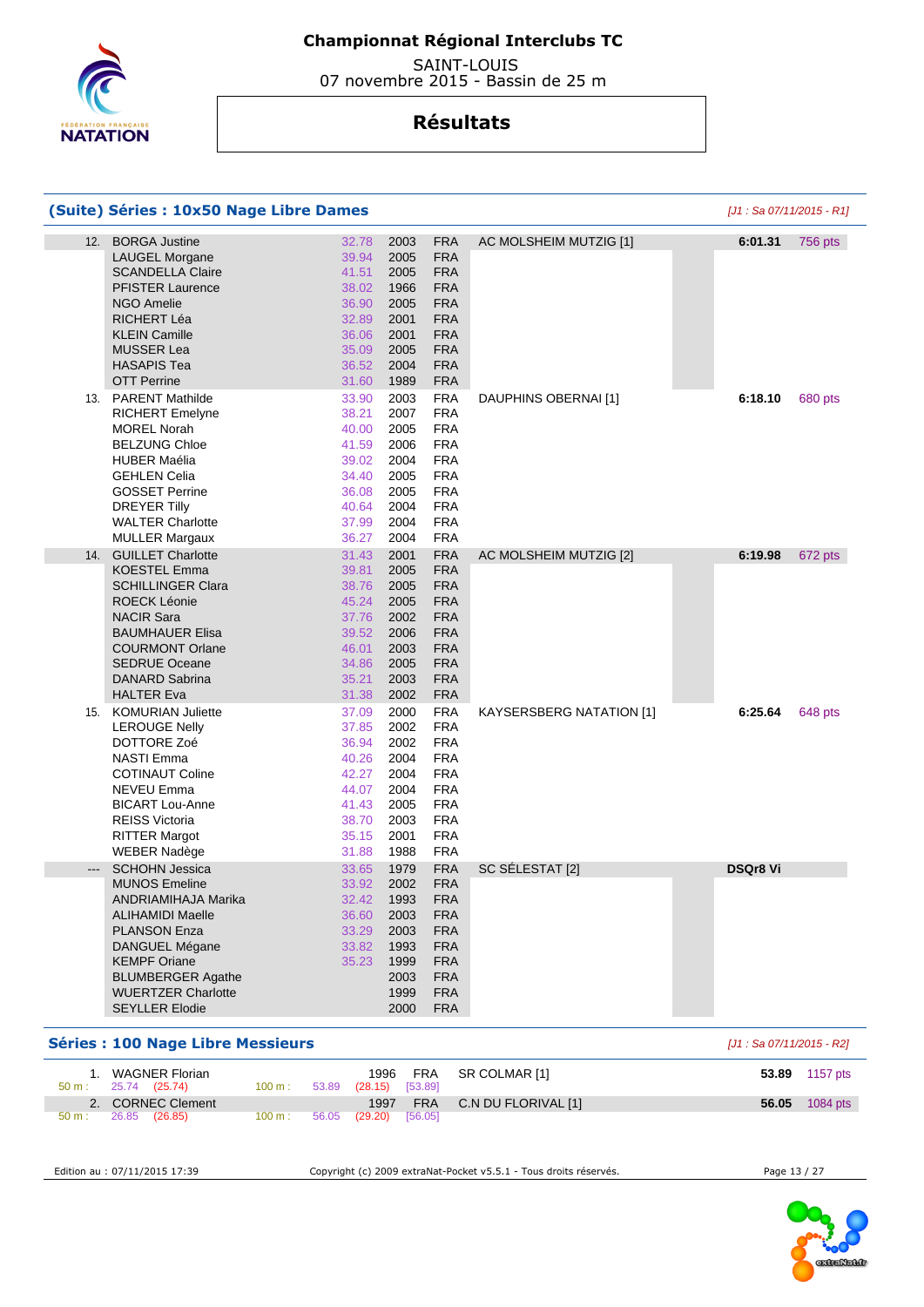

 SAINT-LOUIS 07 novembre 2015 - Bassin de 25 m

## **Résultats**

#### **(Suite) Séries : 100 Nage Libre Messieurs (Suite)**  $[J1: Sa 07/11/2015 - R2]$

| 50 m:            | 3. FAUST Frédéric<br>27.44 (27.44) |                             | $100 \text{ m}: 58.45$      | 1989 FRA<br>$(31.01)$ [58.45] |
|------------------|------------------------------------|-----------------------------|-----------------------------|-------------------------------|
| 4.               | ECE Doga                           |                             |                             | 2002 FRA                      |
| 50 m:            | 28.19 (28.19)                      | $100 \text{ m}$ :           | 59.62                       | (31.43)<br>[59.62]            |
|                  | 5. RACHEDI Arno                    |                             |                             | 2001 FRA                      |
|                  | $50 \text{ m}: 29.11 (29.11)$      | $100 \text{ m}$ :           | 59.67                       | $(30.56)$ [59.67]             |
| 6.               | <b>LAIFA Adel</b>                  |                             |                             | 1997 FRA                      |
| $50 \text{ m}$ : | 28.81 (28.81)                      | $100 \text{ m}$ :           | 1:00.44                     | $(31.63)$ [1:00.44]           |
| 7.               | <b>SELVAN Mathias</b>              |                             |                             | 1995 FRA                      |
| $50 \text{ m}$ : | 29.09 (29.09)                      |                             | 100 m: 1:01.06              | $(31.97)$ [1:01.06]           |
| 8.               | <b>GUILBOT Maxime</b>              |                             |                             | 1997 FRA                      |
| 50 m:            | 30.82 (30.82)                      | $100 \text{ m}$ :           | 1:02.71                     | $(31.89)$ [1:02.71]           |
| 9.               | <b>MULLER Laurent</b>              |                             |                             | 1974 FRA                      |
| 50 m:            | 30.49 (30.49)                      |                             | $100 \text{ m}: 1:03.47$    | $(32.98)$ [1:03.47]           |
|                  | 10. HAGENBACH Yann                 |                             |                             | 1993 FRA                      |
|                  | $50 \text{ m}: 30.42 (30.42)$      | $100 \text{ m}$ : $1:04.44$ |                             | $(34.02)$ [1:04.44]           |
| 11.              | <b>FRANCOIS Damien</b>             |                             |                             | 1972 FRA                      |
|                  | $50 \text{ m}: 31.56 (31.56)$      |                             | $100 \text{ m}$ : $1:04.92$ | $(33.36)$ [1:04.92]           |
|                  | 12. DAHLEN Simon                   |                             |                             | 1997 FRA                      |
| 50 m:            | 31.09 (31.09)                      | 100 m : 1:05.26             |                             | $(34.17)$ [1:05.26]           |
| 13.              | NONNENMACHER Quentin               |                             |                             | 1999 FRA                      |
| 50 m:            | 31.21 (31.21) 100 m: 1:08.17       |                             |                             | $(36.96)$ [1:08.17]           |
|                  | 14. PEROZ Tom                      |                             |                             | 2003 FRA                      |
| 50 m:            | 35.13 (35.13)                      | $100 \text{ m}$ :           | 1:14.10                     | $(38.97)$ [1:14.10]           |
| 15.              | <b>JAEGER Thibault</b>             |                             |                             | 2003 FRA                      |
|                  | $50 \text{ m}: 36.84 (36.84)$      | $100 \text{ m}$ :           | 1:16.18                     | $(39.34)$ [1:16.18]           |
|                  | 16. MUNDINGER Loïc                 |                             |                             | 2002 FRA                      |
| $50 \text{ m}$ : | 36.56 (36.56)                      |                             | $100 \text{ m}: 1:23.95$    | $(47.39)$ [1:23.95]           |
| 17 <sub>1</sub>  | KLEIN Léo                          |                             |                             | 2004 FRA                      |
| 50 m:            | 39.56 (39.56)                      | $100 \text{ m}$ :           | 1:30.60                     | (51.04)<br>[1:30.60]          |
|                  |                                    |                             |                             |                               |

|                | <u>sy senies i ave nage alsi e nessiem s</u> |                           |                             |                 |                         |                                   |         |            |
|----------------|----------------------------------------------|---------------------------|-----------------------------|-----------------|-------------------------|-----------------------------------|---------|------------|
|                | 3. FAUST Frédéric<br>27.44 (27.44)           | $100 \text{ m}$ :         | 58.45                       | 1989<br>(31.01) | <b>FRA</b><br>[58.45]   | CN LINGOLSHEIM [1]                | 58.45   | $1005$ pts |
|                | 4. ECE Doga                                  |                           |                             | 2002            | <b>FRA</b>              | DAUPHINS DE ST-LOUIS [1]          | 59.62   | 968 pts    |
|                | 28.19 (28.19)                                | $100 \text{ m}$ :         | 59.62                       | (31.43)         | [59.62]                 |                                   |         |            |
|                | 5. RACHEDI Arno                              |                           |                             | 2001            | <b>FRA</b>              | TEAM STRASBOURG SNS-ASPTT [3]     | 59.67   | 966 pts    |
|                | 29.11 (29.11)                                | 100 m:                    | 59.67                       | (30.56)         | [59.67]                 |                                   |         |            |
|                | 6. LAIFA Adel                                |                           |                             | 1997            | <b>FRA</b>              | TEAM STRASBOURG SNS-ASPTT [2]     | 1:00.44 | 942 pts    |
|                | 28.81 (28.81)                                |                           | $100 \text{ m}$ : $1:00.44$ | (31.63)         | [1:00.44]               |                                   |         |            |
| 7 <sup>1</sup> | <b>SELVAN Mathias</b><br>29.09 (29.09)       |                           | $100 \text{ m}$ : $1:01.06$ | 1995<br>(31.97) | <b>FRA</b><br>[1:01.06] | LÉO-L. SCHILTIGHEIM-BISCHHEIM [1] | 1:01.06 | 923 pts    |
|                | 8. GUILBOT Maxime                            |                           |                             | 1997            | <b>FRA</b>              | DAUPHINS OBERNAI [1]              | 1:02.71 | 873 pts    |
|                | 30.82 (30.82)                                |                           | 100 m: 1:02.71              | (31.89)         | [1:02.71]               |                                   |         |            |
|                | 9. MULLER Laurent                            |                           |                             | 1974            | <b>FRA</b>              | <b>KAYSERSBERG NATATION [1]</b>   | 1:03.47 | 850 pts    |
|                | 30.49 (30.49)                                |                           | $100 \text{ m}$ : $1:03.47$ | (32.98)         | [1:03.47]               |                                   |         |            |
|                | 10. HAGENBACH Yann                           |                           |                             | 1993            | <b>FRA</b>              | A.N.S D'ILLFURTH [1]              | 1:04.44 | 822 pts    |
|                | 30.42 (30.42)                                |                           | $100 \text{ m}$ : $1:04.44$ | (34.02)         | [1:04.44]               |                                   |         |            |
|                | 11. FRANCOIS Damien                          |                           |                             | 1972            | FRA                     | AC MOLSHEIM MUTZIG [1]            | 1:04.92 | 808 pts    |
|                | 31.56 (31.56)                                | 100 m: 1:04.92            |                             | (33.36)         | [1:04.92]               |                                   |         |            |
| 12.            | <b>DAHLEN Simon</b>                          |                           |                             | 1997            | <b>FRA</b>              | NATATION HOCHFELDEN [1]           | 1:05.26 | 798 pts    |
|                | 31.09 (31.09)                                | $100 \text{ m}$ : 1:05.26 |                             | (34.17)         | [1:05.26]               |                                   |         |            |
| 13.            | NONNENMACHER Quentin                         |                           |                             | 1999            | <b>FRA</b>              | AC MOLSHEIM MUTZIG [3]            | 1:08.17 | 717 pts    |
|                | $31.21$ $(31.21)$                            |                           | $100 m$ : 1:08.17           | (36.96)         | [1:08.17]               |                                   |         |            |
| ÷              | 14. PEROZ Tom<br>35.13 (35.13)               | $100 \text{ m}: 1:14.10$  |                             | 2003<br>(38.97) | <b>FRA</b><br>[1:14.10] | THANN OLYMPIC N [1]               | 1:14.10 | 565 pts    |
| 15.            | <b>JAEGER Thibault</b>                       |                           |                             | 2003            | <b>FRA</b>              | AC MOLSHEIM MUTZIG [2]            | 1:16.18 | 516 pts    |
| ÷              | 36.84 (36.84)                                |                           | $100 \text{ m}: 1:16.18$    | (39.34)         | [1:16.18]               |                                   |         |            |
|                | 16. MUNDINGER Loïc                           |                           |                             | 2002            | <b>FRA</b>              | SR COLMAR [2]                     | 1:23.95 | 353 pts    |
|                | 36.56 (36.56)                                | $100 \text{ m}$ : 1:23.95 |                             | (47.39)         | [1:23.95]               |                                   |         |            |
|                | 17. KLEIN Léo                                |                           |                             | 2004            | FRA                     | AQUAVALLÉES NATATION CLUB [1]     | 1:30.60 | 237 pts    |

#### **Séries : 400 Nage Libre Messieurs** [J1 : Sa 07/11/2015 - R1]

| 1. GITTON Louis                           |                              | <b>FRA</b><br>1997   | SR COLMAR [1]                                     | 4:23.73                         | 1044 pts  |
|-------------------------------------------|------------------------------|----------------------|---------------------------------------------------|---------------------------------|-----------|
| 29.52<br>(29.52)<br>$50 m$ :              | $100 \text{ m}$ :<br>1:02.26 | [1:02.26]<br>(32.74) | 150 m: 1:35.83<br>(33.57)<br>200 m:               | 2:09.68<br>(33.85)              | [1:07.42] |
| 2:42.97<br>(33.29)<br>250 m:              | 3:16.74<br>300 m:            | (33.77)<br>[1:07.06] | 350 m: 3:50.85<br>(34.11)<br>400 m:               | 4:23.73<br>(32.88)              | [1:06.99] |
| 2. GABRIEL Ryan                           |                              | <b>FRA</b><br>1998   | DAUPHINS DE ST-LOUIS [1]                          | 4:36.63                         | 942 pts   |
| 31.12<br>(31.12)<br>$50 m$ :              | 1:05.54<br>100 m:            | [1:05.54]<br>(34.42) | 1:40.58<br>$150 m$ :<br>(35.04)<br>200 m:         | 2:15.46<br>(34.88)              | [1:09.92] |
| 2:50.87<br>250 m:<br>(35.41)              | 3:26.20<br>300 m:            | (35.33)<br>[1:10.74] | 350 m:<br>4:01.84<br>(35.64)<br>400 m:            | 4:36.63<br>[1:10.43]<br>(34.79) |           |
| $\mathbf{3}$<br>JUDAS Julien              |                              | <b>FRA</b><br>2000   | THANN OLYMPIC N [1]                               | 4:50.10                         | 841 pts   |
| 31.20<br>(31.20)<br>$50 m$ :              | 1:05.92<br>100 m:            | (34.72)<br>[1:05.92] | $150 \text{ m}$ : 1:41.69<br>(35.77)<br>200 m:    | 2:18.63<br>(36.94)              | [1:12.71] |
| 2:57.07<br>250 m:<br>(38.44)              | 300 m:<br>3:34.99            | (37.92)<br>[1:16.36] | 350 m:<br>4:12.59<br>(37.60)<br>400 m:            | 4:50.10<br>(37.51)<br>[1:15.11] |           |
| 4. BOHEC Malo                             |                              | <b>FRA</b><br>2001   | TEAM STRASBOURG SNS-ASPTT [2]                     | 4:50.85                         | 835 pts   |
| (33.08)<br>33.08<br>$50 m$ :              | 1:09.06<br>100 m:            | (35.98)<br>[1:09.06] | 150 m: 1:45.76<br>(36.70)<br>200 m:               | 2:22.83<br>(37.07)              | [1:13.77] |
| 3:00.02<br>(37.19)<br>$250 m$ :           | 3:37.25<br>300 m:            | (37.23)<br>[1:14.42] | 350 m:<br>4:14.78<br>(37.53)<br>400 m:            | 4:50.85<br>(36.07)              | [1:13.60] |
| <b>RUHLMANN Quentin</b><br>5 <sub>1</sub> |                              | <b>FRA</b><br>2001   | AC MOLSHEIM MUTZIG [1]                            | 5:00.70                         | 765 pts   |
| 34.05<br>(34.05)<br>$50 m$ :              | 1:11.40<br>$100 m$ :         | (37.35)<br>[1:11.40] | 150 m: 1:49.45<br>(38.05)<br>$200 \text{ m}$ :    | 2:27.82<br>(38.37)              | [1:16.42] |
| 3:05.75<br>(37.93)<br>$250 m$ :           | 3:43.85<br>300 m:            | (38.10)<br>[1:16.03] | 350 m:<br>4:22.40<br>(38.55)<br>400 m:            | 5:00.70<br>(38.30)              | [1:16.85] |
| <b>BESONNET Jonathan</b>                  |                              | <b>FRA</b><br>2001   | A.N.S D'ILLFURTH [1]                              | 5:04.09                         | 741 pts   |
| 33.44<br>(33.44)<br>$50 m$ :              | 1:10.77<br>100 m:            | (37.33)<br>[1:10.77] | $150 \text{ m}$ : 1:48.83<br>(38.06)<br>200 m:    | 2:27.85<br>(39.02)              | [1:17.08] |
| 3:06.68<br>(38.83)<br>250 m:              | 3:46.40<br>300 m:            | (39.72)<br>[1:18.55] | 350 m:<br>4:25.56<br>(39.16)<br>400 m:            | 5:04.09<br>(38.53)              | [1:17.69] |
| 7. SOUINIA Théo                           |                              | <b>FRA</b><br>2001   | LÉO-L. SCHILTIGHEIM-BISCHHEIM [1]                 | 5:10.17                         | 700 pts   |
| 33.52<br>(33.52)<br>$50 m$ :              | $100 \text{ m}$ :<br>1:10.38 | (36.86)<br>[1:10.38] | $150 \text{ m}$ : 1:49.29<br>(38.91)<br>200 m:    | 2:29.06<br>(39.77)              | [1:18.68] |
| 3:09.41<br>(40.35)<br>250 m:              | 3:50.31<br>300 m:            | (40.90)<br>[1:21.25] | 350 m:<br>4:31.50<br>400 m:<br>(41.19)            | 5:10.17<br>(38.67)              | [1:19.86] |
| LECOMTE Tom<br>8.                         |                              | 1996<br><b>FRA</b>   | TEAM STRASBOURG SNS-ASPTT [3]                     | 5:12.03                         | 688 pts   |
| 35.38<br>(35.38)<br>$50 m$ :              | 1:13.97<br>100 m:            | (38.59)<br>[1:13.97] | $150 \text{ m}$ :<br>1:53.26<br>(39.29)<br>200 m: | 2:33.58<br>(40.32)              | [1:19.61] |
| 3:13.76<br>250 m:<br>(40.18)              | 300 m:<br>3:54.31            | (40.55)<br>[1:20.73] | 400 m:<br>350 m:<br>4:34.20<br>(39.89)            | 5:12.03<br>(37.83)              | [1:17.72] |
| <b>RICHERT Matthieu</b><br>9.             |                              | <b>FRA</b><br>2002   | AC MOLSHEIM MUTZIG [2]                            | 5:16.64                         | 658 pts   |
| 34.33<br>(34.33)<br>$50 m$ :              | 100 m:<br>1:12.94            | (38.61)<br>[1:12.94] | 150 m:<br>1:52.59<br>(39.65)<br>200 m:            | 2:33.08<br>(40.49)<br>[1:20.14] |           |
| 250 m:<br>3:13.90<br>(40.82)              | 300 m:<br>3:55.34            | (41.44)<br>[1:22.26] | 350 m:<br>4:36.73<br>400 m:<br>(41.39)            | 5:16.64<br>[1:21.30]<br>(39.91) |           |

Edition au : 07/11/2015 17:39 Copyright (c) 2009 extraNat-Pocket v5.5.1 - Tous droits réservés. Page 14 / 27

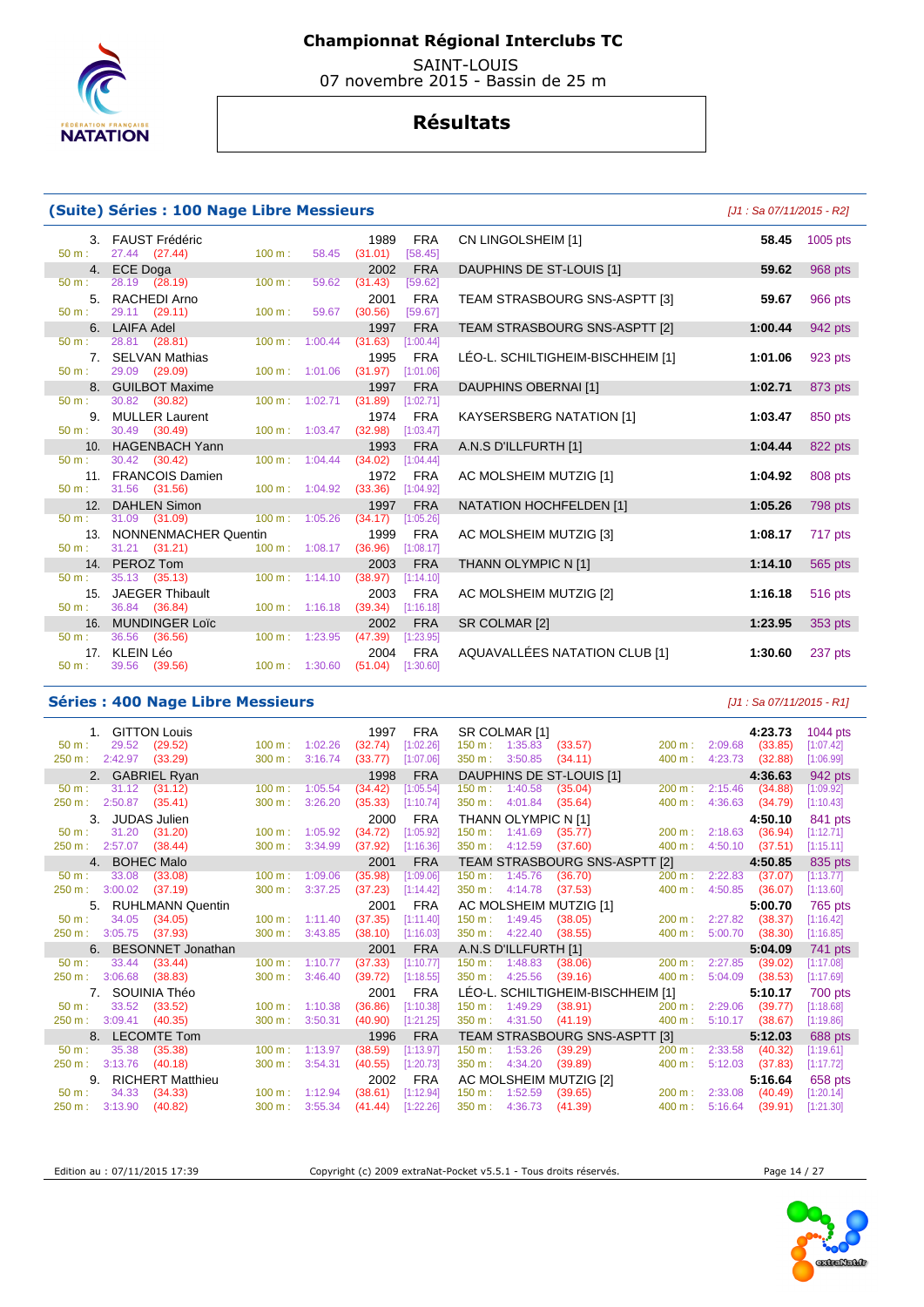

 SAINT-LOUIS 07 novembre 2015 - Bassin de 25 m

## **Résultats**

#### **(Suite) Séries : 400 Nage Libre Messieurs (Suite) Séries : 400 Nage Libre Messieurs (J1 : Sa 07/11/2015 - R1]**

| 10. SCHOTT Enzo                           |                   | 2002<br><b>FRA</b>   | AC MOLSHEIM MUTZIG [3]                  |                   | 5:20.25            | 635 pts     |
|-------------------------------------------|-------------------|----------------------|-----------------------------------------|-------------------|--------------------|-------------|
| 36.43<br>(36.43)<br>$50 m$ :              | 100 m:<br>1:17.18 | (40.75)<br>[1:17.18] | $150 \text{ m}$ : 1:57.48<br>(40.30)    | 200 m:            | 2:37.27<br>(39.79) | [1:20.09]   |
| 3:18.39<br>250 m:<br>(41.12)              | 300 m:<br>3:59.06 | (40.67)<br>[1:21.79] | $350 \text{ m}: 4:40.15$<br>(41.09)     | 400 m:            | 5:20.25<br>(40.10) | [1:21.19]   |
| CAYLUS Jean<br>11.                        |                   | <b>FRA</b><br>2002   | SR COLMAR [2]                           |                   | 5:33.67            | 552 pts     |
| 35.93<br>(35.93)<br>$50 m$ :              | 1:16.87<br>100 m: | (40.94)<br>[1:16.87] | 150 m: 1:59.16<br>(42.29)               | $200 \text{ m}$ : | 2:42.10<br>(42.94) | [1:25.23]   |
| 3:25.74<br>(43.64)<br>250 m:              | 300 m:<br>4:11.12 | (45.38)<br>[1:29.02] | $350 \text{ m}$ :<br>4:53.20<br>(42.08) | 400 m:            | 5:33.67<br>(40.47) | [1:22.55]   |
| <b>DUMONT Arthur</b><br>12.               |                   | <b>FRA</b><br>1999   | <b>KAYSERSBERG NATATION [1]</b>         |                   | 5:34.15            | 549 pts     |
| 36.58<br>(36.58)<br>$50 m$ :              | 100 m:<br>1:16.65 | (40.07)<br>[1:16.65] | $150 \text{ m}$ :<br>1:58.09<br>(41.44) | 200 m:            | 2:40.86<br>(42.77) | [1:24.21]   |
| 250 m:<br>3:24.52<br>(43.66)              | 4:08.91<br>300 m: | (44.39)<br>[1:28.05] | 350 m:<br>4:53.07<br>(44.16)            | 400 m:            | 5:34.15<br>(41.08) | [1:25.24]   |
| <b>MEYER Louis</b><br>13.                 |                   | <b>FRA</b><br>2000   | NATATION HOCHFELDEN [1]                 |                   | 5:38.34            | 525 pts     |
| 35.51<br>(35.51)<br>$50 m$ :              | 1:16.69<br>100 m: | (41.18)<br>[1:16.69] | 150 m: 1:58.98<br>(42.29)               | 200 m:            | 2:42.80<br>(43.82) | [1:26.11]   |
| 3:26.55<br>250 m:<br>(43.75)              | 4:12.36<br>300 m: | (45.81)<br>[1:29.56] | 350 m:<br>4:56.94<br>(44.58)            | 400 m:            | 5:38.34<br>(41.40) | [1:25.98]   |
|                                           |                   |                      |                                         |                   |                    |             |
| 14. GERMAIN Leo                           |                   | <b>FRA</b><br>2004   | DAUPHINS OBERNAI [1]                    |                   | 6:02.27            | 396 pts     |
| (42.10)<br>42.10<br>$50 m$ :              | 1:28.68<br>100 m: | (46.58)<br>[1:28.68] | 2:13.64<br>150 m:<br>(44.96)            | 200 m:            | 2:56.45<br>(42.81) | [1:27.77]   |
| 3:41.60<br>250 m:<br>(45.15)              | 4:26.35<br>300 m: | (44.75)<br>[1:29.90] | 5:12.19<br>$350 \text{ m}$ :<br>(45.84) | 400 m:            | 6:02.27<br>(50.08) | [1:35.92]   |
| 15. GONZALEZ Yannis                       |                   | <b>FRA</b><br>2004   | C.N DU FLORIVAL [1]                     |                   | 6:03.64            | 389 pts     |
| (39.35)<br>39.35<br>$50 m$ :              | 100 m:<br>1:26.68 | (47.33)<br>[1:26.68] | 2:15.00<br>150 m :<br>(48.32)           | $200 \text{ m}$ : | 3:01.41<br>(46.41) | [1:34.73]   |
| 3:48.65<br>(47.24)<br>250 m:              | 4:35.09<br>300 m: | (46.44)<br>[1:33.68] | 5:20.97<br>(45.88)<br>$350 \text{ m}$ : | 400 m:            | 6:03.64<br>(42.67) | $[1:28.55]$ |
| KUHM Maxime<br>16.                        |                   | <b>FRA</b><br>2004   | CN LINGOLSHEIM [1]                      |                   | 6:04.95            | 382 pts     |
| (37.89)<br>37.89<br>$50 m$ :              | 1:24.67<br>100 m: | (46.78)<br>[1:24.67] | 150 m: 2:12.28<br>(47.61)               | $200 \text{ m}$ : | 2:58.79<br>(46.51) | [1:34.12]   |
| 3:46.33<br>(47.54)<br>250 m:              | 4:35.17<br>300 m: | (48.84)<br>[1:36.38] | 5:21.09<br>$350 \text{ m}$ :<br>(45.92) | $400 \text{ m}$ : | 6:04.95<br>(43.86) | [1:29.78]   |
| <b>GIRARDOT Martin</b><br>17 <sub>1</sub> |                   | <b>FRA</b><br>2002   | AQUAVALLÉES NATATION CLUB [1]           |                   | 6:08.20            | 366 pts     |
| 37.47<br>(37.47)<br>$50 m$ :              | 100 m:<br>1:22.33 | (44.86)<br>[1:22.33] | 2:09.68<br>(47.35)<br>$150 \text{ m}$ : | $200 \text{ m}$ : | 2:57.97<br>(48.29) | [1:35.64]   |
| 3:45.68<br>(47.71)<br>250 m:              | 4:34.26<br>300 m: | (48.58)<br>[1:36.29] | 350 m:<br>(48.24)<br>5:22.50            | 400 m:            | 6:08.20<br>(45.70) | [1:33.94]   |

#### **Séries : 100 Dos Messieurs** [J1 : Sa 07/11/2015 - R2]

|          | 1. RETOURNARD Ludovic  |                           |                                    | 1983              | <b>FRA</b>              | SR COLMAR [1]                     | 1:11.66       | 864 pts   |
|----------|------------------------|---------------------------|------------------------------------|-------------------|-------------------------|-----------------------------------|---------------|-----------|
| $50 m$ : |                        |                           | 100 m: 1:11.66                     | (1:11.66)         | [1:11.66]               |                                   |               |           |
|          | 2. RIVAS-GARRO Rodolfo |                           |                                    | 1971              | <b>FRA</b>              | LÉO-L. SCHILTIGHEIM-BISCHHEIM [1] | 1:15.05       | 779 pts   |
| $50 m$ : |                        | 100 m: 1:15.05            |                                    | (1:15.05)         | [1:15.05]               |                                   |               |           |
|          | 3. WIOLAND Guillaume   |                           |                                    | 1996              | <b>FRA</b>              | A.N.S D'ILLFURTH [1]              | 1:15.60       | 766 pts   |
| $50 m$ : | $\sim$ $\sim$          |                           | $100 \text{ m}: 1:15.60 (1:15.60)$ |                   | [1:15.60]               |                                   |               |           |
|          | 4. NEUVILLE Jules      |                           |                                    | 2002              | <b>FRA</b>              | AC MOLSHEIM MUTZIG [1]            | 1:15.78       | 762 pts   |
| $50 m$ : |                        | 100 m: 1:15.78            |                                    | (1:15.78)         | [1:15.78]               |                                   |               |           |
|          | 5. DIETZ Quentin       |                           |                                    | 1997              | <b>FRA</b>              | TEAM STRASBOURG SNS-ASPTT [2]     | 1:15.93       | 758 pts   |
| $50 m$ : | $\sim$                 | 100 m: 1:15.93            |                                    | (1:15.93)         | [1:15.93]               |                                   |               |           |
| 50 m:    | 6. ROUX Lionel         | $100 \text{ m}: 1:19.27$  |                                    | 1983<br>(1:19.27) | <b>FRA</b><br>[1:19.27] | DAUPHINS DE ST-LOUIS [1]          | 1:19.27       | 680 pts   |
|          |                        |                           |                                    |                   |                         |                                   |               |           |
| $50 m$ : | 7. LAUSDAT Romain      | 100 m: 1:19.76            |                                    | 2003<br>(1:19.76) | <b>FRA</b><br>[1:19.76] | TEAM STRASBOURG SNS-ASPTT [3]     | 1:19.76       | 669 pts   |
|          |                        |                           |                                    |                   |                         |                                   |               |           |
| $50 m$ : | 8. FREY Thibaut        | $100 m$ : 1:20.77         |                                    | 2001<br>(1:20.77) | <b>FRA</b><br>[1:20.77] | THANN OLYMPIC N [1]               | 1:20.77       | 646 pts   |
|          | 9. BAUMHAUER Alexandre |                           |                                    | 2003              | <b>FRA</b>              | AC MOLSHEIM MUTZIG [2]            | 1:21.21       | 636 pts   |
| $50 m$ : |                        | $100 m$ : 1:21.21         |                                    | (1:21.21)         | [1:21.21]               |                                   |               |           |
|          | 10. THIEBAUT Nicolas   |                           |                                    | 2001              | <b>FRA</b>              | C.N DU FLORIVAL [1]               | 1:23.23       | 593 pts   |
| 50 m:    | $\sim$                 | $100 m$ : 1:23.23         |                                    | (1:23.23)         | [1:23.23]               |                                   |               |           |
|          | 11. EGLES Martin       |                           |                                    | 2003              | <b>FRA</b>              | NATATION HOCHFELDEN [1]           | 1:24.86       | 559 pts   |
| $50 m$ : |                        | $100 \text{ m}: 1:24.86$  |                                    | (1:24.86)         | [1:24.86]               |                                   |               |           |
|          | 12. FREY Noé           |                           |                                    | 1999              | <b>FRA</b>              | AQUAVALLÉES NATATION CLUB [1]     | 1:29.99       | 458 pts   |
| $50 m$ : |                        | $100 \text{ m}$ : 1:29.99 |                                    | (1:29.99)         | [1:29.99]               |                                   |               |           |
|          | 13. RELLE Lucas        |                           |                                    | 2005              | <b>FRA</b>              | DAUPHINS OBERNAI [1]              | 1:33.18       | 400 pts   |
| $50 m$ : | $\sim$ $\sim$          | 100 m: 1:33.18            |                                    | (1:33.18)         | [1:33.18]               |                                   |               |           |
|          | 14. FIGARD Killian     |                           |                                    | 2005              | <b>FRA</b>              | AC MOLSHEIM MUTZIG [3]            | 1:39.93       | 291 pts   |
| 50 m:    |                        | 100 m: 1:39.93            |                                    | (1:39.93)         | [1:39.93]               |                                   |               |           |
|          | 15. KOMURIAN Baptiste  |                           |                                    | 2003              | <b>FRA</b>              | <b>KAYSERSBERG NATATION [1]</b>   | 1:55.79       | $103$ pts |
| $50 m$ : |                        | 100 m: 1:55.79            |                                    | (1:55.79)         | [1:55.79]               |                                   |               |           |
|          | LEGRAND Jérôme         |                           |                                    | 1992              | <b>FRA</b>              | CN LINGOLSHEIM [1]                | <b>DSQ Vi</b> |           |
|          | --- SCHNELL Pierre     |                           |                                    | 2002              | <b>FRA</b>              | SR COLMAR [2]                     | <b>DSQ Vi</b> |           |
|          |                        |                           |                                    |                   |                         |                                   |               |           |

| Edition au : 07/11/2015 17:39 |  |  |  |
|-------------------------------|--|--|--|
|                               |  |  |  |

Copyright (c) 2009 extraNat-Pocket v5.5.1 - Tous droits réservés. Page 15 / 27



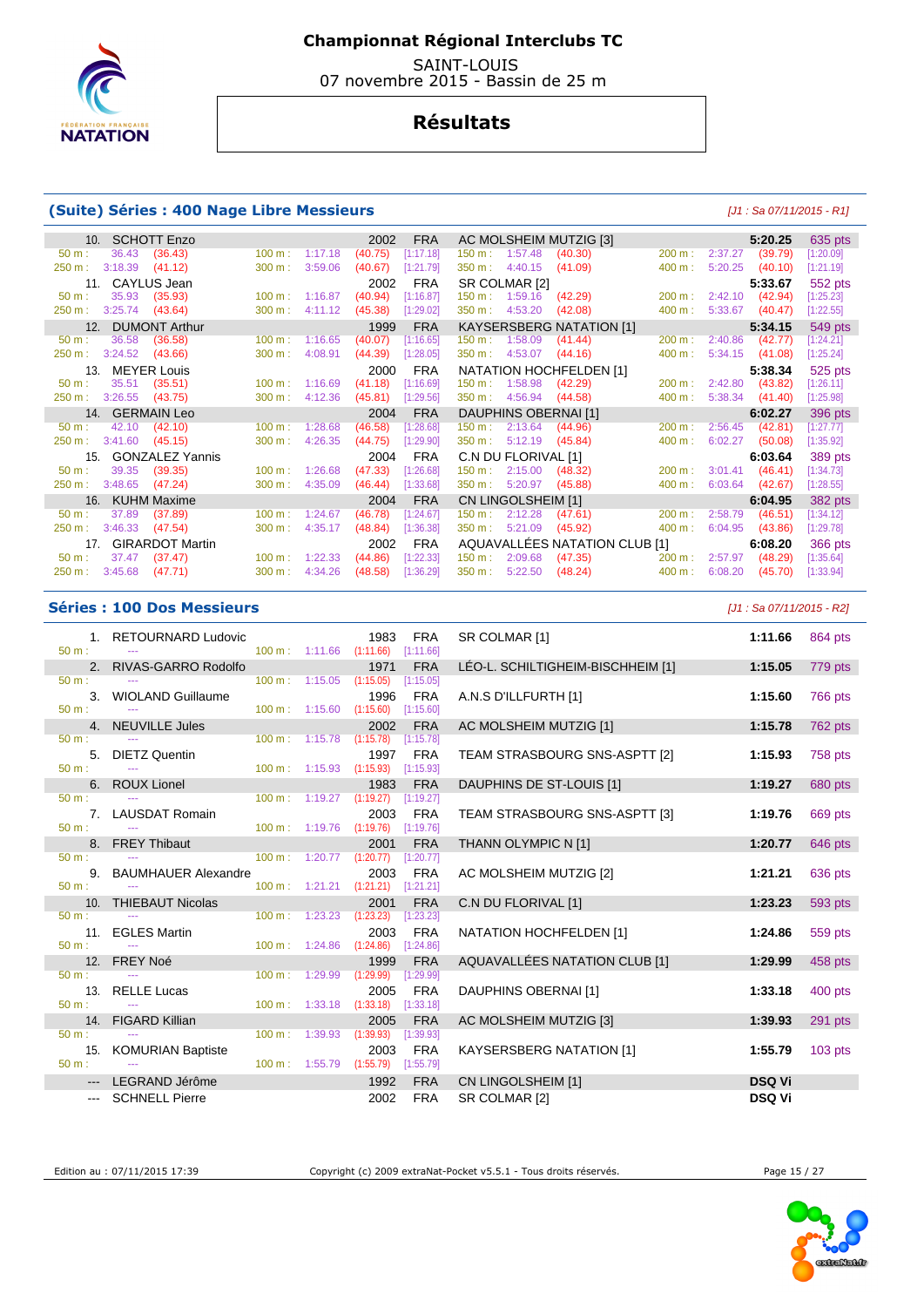

 SAINT-LOUIS 07 novembre 2015 - Bassin de 25 m

## **Résultats**

#### **Séries : 200 Dos Messieurs and the series of the series of the series of the series of the series of the series of the series of the series of the series of the series of the series of the series of the series of the se**

|          | 1. ESCOFFIER Quentin    |                                  | 1998    | <b>FRA</b> | SR COLMAR [1]                            |                                                   |        |                                  | 2:23.49        | 991 pts        |
|----------|-------------------------|----------------------------------|---------|------------|------------------------------------------|---------------------------------------------------|--------|----------------------------------|----------------|----------------|
| $50 m$ : | 31.42 (31.42)           | $100 m$ : $1:07.20$              | (35.78) | [1:07.20]  |                                          | 150 m : 1:45.88 (38.68) 200 m : 2:23.49 (37.61)   |        |                                  |                | [1:16.29]      |
|          | 2. ARNOLD Paul          |                                  | 2000    | <b>FRA</b> |                                          | C.N DU FLORIVAL [1]                               |        |                                  | 2:32.85        | 867 pts        |
| 50 m:    | 35.02 (35.02)           | 100 m: 1:14.30                   | (39.28) | [1:14.30]  |                                          | $150 \text{ m}: 1:54.25 (39.95)$                  |        | 200 m: 2:32.85 (38.60)           |                | [1:18.55]      |
|          | 3. BLACHNIK Jeremiasz   |                                  | 1999    | <b>FRA</b> |                                          | TEAM STRASBOURG SNS-ASPTT [2]                     |        |                                  | 2:38.93        | 791 pts        |
| $50 m$ : | 34.77 (34.77)           | $100 m$ : 1:14.67                | (39.90) | [1:14.67]  | 150 m: 1:57.07 (42.40)                   |                                                   |        | 200 m: 2:38.93 (41.86)           |                | [1:24.26]      |
|          | 4. LAPORTE Jocelyn      |                                  | 1968    | <b>FRA</b> |                                          | LÉO-L. SCHILTIGHEIM-BISCHHEIM [1]                 |        |                                  | 2:46.77        | 698 pts        |
| 50 m:    | 38.86 (38.86)           | 100 m: 1:20.31                   | (41.45) | [1:20.31]  | 150 m : 2:03.53 (43.22)                  |                                                   |        | 200 m: 2:46.77 (43.24)           |                | [1:26.46]      |
|          | 5. LY Arnaud            |                                  | 2003    | <b>FRA</b> |                                          | TEAM STRASBOURG SNS-ASPTT [3]                     |        |                                  | 2:47.54        | 689 pts        |
| 50 m:    | 39.73 (39.73)           | $100 \text{ m}: 1:22.73$ (43.00) |         | [1:22.73]  | $150 \text{ m}: 2:06.77$ (44.04)         |                                                   |        | 200 m: 2:47.54 (40.77)           |                | [1:24.81]      |
|          | 6. GOEPP Antoine        |                                  | 1995    | <b>FRA</b> |                                          | CN LINGOLSHEIM [1]<br>150 m : 2:04.49 (44.18) 200 |        |                                  | 2:48.31        | 680 pts        |
| $50 m$ : | 38.40 (38.40)           | 100 m: 1:20.31                   | (41.91) | [1:20.31]  |                                          |                                                   |        | 200 m: 2:48.31 (43.82)           |                | [1:28.00]      |
|          | 7. LACABANE Alexandre   |                                  | 1975    | <b>FRA</b> | AC MOLSHEIM MUTZIG [1]                   |                                                   |        |                                  | 2:48.90        | 673 pts        |
| $50 m$ : | 39.86 (39.86)           | 100 m: 1:22.67                   | (42.81) | [1:22.67]  | $150 \text{ m}: 2:06.83$ $(44.16)$       |                                                   |        | 200 m: 2:48.90 (42.07)           |                | [1:26.23]      |
| 8.       | <b>CENTLIVRE Paulin</b> |                                  | 2002    | <b>FRA</b> | THANN OLYMPIC N [1]                      |                                                   |        |                                  | 2:49.45        | 667 pts        |
| $50 m$ : | 39.60 (39.60)           | 100 m: 1:22.59                   | (42.99) | [1:22.59]  | $150 \text{ m}: 2:06.70 \text{ (44.11)}$ |                                                   | 200 m: | $2:49.45$ (42.75)                |                | [1:26.86]      |
| 9.       | <b>MEYER Florian</b>    |                                  | 1995    | <b>FRA</b> | A.N.S D'ILLFURTH [1]                     |                                                   |        |                                  | 2:50.48        | 656 pts        |
| $50 m$ : | 39.20 (39.20)           | $100 \text{ m}: 1:22.09$         | (42.89) | [1:22.09]  | $150 \text{ m}: 2:07.16$ (45.07)         |                                                   |        | 200 m: 2:50.48 (43.32)           |                | [1:28.39]      |
|          | 10. DEROUET Noah        |                                  | 2003    | <b>FRA</b> | DAUPHINS DE ST-LOUIS [1]                 |                                                   |        |                                  | 2:55.19        | 604 pts        |
| 50 m:    | 42.12 (42.12)           | $100 m$ : 1:27.80                | (45.68) | [1:27.80]  | 150 m: 2:13.39 (45.59)                   |                                                   |        | 200 m: 2:55.19 (41.80)           |                | [1:27.39]      |
|          | 11. ZAEPFFEL Theophane  |                                  | 2004    | <b>FRA</b> |                                          | NATATION HOCHFELDEN [1]                           |        |                                  | 2:58.31        | 571 pts        |
| 50 m:    | 42.25 (42.25)           | 100 m: 1:27.68                   | (45.43) | [1:27.68]  | $150 \text{ m}: 2:14.35$ (46.67)         |                                                   |        | 200 m: 2:58.31 (43.96)           |                | [1:30.63]      |
| 12.      | <b>BEAUCAMP Tom</b>     |                                  | 2004    | <b>FRA</b> | AC MOLSHEIM MUTZIG [2]                   |                                                   |        |                                  | 3:00.74        | <b>546 pts</b> |
| $50 m$ : | 43.74 (43.74)           | 100 m: 1:30.07                   | (46.33) | [1:30.07]  | 150 m : 2:17.59 (47.52)                  |                                                   |        | $200 \text{ m}: 3:00.74$ (43.15) |                | [1:30.67]      |
| 13.      | <b>WAGNER Guillaume</b> |                                  | 2004    | <b>FRA</b> | SR COLMAR [2]                            |                                                   |        |                                  | 3:06.54        | 489 pts        |
| $50 m$ : | 44.24 (44.24)           | 100 m: 1:33.72                   | (49.48) | [1:33.72]  | 150 m: 2:21.99 (48.27)                   |                                                   |        | 200 m: 3:06.54 (44.55)           |                | [1:32.82]      |
|          | 14. REICHHARDT Quentin  |                                  | 1998    | <b>FRA</b> | AC MOLSHEIM MUTZIG [3]                   |                                                   |        |                                  | 3:12.70        | 431 pts        |
| 50 m:    | 44.64 (44.64)           | $100 \text{ m}$ : 1:33.06        | (48.42) | [1:33.06]  | $150 \text{ m}: 2:23.93$ (50.87)         |                                                   |        | 200 m: 3:12.70 (48.77)           |                | [1:39.64]      |
| 15.      | LIASHCHENKO Nikolaï     |                                  | 2004    | <b>RUS</b> | DAUPHINS OBERNAI [1]                     |                                                   |        |                                  | 3:20.14        | 366 pts        |
| $50 m$ : | 46.31 (46.31)           | 100 m: 1:37.45                   | (51.14) | [1:37.45]  |                                          | 150 m : 2:29.48 (52.03)                           |        | 200 m: 3:20.14 (50.66)           |                | [1:42.69]      |
| 16.      | <b>STOLTZ Axel</b>      |                                  | 2003    | <b>FRA</b> |                                          | AQUAVALLÉES NATATION CLUB [1]                     |        |                                  | 3:25.97        | 319 pts        |
| $50 m$ : | 45.60 (45.60)           | $100 \text{ m}$ : 1:36.54        | (50.94) | [1:36.54]  | 150 m: 2:32.82 (56.28)                   |                                                   |        | 200 m: 3:25.97 (53.15)           |                | [1:49.43]      |
| 17.      | LE SAULNIER Corentin    |                                  | 2004    | <b>FRA</b> |                                          | KAYSERSBERG NATATION [1]                          |        |                                  | 3:28.41        | 301 pts        |
| $50 m$ : | 47.96 (47.96)           | 100 m: 1:41.79                   | (53.83) | [1:41.79]  | 150 m : 2:35.73 (53.94)                  |                                                   |        | 200 m: 3:28.41 (52.68)           |                | [1:46.62]      |
|          | --- DI GRANDE Charles   |                                  | 2003    | <b>FRA</b> |                                          | AC MOLSHEIM MUTZIG [3]                            |        |                                  | <b>DNS</b> dec |                |
|          |                         |                                  |         |            |                                          |                                                   |        |                                  |                |                |

### **Séries : 100 Brasse Messieurs** [J1 : Sa 07/11/2015 - R2]

|                  | 1. DRATSCHMIDT Nicolas        |                           |                                  | 1984    | <b>FRA</b> | SR COLMAR [1]                                                     | 1:11.29      | 1057 pts |
|------------------|-------------------------------|---------------------------|----------------------------------|---------|------------|-------------------------------------------------------------------|--------------|----------|
| $50 \text{ m}$ : | 33.14 (33.14)                 |                           | 100 m: 1:11.29 (38.15)           |         | [1:11.29]  |                                                                   |              |          |
|                  | 2. BOEHLER Benjamin           |                           |                                  | 2000    | <b>FRA</b> | NATATION HOCHFELDEN [1]                                           | 1:16.44      | 928 pts  |
| 50 m:            | 36.09 (36.09)                 | $100 m$ : 1:16.44         |                                  | (40.35) | [1:16.44]  |                                                                   |              |          |
|                  | 3. CHIRTOCA Dorin             |                           |                                  | 2000    | <b>FRA</b> | LÉO-L. SCHILTIGHEIM-BISCHHEIM [1]                                 | 1:18.00      | 890 pts  |
| $50 \text{ m}$ : | 35.41 (35.41)                 | $100 \text{ m}$ : 1:18.00 |                                  | (42.59) | [1:18.00]  |                                                                   |              |          |
|                  | 4. DEROUET Nicolas            |                           |                                  | 1973    | <b>FRA</b> | DAUPHINS DE ST-LOUIS [1]                                          | 1:18.25      | 884 pts  |
| $50 \text{ m}$ : | 36.64 (36.64)                 | $100 \text{ m}$ : 1:18.25 |                                  | (41.61) | [1:18.25]  |                                                                   |              |          |
|                  | 5. SIMON Nicolas              |                           |                                  | 1978    | <b>FRA</b> | AC MOLSHEIM MUTZIG [1]                                            | 1:19.11      | 864 pts  |
|                  | 50 m : 37.29 (37.29)          |                           | $100 \text{ m}: 1:19.11 (41.82)$ |         | [1:19.11]  |                                                                   |              |          |
|                  | 6. SAADALLAH Assan            |                           |                                  | 2002    | <b>FRA</b> | TEAM STRASBOURG SNS-ASPTT [2]                                     | 1:20.15      | 840 pts  |
| $50 \text{ m}$ : | $37.14$ $(37.14)$             |                           | $100 \text{ m}: 1:20.15$ (43.01) |         | [1:20.15]  |                                                                   |              |          |
|                  | 7. KUHM Alexandre             |                           |                                  | 2000    | <b>FRA</b> | CN LINGOLSHEIM [1]                                                | 1:22.37      | 790 pts  |
| $50 \text{ m}$ : | 38.34 (38.34)                 |                           | $100 \text{ m}: 1:22.37$ (44.03) |         | [1:22.37]  |                                                                   |              |          |
|                  | 8. CENTLIVRE Gilles           |                           |                                  | 1973    | <b>FRA</b> | C.N DU FLORIVAL [1]                                               | 1:23.03      | 775 pts  |
| $50 \text{ m}$ : | 39.19 (39.19)                 | $100 \text{ m}$ : 1:23.03 |                                  | (43.84) | [1:23.03]  |                                                                   |              |          |
|                  | 9. SCHUBETZER Aurélien        |                           |                                  | 2002    | FRA        | A.N.S D'ILLFURTH [1]                                              | 1:25.39      | 724 pts  |
| 50 m:            | 40.58 (40.58)                 |                           | $100 \text{ m}: 1:25.39$         | (44.81) | [1:25.39]  |                                                                   |              |          |
|                  | 10. LAPLACE Julien            |                           |                                  | 1982    | <b>FRA</b> | AQUAVALLÉES NATATION CLUB [1]                                     | 1:31.75      | 594 pts  |
| $50 \text{ m}$ : | 43.97 (43.97)                 | $100 m$ : 1:31.75         |                                  | (47.78) | [1:31.75]  |                                                                   |              |          |
|                  | 11. DROESCH Olivier           |                           |                                  | 1967    | FRA        | AC MOLSHEIM MUTZIG [3]                                            | 1:33.27      | 565 pts  |
| $50 m$ :         | 44.27 (44.27)                 |                           | $100 \text{ m}: 1:33.27$ (49.00) |         | [1:33.27]  |                                                                   |              |          |
|                  | 12. HAGENSTEIN Titouan        |                           |                                  | 2001    | <b>FRA</b> | <b>KAYSERSBERG NATATION [1]</b>                                   | 1:33.86      | 554 pts  |
| 50 m:            | 43.08 (43.08)                 |                           | $100 \text{ m}: 1:33.86$ (50.78) |         | [1:33.86]  |                                                                   |              |          |
|                  |                               |                           |                                  |         |            |                                                                   |              |          |
|                  | Edition au : 07/11/2015 17:39 |                           |                                  |         |            | Copyright (c) 2009 extraNat-Pocket v5.5.1 - Tous droits réservés. | Page 16 / 27 |          |

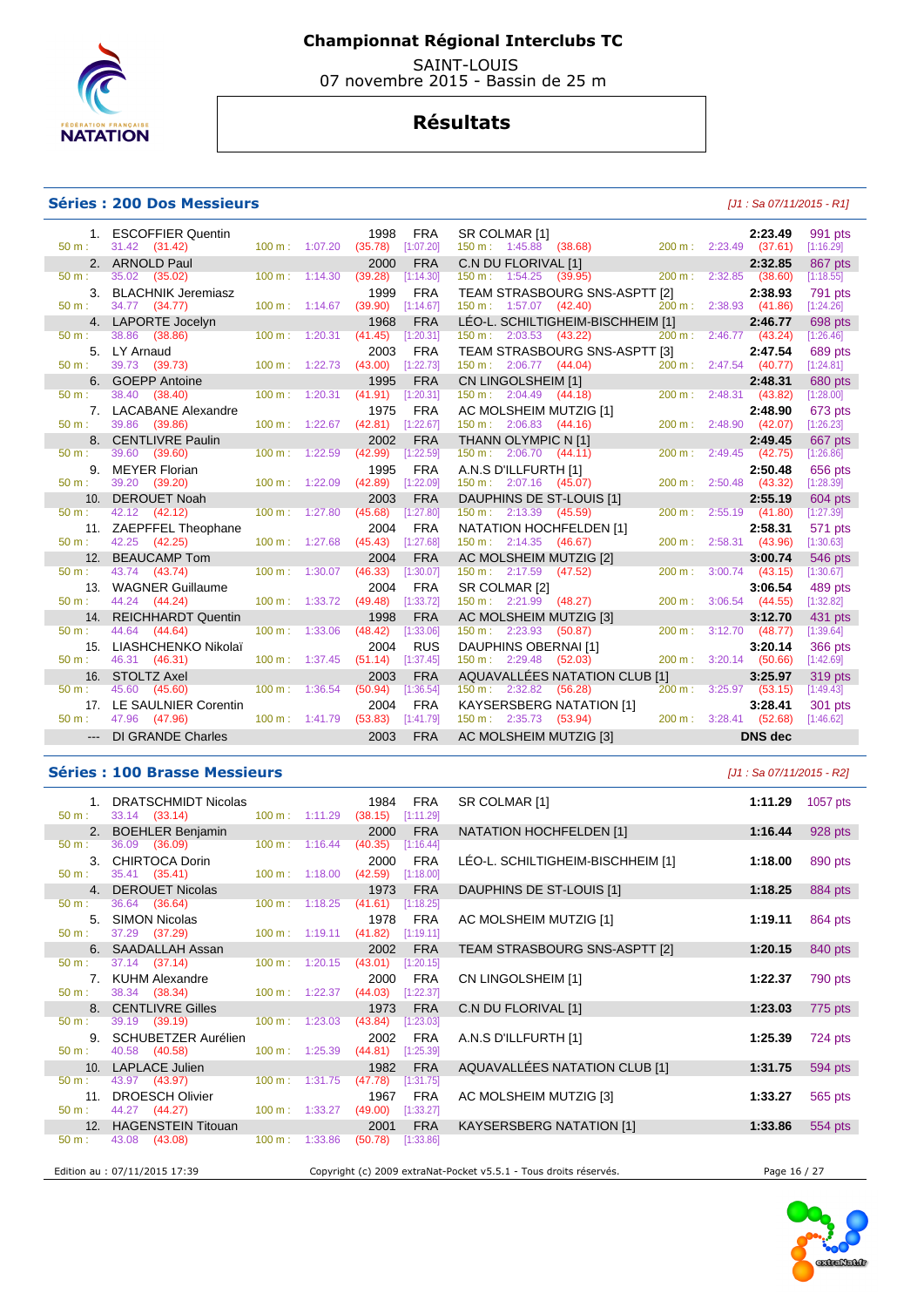

 SAINT-LOUIS 07 novembre 2015 - Bassin de 25 m

### **Résultats**

#### **(Suite) Séries : 100 Brasse Messieurs** [J1 : Sa 07/11/2015 - R2]

| 14. VAUTRIN Noe<br><b>FRA</b><br>2002<br>46.04<br>(46.04)<br>(50.68)<br>[1:36.72]<br>1:36.72<br>100 m:<br>$50 m$ :<br>15. JUDAS Nathan<br><b>FRA</b><br>2003 |
|--------------------------------------------------------------------------------------------------------------------------------------------------------------|
|                                                                                                                                                              |
|                                                                                                                                                              |
|                                                                                                                                                              |
| 50.23 (50.23)<br>(53.84)<br>[1:44.07]<br>$50 m$ :<br>100 m:<br>1:44.07                                                                                       |
| 16. DEILLER Maxime<br><b>FRA</b><br>2005                                                                                                                     |
| 50.41<br>(56.25)<br>(50.41)<br>1:46.66<br>[1:46.66]<br>100 m :<br>$50 m$ :                                                                                   |
| MAZE Arthur<br><b>FRA</b><br>17<br>2004                                                                                                                      |
| (58.06)<br>54.81<br>(54.81)<br>[1:52.87]<br>1:52.87<br>$50 m$ :<br>100 m :                                                                                   |
| <b>BERG Theo</b><br><b>FRA</b><br>2002                                                                                                                       |

#### **Séries : 200 Brasse Messieurs** [J1 : Sa 07/11/2015 - R1]

TEAM STRASBOURG SNS-ASPTT [3] **1:33.86** 554 pts AC MOLSHEIM MUTZIG [2] **1:36.72** 501 pts THANN OLYMPIC N [1] **1:44.07** 379 pts **DAUPHINS OBERNAI [1] 1:46.66** 340 pts SR COLMAR [2] **1:52.87 255 pts**  $AC$  MOLSHEIM MUTZIG [3] **DNS dec** 

| 50 m:            | 1. MULLER Nicolas<br>35.37 (35.37)    | 100 m: 1:15.86            | 2001<br>(40.49)                  | <b>FRA</b><br>[1:15.86] | SR COLMAR [1]<br>R [1]<br>---<br>150 m:                                                                                                                            |             | 2:37.46<br>200 m: 2:37.46 (1:21.60) | 992 pts<br>[1:21.60] |
|------------------|---------------------------------------|---------------------------|----------------------------------|-------------------------|--------------------------------------------------------------------------------------------------------------------------------------------------------------------|-------------|-------------------------------------|----------------------|
|                  | 2. CANTARUTTI Pierre                  |                           | 1992                             | <b>FRA</b>              |                                                                                                                                                                    |             | 2:38.69                             | 976 pts              |
| $50 m$ :         | 35.10 (35.10)                         |                           | 100 m: 1:15.02 (39.92) [1:15.02] |                         |                                                                                                                                                                    |             | 200 m: 2:38.69 (1:23.67)            | [1:23.67]            |
|                  | 3. PETARD Nathan                      |                           | 1999                             | <b>FRA</b>              | C.N DU FLORIVAL [1]                                                                                                                                                |             | 2:43.59                             | 916 pts              |
| 50 m:            | 36.43 (36.43)                         |                           | $100 \text{ m}: 1:18.20 (41.77)$ | [1:18.20]               | 150 m:<br><b>Service Contracts</b>                                                                                                                                 |             | 200 m: 2:43.59 (1:25.39)            | [1:25.39]            |
|                  | 4. VARGA Louis                        |                           | 1965                             | <b>FRA</b>              | TEAM STRASBOURG SNS-ASPTT [2]                                                                                                                                      |             | 2:47.72                             | 868 pts              |
| $50 m$ :         | 38.11 (38.11)                         | 100 m: 1:21.21            | (43.10)                          | [1:21.21]               | 150 m:<br>$\mathcal{L}(\mathcal{L}(\mathcal{L}))$ and $\mathcal{L}(\mathcal{L}(\mathcal{L}))$ . The contribution of the contribution of $\mathcal{L}(\mathcal{L})$ |             | 200 m: 2:47.72 (1:26.51)            | [1:26.51]            |
| 5.               | <b>STEINBACH Ludovic</b>              |                           | 1994                             | <b>FRA</b>              |                                                                                                                                                                    |             | 2:52.76                             | 810 pts              |
| $50 m$ :         | 38.45 (38.45)                         | $100 m$ : 1:22.47         | (44.02)                          | [1:22.47]               | $150 m$ :                                                                                                                                                          |             | 200 m: 2:52.76 (1:30.29)            | [1:30.29]            |
|                  | 6. DHAUSSY Adrien                     |                           | 1987                             | <b>FRA</b>              | LÉO-L. SCHILTIGHEIM-BISCHHEIM [1]                                                                                                                                  |             | 2:57.46                             | 757 pts              |
| $50 m$ :         | 39.96 (39.96)                         | $100 m$ : 1:25.93         | (45.97)                          | [1:25.93]               | $150 m$ :<br>see the company of the company of the                                                                                                                 | 200 m:      | 2:57.46 (1:31.53)                   | [1:31.53]            |
|                  | 7. MOUSSAOUI Ilyas                    |                           | 2002                             | <b>FRA</b>              | TEAM STRASBOURG SNS-ASPTT [3]                                                                                                                                      |             | 3:06.66                             | 660 pts              |
| $50 m$ :         | 41.90 (41.90)                         | 100 m: 1:30.42            | (48.52)                          | [1:30.42]               | 150 m:<br><b>State State</b>                                                                                                                                       |             | 200 m: 3:06.66 (1:36.24)            | [1:36.24]            |
| $50 m$ :         | 8. SOUDIER Maxime<br>39.92 (39.92)    | $100 \text{ m}: 1:29.03$  | 1999<br>(49.11)                  | <b>FRA</b><br>[1:29.03] | AC MOLSHEIM MUTZIG [1]<br>150 m:<br>$\sim$ $\sim$                                                                                                                  |             | 3:12.20<br>200 m: 3:12.20 (1:43.17) | 605 pts<br>[1:43.17] |
| 9.               | <b>BARRIER Arnaud</b>                 |                           | 1976                             | <b>FRA</b>              |                                                                                                                                                                    |             | 3:12.83                             |                      |
| $50 m$ :         | 43.00 (43.00)                         | 100 m: 1:32.06            | (49.06)                          | [1:32.06]               | AC MOLSHEIM MUTZIG [2]<br>$150 m$ :<br>$\scriptstyle\cdots$                                                                                                        |             | 200 m: 3:12.83 (1:40.77)            | 599 pts<br>[1:40.77] |
|                  | 10. CARRETTE Julien                   |                           | 2002                             | <b>FRA</b>              | DAUPHINS DE ST-LOUIS [1]                                                                                                                                           |             | 3:14.13                             | <b>586 pts</b>       |
| $50 \text{ m}$ : | 42.37 (42.37)                         | $100 \text{ m}$ : 1:33.53 | (51.16)                          | [1:33.53]               | 150 m:<br>$\sim$ $\sim$                                                                                                                                            |             | 200 m: 3:14.13 (1:40.60)            | [1:40.60]            |
|                  | 11. LOMBARDO Maxime                   |                           | 2003                             | <b>FRA</b>              | NATATION HOCHFELDEN [1]                                                                                                                                            |             | 3:14.99                             | 578 pts              |
| $50 m$ :         | 43.31 (43.31)                         |                           | 100 m: 1:32.79 (49.48)           | [1:32.79]               | $150 m$ :<br><b>State State</b>                                                                                                                                    |             | 200 m: 3:14.99 (1:42.20)            | [1:42.20]            |
|                  | 12. MERCIER Nathan                    |                           | 2001                             | <b>FRA</b>              | SR COLMAR [2]                                                                                                                                                      |             | 3:18.72                             | 543 pts              |
| 50 m:            | 43.41 (43.41)                         | $100 \text{ m}$ : 1:33.68 | (50.27)                          | [1:33.68]               | 150 m:<br>the company of the company of the company of the                                                                                                         |             | 200 m: 3:18.72 (1:45.04)            | [1:45.04]            |
| 13.              | <b>BERTHELLIER Victor</b>             |                           | 2002                             | <b>FRA</b>              | THANN OLYMPIC N [1]                                                                                                                                                |             | 3:19.40                             | 536 pts              |
| $50 m$ :         | 44.70 (44.70)                         | 100 m: 1:35.86            | (51.16)                          | [1:35.86]               | $150 m$ :<br>$\sim$ $\sim$                                                                                                                                         |             | 200 m: 3:19.40 (1:43.54)            | [1:43.54]            |
| $50 m$ :         | 14. SCHWEISS Tristan<br>45.04 (45.04) | 100 m: 1:37.39            | 2002<br>(52.35)                  | <b>FRA</b>              | KAYSERSBERG NATATION [1]<br>$150 m$ :                                                                                                                              | $200 m$ :   | 3:23.32<br>$3:23.32$ $(1:45.93)$    | 501 pts<br>[1:45.93] |
|                  | 15. BERG Theo                         |                           |                                  | [1:37.39]<br><b>FRA</b> | the season of the contract of the con-                                                                                                                             |             |                                     |                      |
| $50 m$ :         | 44.37 (44.37)                         | 100 m: 1:36.38            | 2002<br>(52.01)                  | [1:36.38]               | AC MOLSHEIM MUTZIG [3]<br>150 m:<br>$\sim$ $\sim$                                                                                                                  |             | 3:23.69<br>200 m: 3:23.69 (1:47.31) | 498 pts<br>[1:47.31] |
|                  | 16. HASSENFORDER Florent              |                           | 2001                             | <b>FRA</b>              | AQUAVALLÉES NATATION CLUB [1]                                                                                                                                      |             | 3:24.28                             | 492 pts              |
| $50 \text{ m}$ : | 44.40 (44.40)                         | 100 m: 1:37.03            | (52.63)                          | [1:37.03]               | 150 m:                                                                                                                                                             |             | 200 m: 3:24.28 (1:47.25)            | [1:47.25]            |
|                  | 17. BARTOLOMEI Elouan                 |                           | 2004                             | <b>FRA</b>              |                                                                                                                                                                    |             |                                     | 312 pts              |
| $50 m$ :         | 50.07 (50.07)                         | 100 m: 1:47.39 (57.32)    |                                  | [1:47.39]               | 150 m:                                                                                                                                                             |             |                                     | [1:59.72]            |
|                  | --- DROESCH Olivier                   |                           | 1967                             | <b>FRA</b>              | AC MOLSHEIM MUTZIG [3]                                                                                                                                             | a a shekara | <b>DNS</b> dec                      |                      |

#### **Séries : 100 Papillon Messieurs Contract Contract Contract Contract Contract Contract Contract Contract Contract Contract Contract Contract Contract Contract Contract Contract Contract Contract Contract Contract Contrac**

| $50 \text{ m}$ :      | LEVEAUX Aurélien<br>27.75<br>(27.75) | 1:04.93<br>$100 \text{ m}$ : | <b>FRA</b><br>1989<br>[1:04.93]<br>(37.18) | A.N.S D'ILLFURTH [1]     | 1:04.93 | 985 pts |
|-----------------------|--------------------------------------|------------------------------|--------------------------------------------|--------------------------|---------|---------|
|                       | 2. ZIMMERMANN Hervé                  |                              | <b>FRA</b><br>1999                         | C.N DU FLORIVAL [1]      | 1:06.34 | 947 pts |
| $50 \text{ m}$ :      | 30.49<br>(30.49)                     | 1:06.34<br>$100 \text{ m}$ : | (35.85)<br>[1:06.34]                       |                          |         |         |
| $\mathcal{B}_{\cdot}$ | <b>LEQUIN Bruno</b>                  |                              | FRA<br>1968                                | DAUPHINS DE ST-LOUIS [1] | 1:08.43 | 892 pts |
| $50 \text{ m}$ :      | 31.53 (31.53)                        | 1:08.43<br>$100 \text{ m}$ : | [1:08.43]<br>(36.90)                       |                          |         |         |
| 4.                    | <b>MULLER Franck</b>                 |                              | <b>FRA</b><br>2000                         | SR COLMAR [1]            | 1:08.45 | 891 pts |
| $50 \text{ m}$ :      | 30.52<br>(30.52)                     | 1:08.45<br>$100 \text{ m}$ : | (37.93)<br>[1:08.45]                       |                          |         |         |

Edition au : 07/11/2015 17:39 Copyright (c) 2009 extraNat-Pocket v5.5.1 - Tous droits réservés. Page 17 / 27

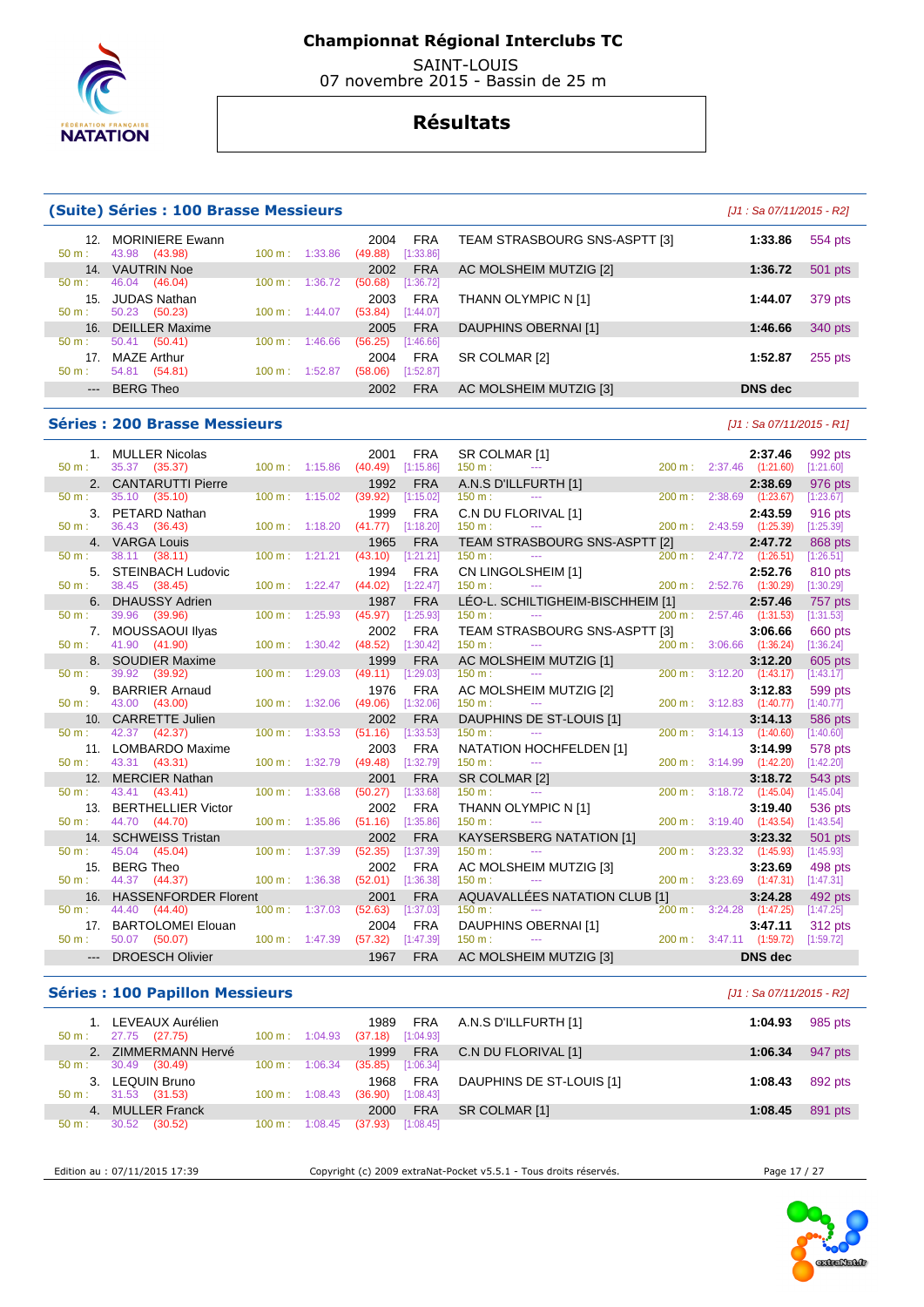

 SAINT-LOUIS 07 novembre 2015 - Bassin de 25 m

### **Résultats**

#### **(Suite) Séries : 100 Papillon Messieurs** [J1 : Sa 07/11/2015 - R2]

37.74 (37.74) 100 m :

48.70 (48.70) 100 m : 1:41.47 (52.77)

44.49 (44.49) 100 m : 1:43.47 (58.98)

33.21 (33.21)

33.49 (33.49)

36.80 (36.80)

42.72 (42.72)

### 5. BAUER Mathias 1972 FRA AC MOLSHEIM MUTZIG [1] **1:08.90** 880 pts 50 m : 32.19 (32.19) 100 m : 1:08.90 (36.71) [1:08.90] 6. CHION Marco 2001 FRA TEAM STRASBOURG SNS-ASPTT [2] **1:11.27** 820 pts 50 m : 32.48 (32.48) 100 m : 1:11.27 (38.79) [1:11.27] 7. PREVOT Noah 2001 FRA KAYSERSBERG NATATION [1] **1:11.77** 807 pts 8. HOARAU Yannick 1973 FRA LÉO-L. SCHILTIGHEIM-BISCHHEIM [1] **1:11.88** 805 pts 50 m : 33.35 (33.35) 100 m : 1:11.88 (38.53) [1:11.88] 9. OBACH Matthieu 1981 FRA AQUAVALLÉES NATATION CLUB [1] **1:13.26** 771 pts 10. COLIN Tristan 2000 FRA NATATION HOCHFELDEN [1] **1:16.30** 699 pts 50 m : 33.03 (33.03) 100 m : 1:16.30 (43.27) [1:16.30] 11. HUMBERT Lucas 1998 FRA CN LINGOLSHEIM [1] **1:19.67** 624 pts 12. SCHMELTZ Nathan 2003 FRA THANN OLYMPIC N [1] **1:21.86** 577 pts 13. GERARD Theo 1999 FRA SR COLMAR [2] **1:22.66** 560 pts 50 m : 36.62 (36.62) 100 m : 1:22.66 (46.04) [1:22.66] 14. NUSS Arthur 2004 FRA AC MOLSHEIM MUTZIG [2] **1:33.93** 352 pts 50 m : 43.29 (43.29) 100 m : 1:33.93 (50.64) [1:33.93] 15. ASSANT Julien 2003 FRA TEAM STRASBOURG SNS-ASPTT [3] **1:35.21** 331 pts 16. FRIESS Jonas 2006 FRA DAUPHINS OBERNAI [1] **1:41.47** 240 pts 17. DI GRANDE Charles 2003 FRA AC MOLSHEIM MUTZIG [3] **1:43.47** 213 pts<br>  $\frac{50 \text{ m}}{44.49}$  (44.49) 100 m : 1:43.47 (58.98) 1:43.47 --- REICHHARDT Quentin 1998 FRA AC MOLSHEIM MUTZIG [3] **DNS dec**  --- TALASMAN Philippe 2003 FRA AC MOLSHEIM MUTZIG [1] **DNS dec**

#### **Séries : 200 Papillon Messieurs** [J1 : Sa 07/11/2015 - R1]

|                  | 1. RIBER Victor                                                      |                                   | 2000                | <b>FRA</b> |                                  |                                                                                |  |                                  | 951 pts   |
|------------------|----------------------------------------------------------------------|-----------------------------------|---------------------|------------|----------------------------------|--------------------------------------------------------------------------------|--|----------------------------------|-----------|
| $50 m$ :         | 31.39 (31.39) 100 m : 1:08.00                                        |                                   | $(36.61)$ [1:08.00] |            |                                  | C.N DU FLORIVAL [1] 2:24.65<br>150 m : 1:46.65 (38.65) 200 m : 2:24.65 (38.00) |  |                                  | [1:16.65] |
|                  | 2. KUHN Matthieu                                                     |                                   | 1986                | <b>FRA</b> |                                  | AC MOLSHEIM MUTZIG [1]                                                         |  | 2:27.64                          | 911 pts   |
| 50 m:            | 32.50 (32.50)                                                        | $100 \text{ m}$ : 1:10.16 (37.66) |                     | [1:10.16]  |                                  | $150 \text{ m}: 1:50.29$ $(40.13)$                                             |  | 200 m: 2:27.64 (37.35)           | [1:17.48] |
|                  | 3. THOMAS Corentin                                                   |                                   | 1998                | <b>FRA</b> |                                  | AQUAVALLÉES NATATION CLUB [1]                                                  |  | 2:28.63                          | 898 pts   |
| $50 \text{ m}$ : | $31.25$ $(31.25)$                                                    | 100 m: 1:08.02 (36.77) [1:08.02]  |                     |            |                                  | 150 m : 1:45.75 (37.73)                                                        |  | 200 m: 2:28.63 (42.88)           | [1:20.61] |
|                  | 4. SCHMITT Victor                                                    |                                   | 1999                | <b>FRA</b> |                                  | NATATION HOCHFELDEN [1]                                                        |  | 2:30.80                          | 869 pts   |
| 50 m:            | 31.85 (31.85)                                                        | $100 \text{ m}: 1:09.95$          | (38.10)             | [1:09.95]  |                                  | $150 \text{ m}: 1:50.52$ (40.57)                                               |  | 200 m: 2:30.80 (40.28)           | [1:20.85] |
|                  | 5. MULLER Nicolas                                                    |                                   | 2001                | <b>FRA</b> |                                  | A.N.S D'ILLFURTH [1]<br>150 m : 1:50.48 (40.28)                                |  | 2:33.80                          | 830 pts   |
| $50 \text{ m}$ : | 33.03 (33.03)                                                        | 100 m: 1:10.20 (37.17) [1:10.20]  |                     |            |                                  |                                                                                |  | 200 m: 2:33.80 (43.32)           | [1:23.60] |
|                  | 6. FUCHS Thibaut                                                     |                                   | 2002                | <b>FRA</b> | THANN OLYMPIC N [1]              |                                                                                |  | 2:44.80                          | 696 pts   |
| 50 m:            | 34.69 (34.69)                                                        | $100 \text{ m}$ : 1:18.03         | (43.34)             | [1:18.03]  | 150 m: 2:01.32 (43.29)           |                                                                                |  | 200 m: 2:44.80 (43.48)           | [1:26.77] |
|                  | 7. REMOND Mathieu                                                    |                                   | 2001                | <b>FRA</b> |                                  | SR COLMAR [1]<br>150 m : 2:02.78 (46.69)                                       |  | 2:50.66                          | 629 pts   |
| $50 \text{ m}$ : | 34.48 (34.48)                                                        | $100 \text{ m}: 1:16.09$ (41.61)  |                     | [1:16.09]  |                                  |                                                                                |  | 200 m: 2:50.66 (47.88)           | [1:34.57] |
|                  | 8. KROPP Zaccharie                                                   |                                   | 2000                | <b>FRA</b> |                                  | SR COLMAR [2]<br>150 m : 2:06.49 (48.22) 200 m                                 |  | 2:54.17                          | 591 pts   |
| 50 m:            | 34.97 (34.97)                                                        | $100 m$ : 1:18.27                 | (43.30)             | [1:18.27]  |                                  |                                                                                |  | 200 m: 2:54.17 (47.68)           | [1:35.90] |
|                  | 9. HUBERT Louis                                                      |                                   | 2002                | <b>FRA</b> |                                  | DAUPHINS DE ST-LOUIS [1]                                                       |  | 2:59.88                          | 531 pts   |
| $50 \text{ m}$ : | 38.16 (38.16)                                                        | $100 \text{ m}: 1:25.72$ (47.56)  |                     | [1:25.72]  | $150 \text{ m}: 2:14.18$ (48.46) |                                                                                |  | 200 m: 2:59.88 (45.70)           | [1:34.16] |
|                  | 10. VAZZOLER Karel                                                   |                                   | 2004                | <b>FRA</b> |                                  | TEAM STRASBOURG SNS-ASPTT [2]                                                  |  | 3:04.05                          | 489 pts   |
| 50 m:            | 40.29 (40.29)                                                        | $100 \text{ m}: 1:27.96$ (47.67)  |                     | [1:27.96]  |                                  | 150 m : 2:17.48 (49.52)                                                        |  | 200 m: 3:04.05 (46.57)           | [1:36.09] |
|                  | 11. KELLER Raphaël                                                   |                                   | 1999                | <b>FRA</b> |                                  |                                                                                |  |                                  | 479 pts   |
| $50 m$ :         | 35.94 (35.94)                                                        | $100 m$ : 1:21.86                 | (45.92)             | [1:21.86]  |                                  | CN LINGOLSHEIM [1]<br>150 m : 2:13.95 (52.09) 200 m : 3:05.11 (51.16)          |  |                                  | [1:43.25] |
|                  | 12. BONNEWITZ Andrei                                                 |                                   | 2004                | <b>FRA</b> |                                  | DAUPHINS OBERNAI [1]<br>150 m : 2:30.67 (54.94) 200 m : 3:24                   |  | 3:24.14                          | 312 pts   |
| $50 m$ :         | 43.61 (43.61)                                                        | $100 \text{ m}$ : 1:35.73         | (52.12)             | [1:35.73]  |                                  |                                                                                |  | 200 m: 3:24.14 (53.47)           | [1:48.41] |
|                  | 13. DELIESSCHE Nicolas                                               |                                   | 1981                | <b>FRA</b> |                                  | LÉO-L. SCHILTIGHEIM-BISCHHEIM [1]                                              |  | 3:24.61                          | 309 pts   |
| 50 m:            | 40.12 (40.12)                                                        | 100 m: 1:28.09                    | $(47.97)$ [1:28.09] |            |                                  | 150 m : 2:21.95 (53.86) 200 m : 3:24.61 (1:02.66)                              |  |                                  | [1:56.52] |
|                  | 14. WEINBRENNER Eliot                                                |                                   | 2004                | <b>FRA</b> |                                  | TEAM STRASBOURG SNS-ASPTT [3]                                                  |  | 3:25.04                          | 305 pts   |
| $50 \text{ m}$ : | 44.79 (44.79)                                                        | $100 \text{ m}: 1:38.76$ (53.97)  |                     | [1:38.76]  |                                  | 150 m : 2:33.45 (54.69)                                                        |  | $200 \text{ m}: 3:25.04$ (51.59) | [1:46.28] |
|                  | 15. MASSON Nathanaël 2002<br>: 45.12 (45.12) 100 m : 1:40.27 (55.15) |                                   | 2002                | <b>FRA</b> |                                  | KAYSERSBERG NATATION [1]                                                       |  | 3:30.41                          | 265 pts   |
| $50 \text{ m}$ : |                                                                      |                                   |                     | [1:40.27]  |                                  | 150 m: 2:36.78 (56.51) 200 m: 3:30.41 (53.63)                                  |  |                                  | [1:50.14] |
|                  |                                                                      |                                   |                     |            |                                  |                                                                                |  |                                  |           |

Edition au : 07/11/2015 17:39 Copyright (c) 2009 extraNat-Pocket v5.5.1 - Tous droits réservés.

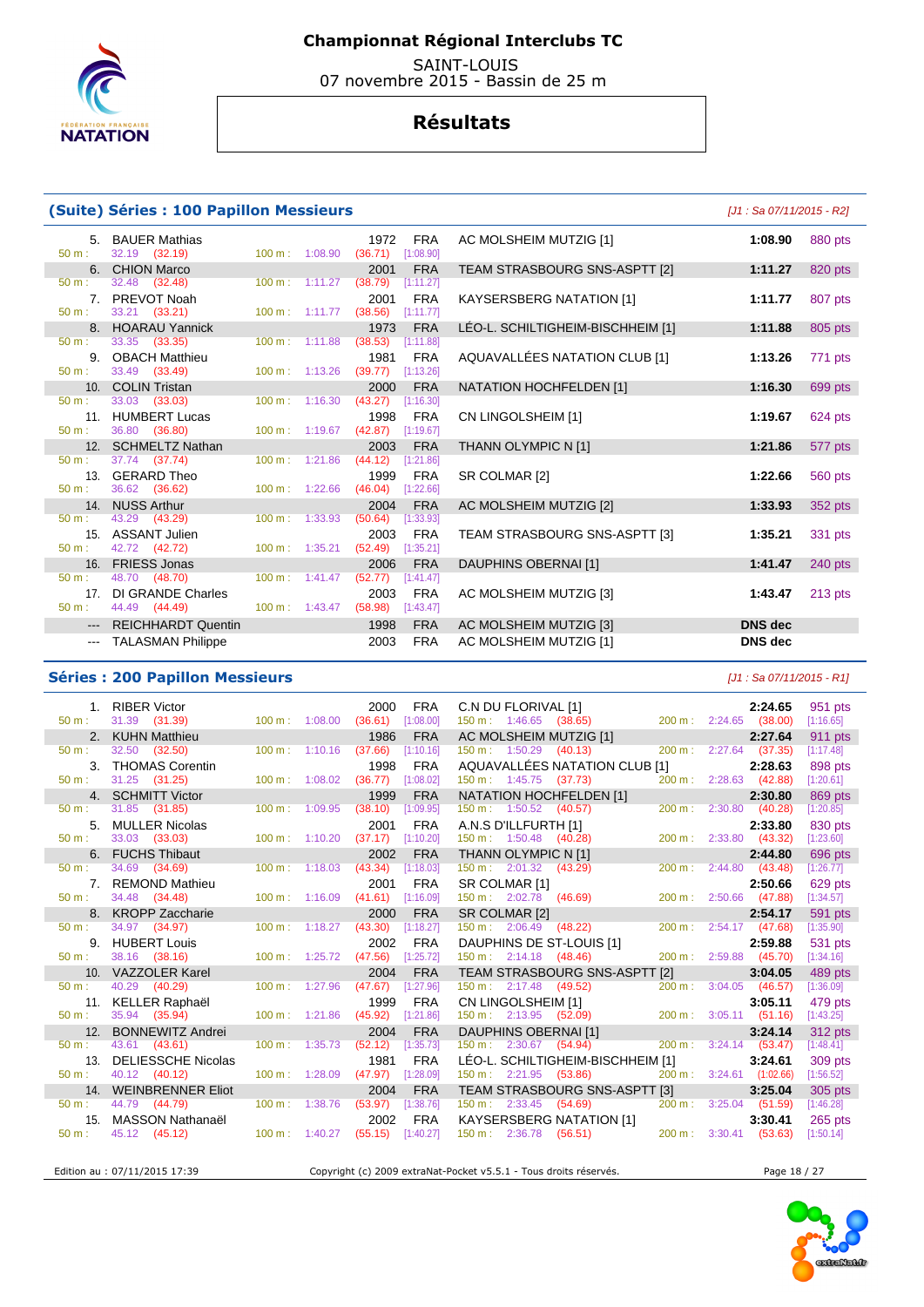

 SAINT-LOUIS 07 novembre 2015 - Bassin de 25 m

## **Résultats**

#### **(Suite) Séries : 200 Papillon Messieurs** [J1 : Sa 07/11/2015 - R1]

#### 16. SPITZER Swann 2003 FRA AC MOLSHEIM MUTZIG [3] **4:00.08** 95 pts 50 m : 51.10 (51.10) 100 m : 1:53.26 (1:02.16) [1:53.26] 150 m : 2:58.33 (1:05.07) 200 m : 4:00.08 (1:01.75) [2:06.82] 17. RUHLMANN Guillaume 2003 FRA AC MOLSHEIM MUTZIG [2] **4:05.03** 74 pts 150 m : 2:57.86 (1:05.59) **Séries : 100 4 Nages Messieurs and the series of the series of the series of the series of the series of the series of the series of the series of the series of the series of the series of the series of the series of th**  1. FERREIRA Adrien 1986 FRA AC MOLSHEIM MUTZIG [1] **1:07.83** 1010 pts 50 m : 31.31 (31.31) 100 m : 1:07.83 (36.52) [1:07.83] 2. BENDELE Thibaut 1999 FRA SR COLMAR [1] **1:10.09** 944 pts 50 m : 33.02 (33.02) 100 m : 1:10.09 (37.07) [1:10.09 3. SCHOETT Matthieu 1988 FRA A.N.S D'ILLFURTH [1] **1:11.69** 899 pts 50 m : 33.97 (33.97) 100 m : 1:11.69 (37.72) [1:11.69] 4. ERNEWEIN Julien 1980 FRA TEAM STRASBOURG SNS-ASPTT [2] **1:12.68** 871 pts 50 m : 33.47 (33.47) 100 m : 1:12.68 (39.21) [1:12.68] 5. AD Guillaume 1999 FRA LÉO-L. SCHILTIGHEIM-BISCHHEIM [1] **1:12.74** 870 pts 50 m : 32.01 (32.01) 100 m : 1:12.74 (40.73) [1:12.74] 6. FREY Nicolas 2001 FRA THANN OLYMPIC N [1] **1:16.75** 763 pts 50 m : 35.35 (35.35) 100 m : 1:16.75 (41.40) [1:16.75] 7. MULLER Mathieu 1993 FRA TEAM STRASBOURG SNS-ASPTT [3] **1:18.95** 707 pts 50 m : 36.59 (36.59) 100 m : 1:18.95 (42.36) [1:18.95] 8. HALBWACHS Brice 1991 FRA CN LINGOLSHEIM [1] **1:20.11** 679 pts 50 m : 38.10 (38.10) 100 m : 1:20.11 (42.01) 9. ZAEPFFEL Leandre 2000 FRA NATATION HOCHFELDEN [1] **1:20.55** 668 pts 36.22 (36.22) 10. MARX Thibaut 2004 FRA C.N DU FLORIVAL [1] **1:31.79** 425 pts 50 m : 43.07 (43.07) 100 m : 1:31.79 (48.72) [1:31.79] 11. DIDIER Lucas 2003 FRA AC MOLSHEIM MUTZIG [2] **1:35.59** 355 pts 50 m : 42.84 (42.84) 12. DIDIER Jérémy 2006 FRA DAUPHINS OBERNAI [1] **1:39.06** 297 pts 50 m : 46.41 (46.41) 100 m : 1:39.06 (52.65) [1:39.06] 13. KLEIN Evan 2003 FRA AQUAVALLÉES NATATION CLUB [1] **1:40.84** 269 pts 50 m : 47.88 (47.88) 100 m : 1:40.84 (52.96) [1:40.84] 14. VETTER Gaspard 2005 FRA AC MOLSHEIM MUTZIG [3] **1:42.64** 242 pts 50 m : 47.55 (47.55) 100 m : 1:42.64 (55.09) [1:42.64] 15. LAVIEUVILLE Nathan 2004 FRA KAYSERSBERG NATATION [1] **1:42.89** 238 pts 49.39 (49.39) 16. RUOLT Matthieu 2005 FRA SR COLMAR [2] **1:44.33** 218 pts  $(48.52)$

#### **Séries : 200 4 Nages Messieurs and the series of the series of the series of the series of the series of the series of the series of the series of the series of the series of the series of the series of the series of th**

|                      | 1. BOURGEOIS Hugo                 |                   |                      | 1989 | FRA        | SR COLMAR [1]                                                                                                                                                                                                                                                                                                     |                |                | 2:18.97                   | 1065 pts    |
|----------------------|-----------------------------------|-------------------|----------------------|------|------------|-------------------------------------------------------------------------------------------------------------------------------------------------------------------------------------------------------------------------------------------------------------------------------------------------------------------|----------------|----------------|---------------------------|-------------|
|                      | $50 \text{ m}$ : $-$              | $100 \text{ m}$ : | $\sim$ $\sim$ $\sim$ |      |            | 150 m : --- 200 m : 2:18.97 (2:18.97)                                                                                                                                                                                                                                                                             |                |                |                           | [2:18.97]   |
|                      | 2. DIOCHET Boris                  |                   |                      | 1999 | FRA        | TEAM STRASBOURG SNS-ASPTT [3]                                                                                                                                                                                                                                                                                     |                |                | 2:28.66                   | 926 pts     |
| $50 m$ :             | <b>Contractor</b>                 | 100 m:            |                      |      |            | $150 \text{ m}$ :<br>$\sim$ $\sim$                                                                                                                                                                                                                                                                                | 200 m: 2:28.66 |                | (2:28.66)                 | [2:28.66]   |
|                      | 3. BERGE Maxime                   |                   |                      | 1988 | FRA        | AC MOLSHEIM MUTZIG [1]                                                                                                                                                                                                                                                                                            |                |                | 2:31.09                   | 892 pts     |
| $50 m:$ $-$          |                                   | 100 m:            |                      |      |            | 150 m : --- --- 200 m : 2:31.09 (2:31.09)                                                                                                                                                                                                                                                                         |                |                |                           | $[2:31.09]$ |
|                      | 4. CORNET Cyril                   |                   |                      | 1983 | <b>FRA</b> | LÉO-L. SCHILTIGHEIM-BISCHHEIM [1]                                                                                                                                                                                                                                                                                 |                |                | 2:33.86                   | 855 pts     |
|                      | $50 \text{ m}$ : $  -$            | 100 m:            |                      |      |            | $150 \text{ m}$ : $150 \text{ m}$ : $150 \text{ m}$ : $150 \text{ m}$ : $150 \text{ m}$ : $150 \text{ m}$ : $150 \text{ m}$ : $150 \text{ m}$ : $150 \text{ m}$ : $150 \text{ m}$ : $150 \text{ m}$ : $150 \text{ m}$ : $150 \text{ m}$ : $150 \text{ m}$ : $150 \text{ m}$ : $150 \text{ m}$ : $150 \text{ m}$ : |                |                | 200 m: 2:33.86 (2:33.86)  | [2:33.86]   |
|                      | 5. GARGULAK Alois                 |                   |                      | 2002 | FRA        | TEAM STRASBOURG SNS-ASPTT [2]                                                                                                                                                                                                                                                                                     |                |                | 2:41.88                   | 751 pts     |
| $50 m:$ $---$        |                                   | $100 \text{ m}$ : |                      |      |            | $150 \text{ m}$ : $-$                                                                                                                                                                                                                                                                                             |                |                | 200 m: 2:41.88 (2:41.88)  | $[2:41.88]$ |
|                      | 6. MEYER Quentin                  |                   |                      | 1995 | FRA        | A.N.S D'ILLFURTH [1]                                                                                                                                                                                                                                                                                              |                |                | 2:42.89                   | 739 pts     |
| $50 \text{ m}$ : $-$ |                                   | $100 \text{ m}$ : |                      |      |            | $150 \text{ m}$ : $-$                                                                                                                                                                                                                                                                                             |                | 200 m: 2:42.89 | (2:42.89)                 | $[2:42.89]$ |
|                      | 7. LEGRAND Guillaume              |                   |                      | 1989 | FRA        | CN LINGOLSHEIM [1]<br>$150 \text{ m}:$ $150 \text{ m}:$ $200 \text{ m}:$                                                                                                                                                                                                                                          |                |                | 2:43.49                   | 731 pts     |
| $50 m$ :             | <b>State State</b>                | 100 m:            |                      |      |            |                                                                                                                                                                                                                                                                                                                   |                |                | 200 m : 2:43.49 (2:43.49) | [2:43.49]   |
|                      | 8. KURKOWSKI Maxime               |                   |                      | 2003 | <b>FRA</b> | DAUPHINS DE ST-LOUIS [1]                                                                                                                                                                                                                                                                                          |                |                | 2:43.82                   | 727 pts     |
| $50 \text{ m}$ :     | $\sim 10^{11}$ and $\sim 10^{11}$ | 100 m:            |                      |      |            | $200 \text{ m}$ : $2:43.82$ (2:43.82)<br>$150 \text{ m}$ :                                                                                                                                                                                                                                                        |                |                |                           | $[2:43.82]$ |
|                      | 9. THOMAS Robin                   |                   |                      | 2001 | FRA        | AQUAVALLÉES NATATION CLUB [1]                                                                                                                                                                                                                                                                                     |                |                | 2:46.07                   | 700 pts     |
| $50 \text{ m}$ : $-$ |                                   | 100 m:            |                      |      |            | $-200 \text{ m}$ : 2:46.07<br>$150 \text{ m}$ :                                                                                                                                                                                                                                                                   |                |                | (2:46.07)                 | [2:46.07]   |
|                      |                                   |                   |                      |      |            |                                                                                                                                                                                                                                                                                                                   |                |                |                           |             |

--- BROGLY Lionel **DSQ Vi 1976** FRA DAUPHINS DE ST-LOUIS [1] **DSQ Vi** 

Edition au : 07/11/2015 17:39 Copyright (c) 2009 extraNat-Pocket v5.5.1 - Tous droits réservés. Page 19 / 27

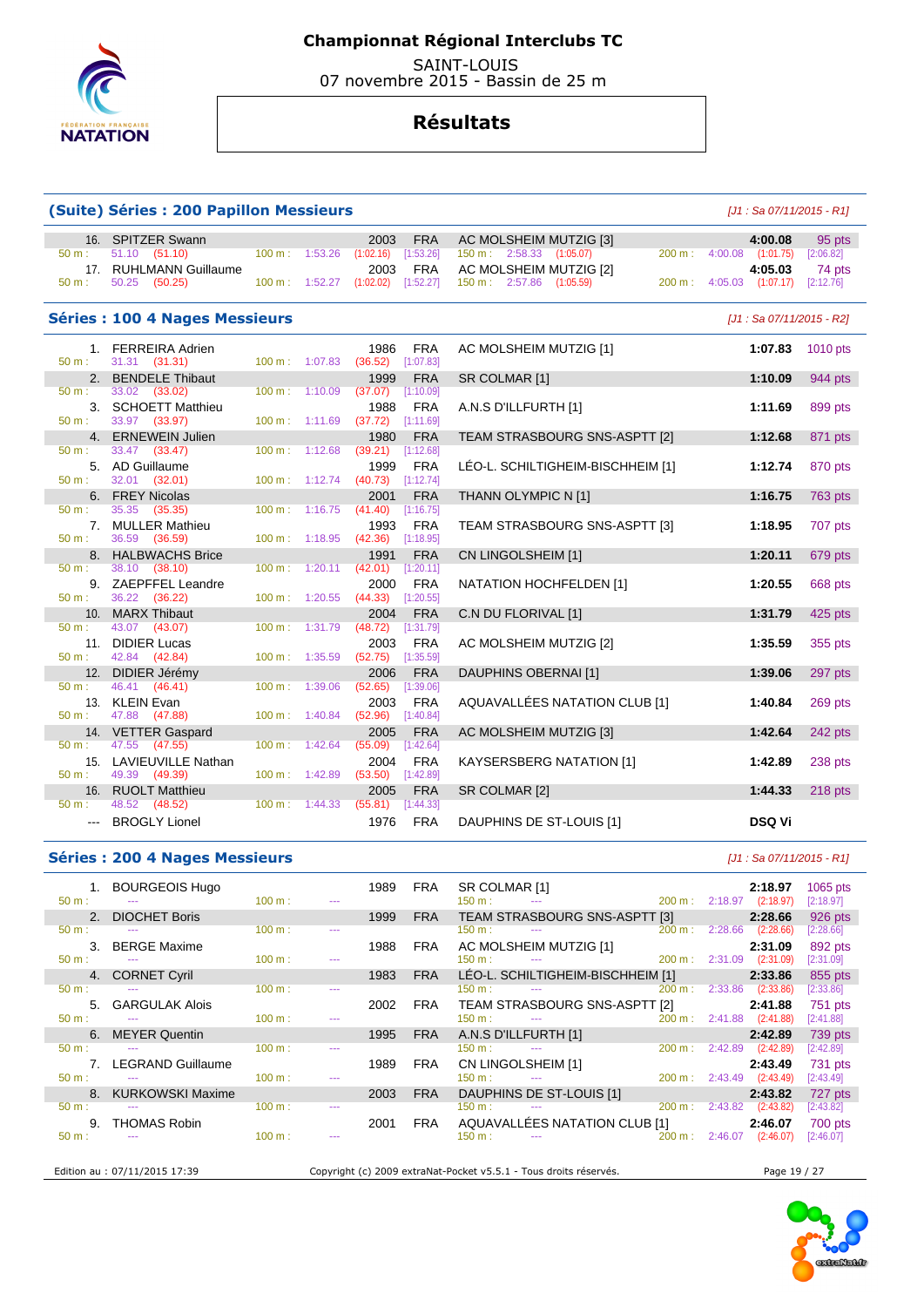

 SAINT-LOUIS 07 novembre 2015 - Bassin de 25 m

## **Résultats**

#### **(Suite) Séries : 200 4 Nages Messieurs** [J1 : Sa 07/11/2015 - R1]

| 10 <sub>1</sub>  | <b>HOURLIER Maxime</b>   |        |         | 1988 | <b>FRA</b> | DAUPHINS OBERNAI [1]                      |                   |         | 2:49.71   | 657 pts   |
|------------------|--------------------------|--------|---------|------|------------|-------------------------------------------|-------------------|---------|-----------|-----------|
| $50 m$ :         | ---                      | 100 m: | $- - -$ |      |            | $150 \text{ m}$ :<br>$\sim$ $\sim$ $\sim$ | 200 m:            | 2:49.71 | (2:49.71) | [2:49.71] |
| 11               | <b>LEHMANN Lucas</b>     |        |         | 2003 | <b>FRA</b> | THANN OLYMPIC N [1]                       |                   |         | 2:58.70   | 556 pts   |
| $50 m$ :         | $- - -$                  | 100 m: | ---     |      |            | $150 \text{ m}$ :<br>$- - -$              | 200 m:            | 2:58.70 | (2:58.70) | [2:58.70] |
| 12 <sub>1</sub>  | LE CHEVILLIER Malo       |        |         | 2000 | <b>FRA</b> | NATATION HOCHFELDEN [1]                   |                   |         | 3:00.21   | 540 pts   |
| $50 m$ :         | ---                      | 100 m: | $- - -$ |      |            | $150 \text{ m}$ :<br>$- - -$              | $200 \text{ m}$ : | 3:00.21 | (3:00.21) | [3:00.21] |
| 13.              | SIEFFER Samy             |        |         | 2004 | <b>FRA</b> | AC MOLSHEIM MUTZIG [2]                    |                   |         | 3:08.74   | 453 pts   |
| $50 \text{ m}$ : | ---                      | 100 m: | $- - -$ |      |            | 150 m:<br>$- - -$                         | 200 m:            | 3:08.74 | (3:08.74) | [3:08.74] |
| 14.              | <b>SCHIFFER Théo</b>     |        |         | 2002 | <b>FRA</b> | C.N DU FLORIVAL [1]                       |                   |         | 3:15.29   | 392 pts   |
| $50 m$ :         |                          | 100 m: | $- - -$ |      |            | 150 m:                                    | $200 \text{ m}$ : | 3:15.29 | (3:15.29) | [3:15.29] |
| 15.              | <b>FRANCISCO Florian</b> |        |         | 2002 | <b>FRA</b> | AC MOLSHEIM MUTZIG [3]                    |                   |         | 3:17.40   | 373 pts   |
| $50 m$ :         | $- - -$                  | 100 m: | $- - -$ |      |            | $150 m$ :<br>$- - -$                      | 200 m:            | 3:17.40 | (3:17.40) | [3:17.40] |
| 16.              | <b>TOULOUZE Noé</b>      |        |         | 2004 | <b>FRA</b> | SR COLMAR [2]                             |                   |         | 3:19.08   | 358 pts   |
| $50 m$ :         | ---                      | 100 m: | $- - -$ |      |            | 150 m:<br>$- - -$                         | 200 m:            | 3:19.08 | (3:19.08) | [3:19.08] |
| 17.              | <b>COLLET Samuel</b>     |        |         | 2003 | FRA        | <b>KAYSERSBERG NATATION [1]</b>           |                   |         | 4:10.45   | 52 pts    |
| $50 m$ :         | ---                      | 100 m: | ---     |      |            | 150 m :<br>---                            | $200 \text{ m}$ : | 4:10.45 | (4:10.45) | [4:10.45] |

#### **Séries : 4x100 Nage Libre Messieurs Contract Contract Contract Contract Contract Contract Contract Contract Contract Contract Contract Contract Contract Contract Contract Contract Contract Contract Contract Contract Con**

| $1_{-}$        | <b>WAGNER Florian</b>     | 53.51   | 1996 | <b>FRA</b> | SR COLMAR [1]                 | 3:43.89 | 1098 pts |
|----------------|---------------------------|---------|------|------------|-------------------------------|---------|----------|
|                | <b>GITTON Louis</b>       | 59.46   | 1997 | <b>FRA</b> |                               |         |          |
|                | <b>BOURGEOIS Hugo</b>     | 54.98   | 1989 | <b>FRA</b> |                               |         |          |
|                | <b>ESCOFFIER Quentin</b>  | 55.94   | 1998 | <b>FRA</b> |                               |         |          |
| 2 <sub>1</sub> | PETARD Nathan             | 58.20   | 1999 | <b>FRA</b> | C.N DU FLORIVAL [1]           | 3:51.91 | 1031 pts |
|                | <b>RIBER Victor</b>       | 59.11   | 2000 | <b>FRA</b> |                               |         |          |
|                | <b>ZIMMERMANN Hervé</b>   | 58.84   | 1999 | <b>FRA</b> |                               |         |          |
|                | <b>CORNEC Clement</b>     | 55.76   | 1997 | <b>FRA</b> |                               |         |          |
|                | 3. LEVEAUX Aurélien       | 55.89   | 1989 | <b>FRA</b> | A.N.S D'ILLFURTH [1]          | 3:59.38 | 971 pts  |
|                | <b>SCHOETT Matthieu</b>   | 1:02.53 | 1988 | <b>FRA</b> |                               |         |          |
|                | <b>MULLER Nicolas</b>     | 1:03.20 | 2001 | <b>FRA</b> |                               |         |          |
|                | <b>CANTARUTTI Pierre</b>  | 57.76   | 1992 | <b>FRA</b> |                               |         |          |
| 4.             | <b>BERGE Maxime</b>       | 56.87   | 1988 | <b>FRA</b> | AC MOLSHEIM MUTZIG [1]        | 4:04.54 | 930 pts  |
|                | <b>FRANCOIS Damien</b>    | 1:04.99 | 1972 | <b>FRA</b> |                               |         |          |
|                | <b>FERREIRA Adrien</b>    | 57.85   | 1986 | <b>FRA</b> |                               |         |          |
|                | <b>LACABANE Alexandre</b> | 1:04.83 | 1975 | <b>FRA</b> |                               |         |          |
| 5.             | <b>DEROUET Nicolas</b>    | 59.78   | 1973 | <b>FRA</b> | DAUPHINS DE ST-LOUIS [1]      | 4:05.30 | 925 pts  |
|                | <b>GABRIEL Ryan</b>       | 1:00.84 | 1998 | <b>FRA</b> |                               |         |          |
|                | <b>ECE Doga</b>           | 59.84   | 2002 | <b>FRA</b> |                               |         |          |
|                | <b>LEQUIN Bruno</b>       | 1:04.84 | 1968 | <b>FRA</b> |                               |         |          |
|                | 6. STEINBACH Ludovic      | 1:05.40 | 1994 | <b>FRA</b> | CN LINGOLSHEIM [1]            | 4:06.61 | 914 pts  |
|                | <b>LEGRAND Guillaume</b>  | 59.74   | 1989 | <b>FRA</b> |                               |         |          |
|                | <b>KELLER Raphaël</b>     | 1:03.22 | 1999 | <b>FRA</b> |                               |         |          |
|                | <b>FAUST Frédéric</b>     | 58.25   | 1989 | <b>FRA</b> |                               |         |          |
| 7.             | <b>LAIFA Adel</b>         | 1:00.68 | 1997 | <b>FRA</b> | TEAM STRASBOURG SNS-ASPTT [2] | 4:07.66 | 906 pts  |
|                | <b>DIETZ Quentin</b>      | 1:03.95 | 1997 | <b>FRA</b> |                               |         |          |
|                | <b>CHION Marco</b>        | 1:01.90 | 2001 | <b>FRA</b> |                               |         |          |
|                | <b>BOHEC Malo</b>         | 1:01.13 | 2001 | <b>FRA</b> |                               |         |          |
| 8.             | RIVAS-GARRO Rodolfo       | 1:03.14 | 1971 | <b>FRA</b> | LÉO-L. SCHILTIGHEIM-BISCH [1] | 4:09.47 | 893 pts  |
|                | <b>AD Guillaume</b>       | 1:00.72 | 1999 | <b>FRA</b> |                               |         |          |
|                | <b>HOARAU Yannick</b>     | 1:04.22 | 1973 | <b>FRA</b> |                               |         |          |
|                | <b>SELVAN Mathias</b>     | 1:01.39 | 1995 | <b>FRA</b> |                               |         |          |
|                | 9. LECOMTE Tom            | 1:08.31 | 1996 | <b>FRA</b> | TEAM STRASBOURG SNS-ASPTT [3] | 4:12.11 | 873 pts  |
|                | <b>DIOCHET Boris</b>      | 1:00.70 | 1999 | <b>FRA</b> |                               |         |          |
|                | RACHEDI Arno              | 59.05   | 2001 | <b>FRA</b> |                               |         |          |
|                | <b>MULLER Mathieu</b>     | 1:04.05 | 1993 | <b>FRA</b> |                               |         |          |

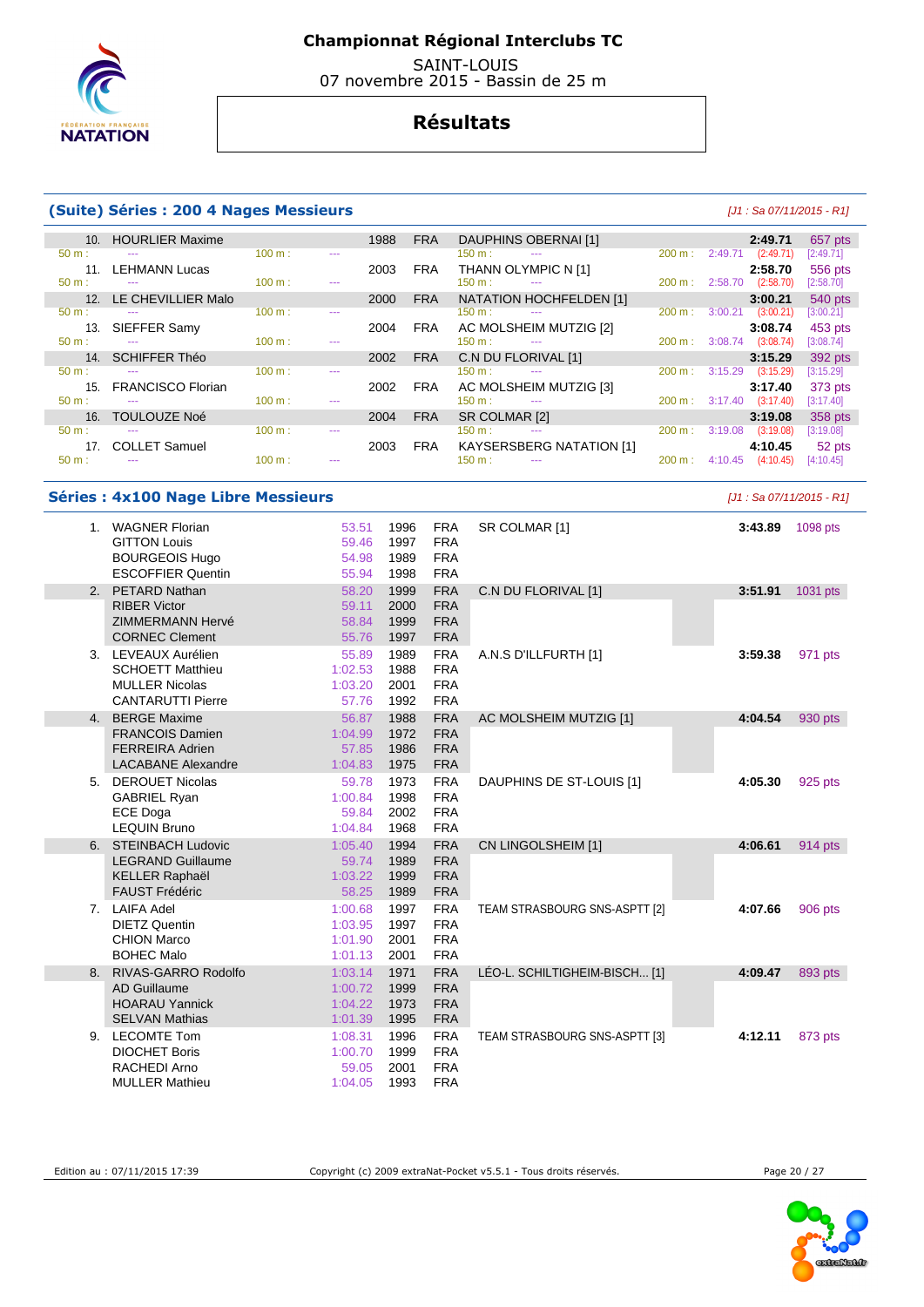

 SAINT-LOUIS 07 novembre 2015 - Bassin de 25 m

|     | (Suite) Séries : 4x100 Nage Libre Messieurs                                                              |                                          |                                                                                      |                                 |         | [J1 : Sa 07/11/2015 - R1] |
|-----|----------------------------------------------------------------------------------------------------------|------------------------------------------|--------------------------------------------------------------------------------------|---------------------------------|---------|---------------------------|
|     | 10. THOMAS Corentin<br><b>OBACH Matthieu</b><br><b>FREY Noé</b><br><b>THOMAS Robin</b>                   | 59.83<br>59.86<br>1:11.45<br>1:10.25     | 1998<br><b>FRA</b><br>1981<br><b>FRA</b><br>1999<br><b>FRA</b><br>2001<br><b>FRA</b> | AQUAVALLÉES NATATION CLUB [1]   | 4:21.39 | 804 pts                   |
|     | 11. JUDAS Julien<br><b>FUCHS Thibaut</b><br><b>FREY Nicolas</b><br><b>SCHMELTZ Nathan</b>                | 1:00.16<br>1:08.25<br>1:08.36<br>1:12.32 | <b>FRA</b><br>2000<br><b>FRA</b><br>2002<br><b>FRA</b><br>2001<br><b>FRA</b><br>2003 | THANN OLYMPIC N [1]             | 4:29.09 | 749 pts                   |
|     | 12. GERARD Theo                                                                                          | 1:08.58                                  | <b>FRA</b><br>1999                                                                   | SR COLMAR [2]                   | 4:39.90 | 676 pts                   |
|     | <b>CAYLUS Jean</b><br><b>WAGNER Guillaume</b><br><b>KROPP Zaccharie</b>                                  | 1:06.48<br>1:18.95<br>1:05.89            | 2002<br><b>FRA</b><br>2004<br><b>FRA</b><br>2000<br><b>FRA</b>                       |                                 |         |                           |
|     | 13. SCHMITT Victor<br><b>BOEHLER Benjamin</b><br>ZAEPFFEL Leandre<br><b>EGLES Martin</b>                 | 59.46<br>1:04.38<br>1:19.51<br>1:17.75   | 1999<br><b>FRA</b><br><b>FRA</b><br>2000<br><b>FRA</b><br>2000<br>2003<br><b>FRA</b> | NATATION HOCHFELDEN [1]         | 4:41.10 | 668 pts                   |
| 14. | <b>HOURLIER Maxime</b>                                                                                   | 1:07.98                                  | <b>FRA</b><br>1988                                                                   | DAUPHINS OBERNAI [1]            | 4:47.63 | 626 pts                   |
|     | <b>BONNEWITZ Andrei</b><br><b>FRIESS Jonas</b><br><b>GUILBOT Maxime</b>                                  | 1:18.19<br>1:19.35<br>1:02.11            | 2004<br><b>FRA</b><br>2006<br><b>FRA</b><br>1997<br><b>FRA</b>                       |                                 |         |                           |
|     | 15. RICHERT Matthieu<br><b>BAUMHAUER Alexandre</b><br><b>JAEGER Thibault</b><br><b>BARRIER Arnaud</b>    | 1:11.76<br>1:13.78<br>1:13.66<br>1:10.12 | <b>FRA</b><br>2002<br>2003<br><b>FRA</b><br>2003<br><b>FRA</b><br>1976<br><b>FRA</b> | AC MOLSHEIM MUTZIG [2]          | 4:49.32 | 615 pts                   |
|     | 16. FRANCISCO Florian<br><b>DI GRANDE Charles</b><br><b>SCHOTT Enzo</b><br><b>BERG Theo</b>              | 1:17.55<br>1:20.44<br>1:14.45<br>1:13.08 | <b>FRA</b><br>2002<br>2003<br><b>FRA</b><br>2002<br><b>FRA</b><br>2002<br><b>FRA</b> | AC MOLSHEIM MUTZIG [3]          | 5:05.52 | 517 pts                   |
|     | 17. PREVOT Noah<br><b>MASSON Nathanaël</b><br><b>KOMURIAN Baptiste</b><br><b>DUMONT Arthur</b>           | 1:04.35<br>1:18.79<br>1:38.33<br>1:05.31 | <b>FRA</b><br>2001<br>2002<br><b>FRA</b><br>2003<br><b>FRA</b><br>1999<br><b>FRA</b> | <b>KAYSERSBERG NATATION [1]</b> | 5:06.78 | 510 pts                   |
|     | <b>Séries: 4x200 Nage Libre Messieurs</b>                                                                |                                          |                                                                                      |                                 |         | [J1 : Sa 07/11/2015 - R2] |
|     | 1. ESCOFFIER Quentin<br><b>WAGNER Florian</b><br><b>BOURGEOIS Hugo</b><br><b>GITTON Louis</b>            | 2:02.79<br>2:01.04<br>2:03.88<br>2:06.84 | 1998<br><b>FRA</b><br>1996<br><b>FRA</b><br>1989<br><b>FRA</b><br><b>FRA</b><br>1997 | SR COLMAR [1]                   | 8:14.55 | 1099 pts                  |
| 2.  | <b>ARNOLD Paul</b><br><b>CORNEC Clement</b><br>ZIMMERMANN Hervé<br><b>RIBER Victor</b>                   | 2:15.91<br>2:11.73<br>2:15.73<br>2:09.31 | 2000<br><b>FRA</b><br>1997<br><b>FRA</b><br><b>FRA</b><br>1999<br>2000<br><b>FRA</b> | C.N DU FLORIVAL [1]             | 8:52.68 | 941 pts                   |
|     | 3. DEROUET Nicolas<br>ECE Doga<br><b>GABRIEL Ryan</b><br><b>LEQUIN Bruno</b>                             | 2:13.92<br>2:17.08<br>2:13.92<br>2:26.02 | 1973<br><b>FRA</b><br>2002<br><b>FRA</b><br>1998<br><b>FRA</b><br><b>FRA</b><br>1968 | DAUPHINS DE ST-LOUIS [1]        | 9:10.94 | 870 pts                   |
| 4.  | <b>RUHLMANN Quentin</b>                                                                                  | 2:28.95                                  | <b>FRA</b><br>2001                                                                   | AC MOLSHEIM MUTZIG [1]          | 9:11.70 | 868 pts                   |
|     | <b>NEUVILLE Jules</b><br><b>BERGE Maxime</b><br><b>KUHN Matthieu</b>                                     | 2:25.65<br>2:10.41<br>2:06.69            | 2002<br><b>FRA</b><br>1988<br><b>FRA</b><br>1986<br><b>FRA</b>                       |                                 |         |                           |
| 5.  | <b>MULLER Nicolas</b><br><b>SCHOETT Matthieu</b><br><b>BESONNET Jonathan</b><br><b>CANTARUTTI Pierre</b> | 2:19.75<br>2:18.46<br>2:22.30<br>2:13.55 | <b>FRA</b><br>2001<br>1988<br><b>FRA</b><br><b>FRA</b><br>2001<br><b>FRA</b><br>1992 | A.N.S D'ILLFURTH [1]            | 9:14.06 | 859 pts                   |



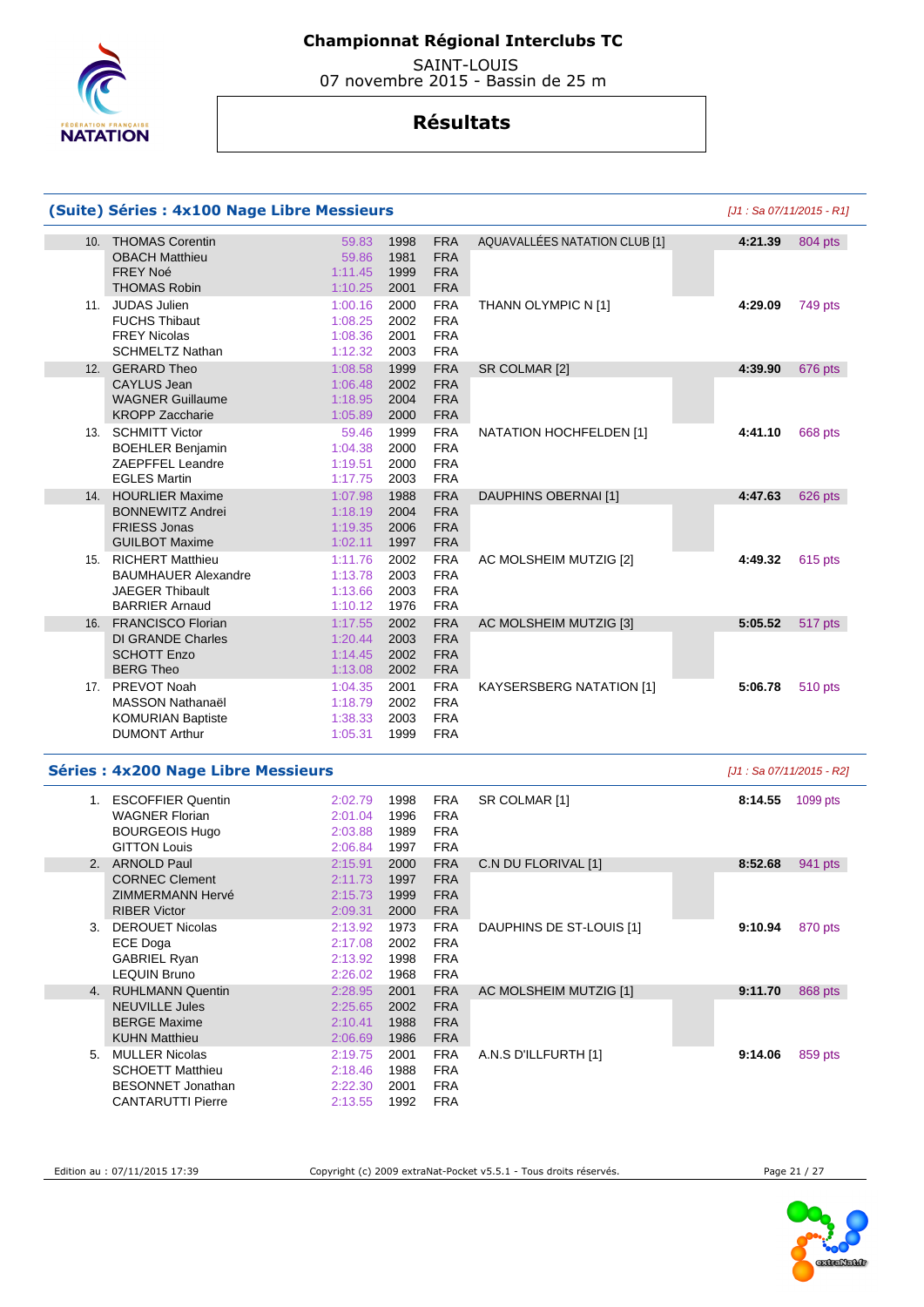

 SAINT-LOUIS 07 novembre 2015 - Bassin de 25 m

## **Résultats**

|                 | (Suite) Séries : 4x200 Nage Libre Messieurs                                                                    |                                                     |                                      |                                                                    |                               |          | [J1 : Sa 07/11/2015 - R2] |
|-----------------|----------------------------------------------------------------------------------------------------------------|-----------------------------------------------------|--------------------------------------|--------------------------------------------------------------------|-------------------------------|----------|---------------------------|
| 6.              | <b>BOHEC Malo</b><br><b>GARGULAK Alois</b><br><b>CHION Marco</b><br><b>DIETZ Quentin</b>                       | 2:22.12<br>2:18.14<br>2:25.20<br>2:13.08            | 2001<br>2002<br>2001<br>1997         | <b>FRA</b><br><b>FRA</b><br><b>FRA</b><br><b>FRA</b>               | TEAM STRASBOURG SNS-ASPTT [2] | 9:18.54  | 842 pts                   |
|                 | 7. KELLER Raphaël<br><b>LEGRAND Guillaume</b><br><b>FAUST Frédéric</b><br><b>STEINBACH Ludovic</b>             | 2:20.95<br>2:31.13<br>2:18.31<br>2:29.60            | 1999<br>1989<br>1989<br>1994         | <b>FRA</b><br><b>FRA</b><br><b>FRA</b><br><b>FRA</b>               | CN LINGOLSHEIM [1]            | 9:39.99  | 763 pts                   |
|                 | 8. CORNET Cyril<br>SOUINIA Théo<br><b>LAPORTE Jocelyn</b><br><b>DHAUSSY Adrien</b>                             | 2:12.01<br>2:26.25<br>2:28.24<br>2:34.17            | 1983<br>2001<br>1968<br>1987         | <b>FRA</b><br><b>FRA</b><br><b>FRA</b><br><b>FRA</b>               | LÉO-L. SCHILTIGHEIM-BISCH [1] | 9:40.67  | <b>761 pts</b>            |
|                 | 9. LY Arnaud<br><b>LAUSDAT Romain</b><br><b>WEINBRENNER Eliot</b><br><b>DIOCHET Boris</b>                      | 2:39.88<br>2:32.92<br>2:29.51<br>2:12.30            | 2003<br>2003<br>2004<br>1999         | <b>FRA</b><br><b>FRA</b><br><b>FRA</b><br><b>FRA</b>               | TEAM STRASBOURG SNS-ASPTT [3] | 9:54.61  | 712 pts                   |
| 10 <sub>1</sub> | <b>FUCHS Thibaut</b><br>PEROZ Tom<br><b>LEHMANN Lucas</b>                                                      | 2:27.44<br>2:38.69<br>2:35.64                       | 2002<br>2003<br>2003                 | <b>FRA</b><br><b>FRA</b><br><b>FRA</b>                             | THANN OLYMPIC N [1]           | 10:12.22 | 653 pts                   |
|                 | <b>FREY Nicolas</b><br>11. LE CHEVILLIER Malo<br>ZAEPFFEL Leandre<br><b>DAHLEN Simon</b><br><b>MEYER Louis</b> | 2:30.45<br>2:40.55<br>2:33.07<br>2:26.53<br>2:32.67 | 2001<br>2000<br>2000<br>1997<br>2000 | <b>FRA</b><br><b>FRA</b><br><b>FRA</b><br><b>FRA</b><br><b>FRA</b> | NATATION HOCHFELDEN [1]       | 10:12.82 | 651 pts                   |
| 12.             | <b>GERARD Theo</b><br><b>CAYLUS Jean</b><br><b>WAGNER Guillaume</b><br><b>KROPP Zaccharie</b>                  | 2:34.22<br>2:35.12<br>2:50.79<br>2:25.41            | 1999<br>2002<br>2004<br>2000         | <b>FRA</b><br><b>FRA</b><br><b>FRA</b><br><b>FRA</b>               | SR COLMAR [2]                 | 10:25.54 | 610 pts                   |
|                 | 13. THOMAS Robin<br><b>KLEIN Evan</b><br><b>THOMAS Corentin</b><br><b>GIRARDOT Martin</b>                      | 2:32.95<br>3:05.70<br>2:08.60<br>2:54.07            | 2001<br>2003<br>1998<br>2002         | <b>FRA</b><br><b>FRA</b><br><b>FRA</b><br><b>FRA</b>               | AQUAVALLÉES NATATION CLUB [1] | 10:41.32 | 560 pts                   |
| 14.             | <b>RICHERT Matthieu</b><br><b>BARRIER Arnaud</b><br><b>JAEGER Thibault</b><br><b>BAUMHAUER Alexandre</b>       | 2:33.47<br>2:44.13<br>2:48.26<br>2:38.73            | 2002<br>1976<br>2003<br>2003         | <b>FRA</b><br><b>FRA</b><br><b>FRA</b><br><b>FRA</b>               | AC MOLSHEIM MUTZIG [2]        | 10:44.59 | 550 pts                   |
| 15.             | <b>HOURLIER Maxime</b><br><b>BONNEWITZ Andrei</b><br><b>FRIESS Jonas</b><br><b>GERMAIN Leo</b>                 | 2:34.77<br>2:49.52<br>3:00.06<br>2:54.01            | 1988<br>2004<br>2006<br>2004         | <b>FRA</b><br><b>FRA</b><br><b>FRA</b><br><b>FRA</b>               | DAUPHINS OBERNAI [1]          | 11:18.36 | 453 pts                   |
| 16.             | PREVOT Noah<br>MASSON Nathanaël<br><b>KOMURIAN Baptiste</b><br><b>DUMONT Arthur</b>                            | 2:22.72<br>2:49.90<br>3:34.31<br>2:32.90            | 2001<br>2002<br>2003<br>1999         | <b>FRA</b><br>FRA<br><b>FRA</b><br><b>FRA</b>                      | KAYSERSBERG NATATION [1]      | 11:19.83 | 449 pts                   |
| $---$           | <b>SCHOTT Enzo</b><br>DI GRANDE Charles<br><b>BERG Theo</b><br><b>FRANCISCO Florian</b>                        |                                                     | 2002<br>2003<br>2002<br>2002         | <b>FRA</b><br><b>FRA</b><br><b>FRA</b><br><b>FRA</b>               | AC MOLSHEIM MUTZIG [3]        | DSQr1    |                           |
|                 | <b>Séries: 4x100 4 Nages Messieurs</b>                                                                         |                                                     |                                      |                                                                    |                               |          | [J1 : Sa 07/11/2015 - R2] |
|                 | 1. ESCOFFIER Quentin<br><b>BOURGEOIS Hugo</b><br><b>GITTON Louis</b>                                           | 1:05.58<br>1:05.93<br>1:06.53                       | 1998<br>1989<br>1997                 | <b>FRA</b><br><b>FRA</b><br>FRA                                    | SR COLMAR [1]                 | 4:11.41  | 1081 pts                  |

WAGNER Florian

Edition au : 07/11/2015 17:39 Copyright (c) 2009 extraNat-Pocket v5.5.1 - Tous droits réservés. Page 22 / 27

53.37 1996 FRA

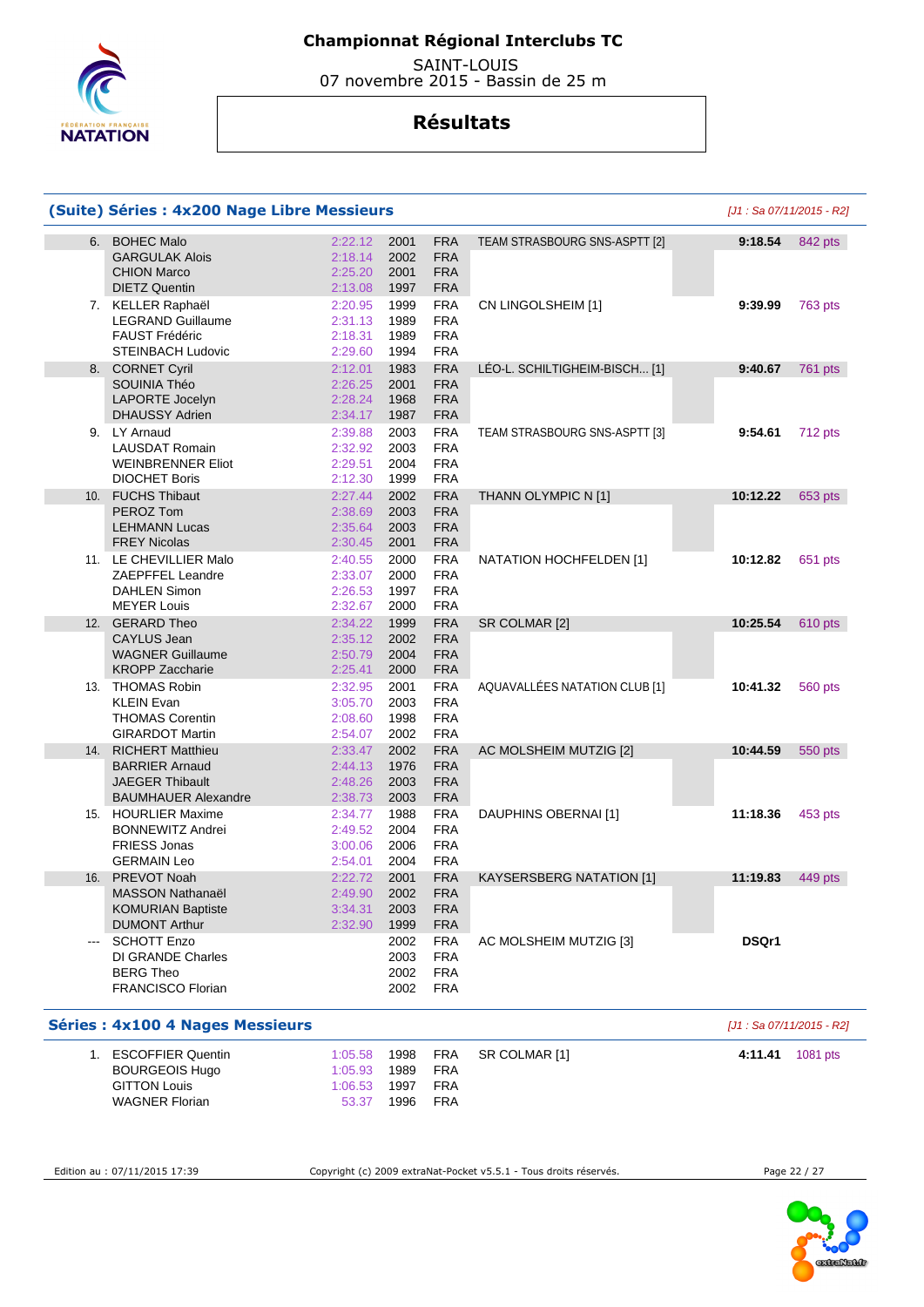

 SAINT-LOUIS 07 novembre 2015 - Bassin de 25 m

## **Résultats**

|                 | (Suite) Séries : 4x100 4 Nages Messieurs                                                              |                                          |                                                                                      |                                 | [J1 : Sa 07/11/2015 - R2] |         |
|-----------------|-------------------------------------------------------------------------------------------------------|------------------------------------------|--------------------------------------------------------------------------------------|---------------------------------|---------------------------|---------|
| 2.              | <b>ZIMMERMANN Hervé</b><br><b>PETARD Nathan</b><br><b>RIBER Victor</b><br><b>CORNEC Clement</b>       | 1:09.41<br>1:12.74<br>1:04.71<br>56.39   | <b>FRA</b><br>1999<br>1999<br><b>FRA</b><br>2000<br><b>FRA</b><br><b>FRA</b><br>1997 | C.N DU FLORIVAL [1]             | 4:23.25                   | 997 pts |
| 3.              | <b>MULLER Nicolas</b><br><b>SCHOETT Matthieu</b><br>LEVEAUX Aurélien<br><b>CANTARUTTI Pierre</b>      | 1:12.38<br>1:16.61<br>1:05.10<br>57.66   | 2001<br><b>FRA</b><br><b>FRA</b><br>1988<br><b>FRA</b><br>1989<br><b>FRA</b><br>1992 | A.N.S D'ILLFURTH [1]            | 4:31.75                   | 939 pts |
| 4.              | <b>BLACHNIK Jeremiasz</b><br><b>VARGA Louis</b><br><b>CHION Marco</b><br><b>LAIFA Adel</b>            | 1:09.56<br>1:17.19<br>1:08.70<br>1:01.18 | <b>FRA</b><br>1999<br><b>FRA</b><br>1965<br><b>FRA</b><br>2001<br>1997<br><b>FRA</b> | TEAM STRASBOURG SNS-ASPTT [2]   | 4:36.63                   | 906 pts |
|                 | 5. LEGRAND Jérôme<br><b>LEGRAND Guillaume</b><br><b>KELLER Raphaël</b><br><b>FAUST Frédéric</b>       | 1:14.46<br>1:16.49<br>1:11.07<br>58.48   | 1992<br><b>FRA</b><br><b>FRA</b><br>1989<br><b>FRA</b><br>1999<br><b>FRA</b><br>1989 | CN LINGOLSHEIM [1]              | 4:40.50                   | 880 pts |
|                 | 6. LACABANE Alexandre<br><b>SIMON Nicolas</b><br><b>BAUER Mathias</b><br><b>BERGE Maxime</b>          | 1:15.18<br>1:20.12<br>1:09.82<br>56.89   | <b>FRA</b><br>1975<br><b>FRA</b><br>1978<br>1972<br><b>FRA</b><br>1988<br><b>FRA</b> | AC MOLSHEIM MUTZIG [1]          | 4:42.01                   | 871 pts |
|                 | 7. LAPORTE Jocelyn<br><b>CHIRTOCA Dorin</b><br><b>CORNET Cyril</b><br><b>SELVAN Mathias</b>           | 1:14.07<br>1:18.98<br>1:11.27<br>1:00.10 | <b>FRA</b><br>1968<br><b>FRA</b><br>2000<br><b>FRA</b><br>1983<br>1995<br><b>FRA</b> | LÉO-L. SCHILTIGHEIM-BISCH [1]   | 4:44.42                   | 855 pts |
| 8.              | <b>SCHMITT Victor</b><br><b>BOEHLER Benjamin</b><br><b>COLIN Tristan</b><br>LOMBARDO Maxime           | 1:03.94<br>1:16.27<br>1:17.28<br>1:09.44 | <b>FRA</b><br>1999<br><b>FRA</b><br>2000<br>2000<br><b>FRA</b><br><b>FRA</b><br>2003 | <b>NATATION HOCHFELDEN [1]</b>  | 4:46.93                   | 839 pts |
| 9.              | <b>BROGLY Lionel</b><br><b>DEROUET Nicolas</b><br><b>LEQUIN Bruno</b><br>ECE Doga                     | 1:23.41<br>1:19.12<br>1:09.01<br>58.97   | 1976<br><b>FRA</b><br><b>FRA</b><br>1973<br><b>FRA</b><br>1968<br>2002<br><b>FRA</b> | DAUPHINS DE ST-LOUIS [1]        | 4:50.51                   | 816 pts |
| 10 <sub>1</sub> | <b>THOMAS Robin</b><br><b>HASSENFORDER Florent</b><br><b>THOMAS Corentin</b><br><b>OBACH Matthieu</b> | 1:17.25<br>1:31.32<br>1:07.03<br>1:00.97 | <b>FRA</b><br>2001<br>2001<br><b>FRA</b><br><b>FRA</b><br>1998<br>1981<br><b>FRA</b> | AQUAVALLÉES NATATION CLUB [1]   | 4:56.57                   | 779 pts |
|                 | 11. LY Arnaud<br><b>DIOCHET Boris</b><br><b>LAUSDAT Romain</b><br>RACHEDI Arno                        | 1:20.59<br>1:24.52<br>1:23.36<br>57.82   | <b>FRA</b><br>2003<br>1999<br><b>FRA</b><br><b>FRA</b><br>2003<br><b>FRA</b><br>2001 | TEAM STRASBOURG SNS-ASPTT [3]   | 5:06.29                   | 720 pts |
| 12.             | <b>WAGNER Guillaume</b><br><b>GERARD Theo</b><br><b>KROPP Zaccharie</b><br><b>CAYLUS Jean</b>         | 1:26.57<br>1:25.13<br>1:20.64<br>1:06.47 | <b>FRA</b><br>2004<br>1999<br><b>FRA</b><br>2000<br><b>FRA</b><br><b>FRA</b><br>2002 | SR COLMAR [2]                   | 5:18.81                   | 648 pts |
|                 | 13. FUCHS Thibaut<br><b>BERTHELLIER Victor</b><br><b>SCHMELTZ Nathan</b><br><b>CENTLIVRE Paulin</b>   | 1:15.70<br>1:32.92<br>1:25.86<br>1:09.47 | <b>FRA</b><br>2002<br>2002<br><b>FRA</b><br><b>FRA</b><br>2003<br>2002<br><b>FRA</b> | THANN OLYMPIC N [1]             | 5:23.95                   | 619 pts |
| 14.             | <b>GERMAIN Leo</b><br><b>HOURLIER Maxime</b><br><b>BONNEWITZ Andrei</b><br><b>GUILBOT Maxime</b>      | 1:27.39<br>1:25.60<br>1:32.83<br>1:03.52 | 2004<br><b>FRA</b><br>1988<br><b>FRA</b><br><b>FRA</b><br>2004<br><b>FRA</b><br>1997 | <b>DAUPHINS OBERNAI [1]</b>     | 5:29.34                   | 590 pts |
|                 | 15. LE SAULNIER Corentin<br><b>SCHWEISS Tristan</b><br><b>DUMONT Arthur</b><br>PREVOT Noah            | 1:37.10<br>1:34.72<br>1:21.30<br>1:02.83 | 2004<br><b>FRA</b><br><b>FRA</b><br>2002<br>1999<br><b>FRA</b><br><b>FRA</b><br>2001 | <b>KAYSERSBERG NATATION [1]</b> | 5:35.95                   | 555 pts |

Edition au : 07/11/2015 17:39 Copyright (c) 2009 extraNat-Pocket v5.5.1 - Tous droits réservés. Page 23 / 27

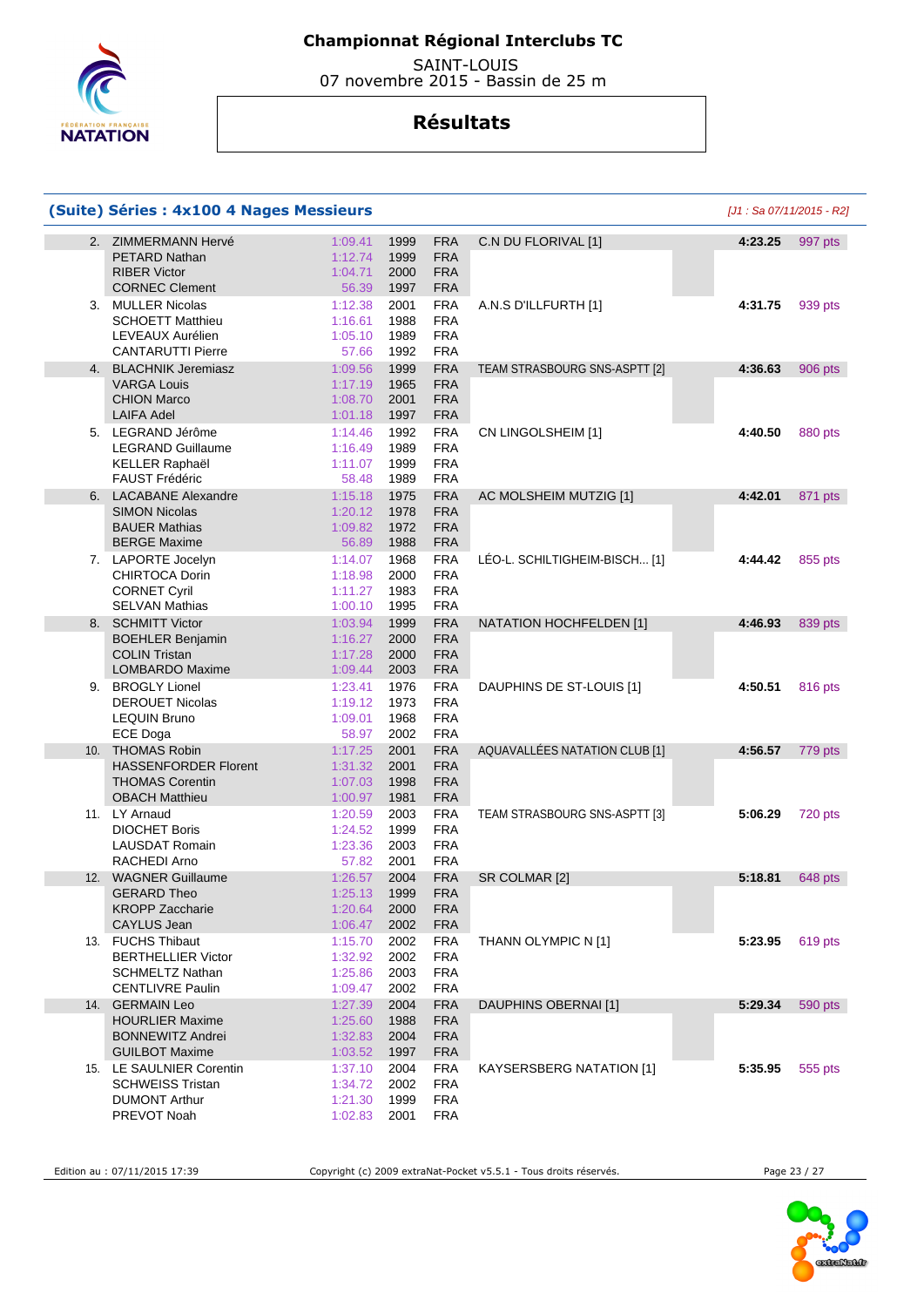

 SAINT-LOUIS 07 novembre 2015 - Bassin de 25 m

|     | (Suite) Séries : 4x100 4 Nages Messieurs                                                                                                                                                                                                                  |                                                                                                                                                                        |                                                                                                                                          |                               | [J1 : Sa 07/11/2015 - R2]  |          |
|-----|-----------------------------------------------------------------------------------------------------------------------------------------------------------------------------------------------------------------------------------------------------------|------------------------------------------------------------------------------------------------------------------------------------------------------------------------|------------------------------------------------------------------------------------------------------------------------------------------|-------------------------------|----------------------------|----------|
| 16. | <b>BAUMHAUER Alexandre</b><br><b>BARRIER Arnaud</b><br><b>JAEGER Thibault</b><br><b>RICHERT Matthieu</b>                                                                                                                                                  | 1:22.82<br>2003<br>1:28.38<br>1976<br>1:33.57<br>2003<br>1:11.88<br>2002                                                                                               | <b>FRA</b><br><b>FRA</b><br><b>FRA</b><br><b>FRA</b>                                                                                     | AC MOLSHEIM MUTZIG [2]        | 5:36.65                    | 552 pts  |
|     | 17. FRANCISCO Florian<br><b>BERG Theo</b><br>DI GRANDE Charles<br><b>SCHOTT Enzo</b>                                                                                                                                                                      | 1:25.29<br>2002<br>1:36.54<br>2002<br>1:46.25<br>2003<br>1:14.00<br>2002                                                                                               | <b>FRA</b><br><b>FRA</b><br><b>FRA</b><br><b>FRA</b>                                                                                     | AC MOLSHEIM MUTZIG [3]        | 6:02.08                    | 428 pts  |
|     | <b>Séries : 10x50 Nage Libre Messieurs</b>                                                                                                                                                                                                                |                                                                                                                                                                        |                                                                                                                                          |                               | $[J1: Sa 07/11/2015 - R1]$ |          |
| 1.  | <b>WAGNER Florian</b><br><b>ESCOFFIER Quentin</b><br><b>MULLER Franck</b><br><b>BENDELE Thibaut</b><br><b>REMOND Mathieu</b><br>RETOURNARD Ludovic<br><b>DRATSCHMIDT Nicolas</b><br><b>MULLER Nicolas</b><br><b>BOURGEOIS Hugo</b><br><b>GITTON Louis</b> | 1996<br>24.57<br>25.45<br>1998<br>2000<br>26.79<br>27.36<br>1999<br>27.86<br>2001<br>28.34<br>1983<br>26.75<br>1984<br>2001<br>26.31<br>1989<br>24.60<br>26.35<br>1997 | <b>FRA</b><br><b>FRA</b><br><b>FRA</b><br><b>FRA</b><br><b>FRA</b><br><b>FRA</b><br><b>FRA</b><br><b>FRA</b><br><b>FRA</b><br><b>FRA</b> | SR COLMAR [1]                 | 4:24.38                    | 1065 pts |
| 2.  | <b>BERGE Maxime</b><br><b>LACABANE Alexandre</b><br><b>SOUDIER Maxime</b><br><b>RUHLMANN Quentin</b><br><b>KUHN Matthieu</b><br><b>FERREIRA Adrien</b><br><b>FRANCOIS Damien</b><br><b>SIMON Nicolas</b><br><b>NEUVILLE Jules</b><br><b>BAUER Mathias</b> | 25.77<br>1988<br>29.09<br>1975<br>30.02<br>1999<br>30.21<br>2001<br>1986<br>25.31<br>25.93<br>1986<br>1972<br>28.90<br>1978<br>29.96<br>2002<br>29.60<br>1972<br>28.13 | <b>FRA</b><br><b>FRA</b><br><b>FRA</b><br><b>FRA</b><br><b>FRA</b><br><b>FRA</b><br><b>FRA</b><br><b>FRA</b><br><b>FRA</b><br><b>FRA</b> | AC MOLSHEIM MUTZIG [1]        | 4:42.92                    | 960 pts  |
|     | 3. LAPORTE Jocelyn<br><b>DHAUSSY Adrien</b><br>SOUINIA Théo<br><b>DELIESSCHE Nicolas</b><br><b>CORNET Cyril</b><br>AD Guillaume<br><b>HOARAU Yannick</b><br><b>CHIRTOCA Dorin</b><br>RIVAS-GARRO Rodolfo<br><b>SELVAN Mathias</b>                         | 28.64<br>1968<br>28.42<br>1987<br>28.16<br>2001<br>1981<br>31.45<br>1983<br>26.81<br>1999<br>26.84<br>29.07<br>1973<br>29.63<br>2000<br>1971<br>29.08<br>27.47<br>1995 | <b>FRA</b><br><b>FRA</b><br><b>FRA</b><br><b>FRA</b><br><b>FRA</b><br><b>FRA</b><br><b>FRA</b><br><b>FRA</b><br><b>FRA</b><br><b>FRA</b> | LEO-L. SCHILTIGHEIM-BISCH [1] | 4:45.57                    | 945 pts  |
| 4.  | <b>CANTARUTTI Pierre</b><br><b>MEYER Florian</b><br><b>HAGENBACH Yann</b><br><b>MEYER Quentin</b><br><b>BESONNET Jonathan</b><br><b>MULLER Nicolas</b><br><b>WIOLAND Guillaume</b><br>SCHUBETZER Aurélien<br><b>SCHOETT Matthieu</b><br>LEVEAUX Aurélien  | 26.55<br>1992<br>29.19<br>1995<br>28.66<br>1993<br>30.21<br>1995<br>29.71<br>2001<br>2001<br>28.58<br>30.11<br>1996<br>31.30<br>2002<br>27.14<br>1988<br>24.80<br>1989 | <b>FRA</b><br><b>FRA</b><br><b>FRA</b><br><b>FRA</b><br><b>FRA</b><br><b>FRA</b><br><b>FRA</b><br><b>FRA</b><br><b>FRA</b><br><b>FRA</b> | A.N.S D'ILLFURTH [1]          | 4:46.25                    | 942 pts  |

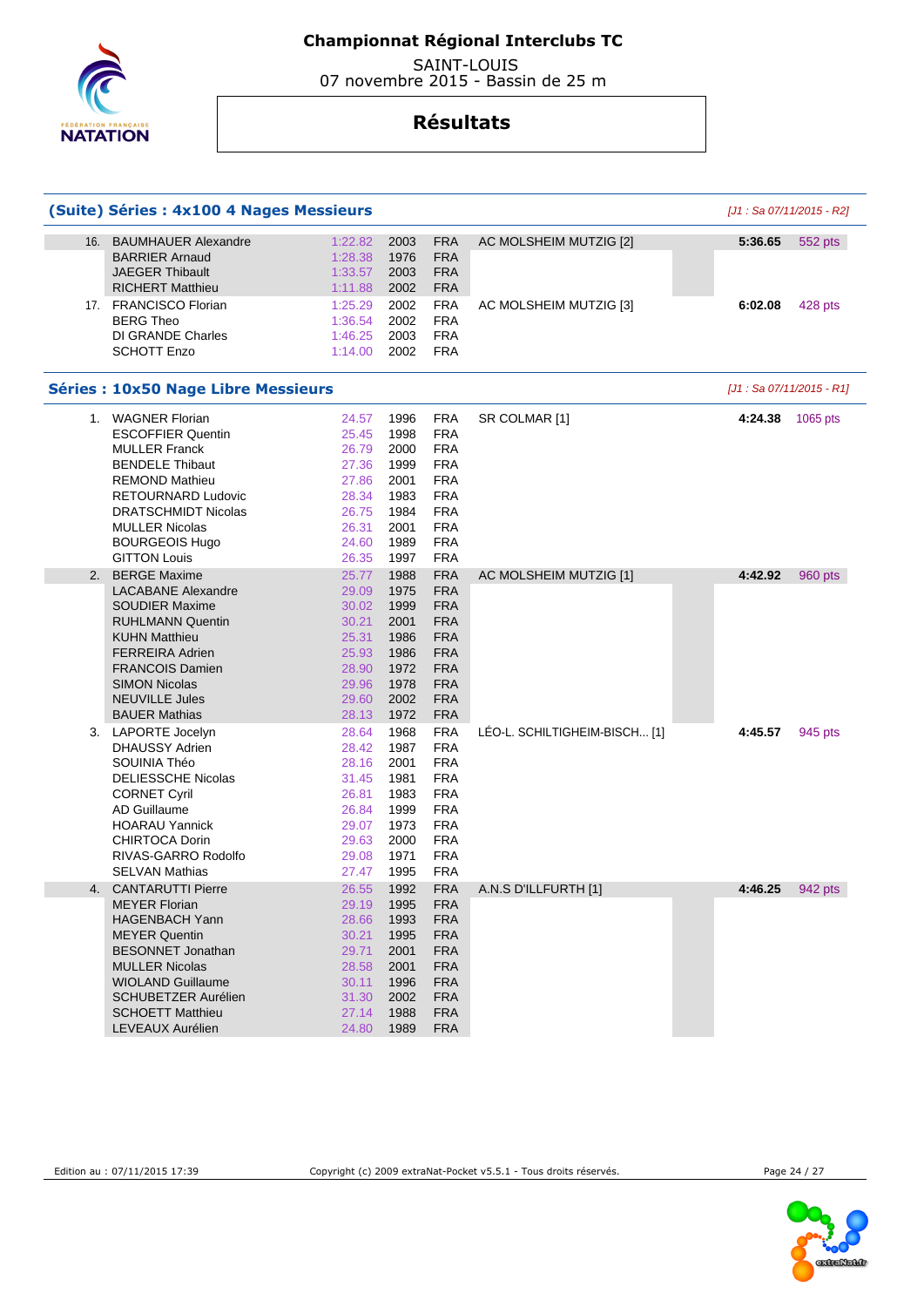

 SAINT-LOUIS 07 novembre 2015 - Bassin de 25 m

|    | (Suite) Séries : 10x50 Nage Libre Messieurs                                                                                                                                                                                                          |                                                                                                                                                                        |                                                                                                                                          |                               |         | [J1 : Sa 07/11/2015 - R1] |
|----|------------------------------------------------------------------------------------------------------------------------------------------------------------------------------------------------------------------------------------------------------|------------------------------------------------------------------------------------------------------------------------------------------------------------------------|------------------------------------------------------------------------------------------------------------------------------------------|-------------------------------|---------|---------------------------|
|    | 5. LAIFA Adel<br><b>BLACHNIK Jeremiasz</b><br><b>VAZZOLER Karel</b><br><b>VARGA Louis</b><br><b>GARGULAK Alois</b><br>SAADALLAH Assan<br><b>ERNEWEIN Julien</b><br><b>DIETZ Quentin</b><br><b>CHION Marco</b><br><b>BOHEC Malo</b>                   | 27.12<br>1997<br>28.51<br>1999<br>32.51<br>2004<br>28.12<br>1965<br>30.32<br>2002<br>2002<br>29.48<br>28.27<br>1980<br>27.12<br>1997<br>26.72<br>2001<br>30.07<br>2001 | <b>FRA</b><br><b>FRA</b><br><b>FRA</b><br><b>FRA</b><br><b>FRA</b><br><b>FRA</b><br><b>FRA</b><br><b>FRA</b><br><b>FRA</b><br><b>FRA</b> | TEAM STRASBOURG SNS-ASPTT [2] | 4:48.24 | 931 pts                   |
|    | 6. DEROUET Nicolas<br><b>GABRIEL Ryan</b><br><b>DEROUET Noah</b><br><b>HUBERT Louis</b><br><b>CARRETTE Julien</b><br><b>ROUX Lionel</b><br><b>KURKOWSKI Maxime</b><br><b>BROGLY Lionel</b><br><b>ECE Doga</b><br><b>LEQUIN Bruno</b>                 | 26.55<br>1973<br>27.55<br>1998<br>2003<br>32.97<br>2002<br>31.03<br>30.12<br>2002<br>29.11<br>1983<br>2003<br>28.36<br>27.70<br>1976<br>2002<br>26.76<br>1968<br>28.15 | <b>FRA</b><br>FRA<br><b>FRA</b><br>FRA<br><b>FRA</b><br><b>FRA</b><br><b>FRA</b><br><b>FRA</b><br><b>FRA</b><br><b>FRA</b>               | DAUPHINS DE ST-LOUIS [1]      | 4:48.30 | 930 pts                   |
|    | 7. STEINBACH Ludovic<br><b>HUMBERT Lucas</b><br><b>KUHM Alexandre</b><br><b>KUHM Maxime</b><br><b>HALBWACHS Brice</b><br>LEGRAND Jérôme<br><b>GOEPP Antoine</b><br><b>KELLER Raphaël</b><br><b>LEGRAND Guillaume</b><br><b>FAUST Frédéric</b>        | 1994<br>29.36<br>1998<br>30.02<br>30.44<br>2000<br>33.82<br>2004<br>1991<br>29.57<br>27.98<br>1992<br>27.86<br>1995<br>1999<br>27.83<br>26.95<br>1989<br>26.24<br>1989 | <b>FRA</b><br><b>FRA</b><br><b>FRA</b><br><b>FRA</b><br><b>FRA</b><br><b>FRA</b><br><b>FRA</b><br><b>FRA</b><br><b>FRA</b><br><b>FRA</b> | CN LINGOLSHEIM [1]            | 4:50.07 | 921 pts                   |
| 8. | <b>GONZALEZ Yannis</b><br><b>SCHIFFER Théo</b><br><b>MARX Thibaut</b><br><b>THIEBAUT Nicolas</b><br><b>CENTLIVRE Gilles</b><br><b>ARNOLD Paul</b><br><b>RIBER Victor</b><br><b>PETARD Nathan</b><br><b>ZIMMERMANN Hervé</b><br><b>CORNEC Clement</b> | 34.15<br>2004<br>32.82<br>2002<br>36.73<br>2004<br>31.14<br>2001<br>1973<br>30.62<br>28.49<br>2000<br>26.68<br>2000<br>1999<br>26.46<br>26.38<br>1999<br>24.88<br>1997 | <b>FRA</b><br><b>FRA</b><br><b>FRA</b><br><b>FRA</b><br><b>FRA</b><br>FRA<br><b>FRA</b><br><b>FRA</b><br>FRA<br><b>FRA</b>               | C.N DU FLORIVAL [1]           | 4:58.35 | 876 pts                   |
|    | 9. ASSANT Julien<br><b>DIOCHET Boris</b><br><b>LAUSDAT Romain</b><br><b>LECOMTE Tom</b><br>LY Arnaud<br><b>MORINIERE Ewann</b><br>MOUSSAOUI IIyas<br><b>MULLER Mathieu</b><br>RACHEDI Arno<br><b>WEINBRENNER Eliot</b>                               | 2003<br>32.98<br>25.97<br>1999<br>2003<br>31.56<br>30.62<br>1996<br>32.38<br>2003<br>34.73<br>2004<br>30.84<br>2002<br>27.37<br>1993<br>26.93<br>2001<br>32.59<br>2004 | <b>FRA</b><br><b>FRA</b><br><b>FRA</b><br><b>FRA</b><br><b>FRA</b><br><b>FRA</b><br><b>FRA</b><br><b>FRA</b><br><b>FRA</b><br><b>FRA</b> | TEAM STRASBOURG SNS-ASPTT [3] | 5:05.97 | 837 pts                   |

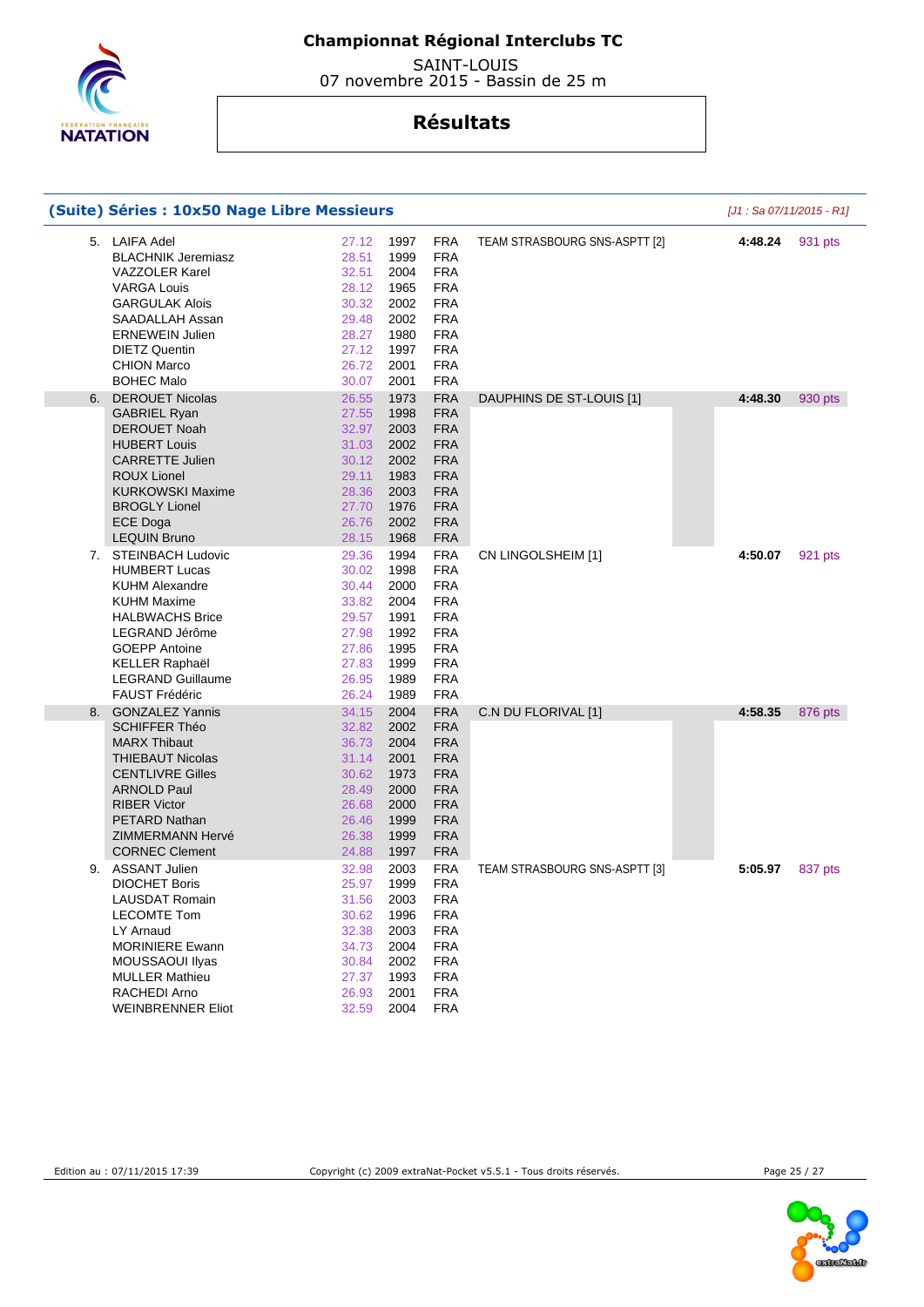

 SAINT-LOUIS 07 novembre 2015 - Bassin de 25 m

|     | (Suite) Séries : 10x50 Nage Libre Messieurs                                                                                                                                                                                                          |                                                                                                                                                                        |                                                                                                                                          |                               |         | [J1 : Sa 07/11/2015 - R1] |
|-----|------------------------------------------------------------------------------------------------------------------------------------------------------------------------------------------------------------------------------------------------------|------------------------------------------------------------------------------------------------------------------------------------------------------------------------|------------------------------------------------------------------------------------------------------------------------------------------|-------------------------------|---------|---------------------------|
| 10. | <b>SCHMITT Victor</b><br><b>DAHLEN Simon</b><br><b>BOEHLER Benjamin</b><br><b>LOMBARDO Maxime</b><br><b>MEYER Louis</b><br><b>ZAEPFFEL Leandre</b><br>ZAEPFFEL Theophane<br><b>COLIN Tristan</b><br><b>EGLES Martin</b><br>LE CHEVILLIER Malo        | 26.58<br>1999<br>29.16<br>1997<br>29.12<br>2000<br>32.42<br>2003<br>29.53<br>2000<br>29.89<br>2000<br>35.79<br>2004<br>2000<br>29.12<br>34.79<br>2003<br>31.48<br>2000 | <b>FRA</b><br><b>FRA</b><br><b>FRA</b><br><b>FRA</b><br><b>FRA</b><br><b>FRA</b><br><b>FRA</b><br><b>FRA</b><br><b>FRA</b><br><b>FRA</b> | NATATION HOCHFELDEN [1]       | 5:07.88 | 827 pts                   |
|     | 11. JUDAS Julien<br><b>FUCHS Thibaut</b><br><b>SCHMELTZ Nathan</b><br><b>CENTLIVRE Paulin</b><br><b>FREY Nicolas</b><br><b>BERTHELLIER Victor</b><br><b>JUDAS Nathan</b><br>PEROZ Tom<br><b>LEHMANN Lucas</b><br><b>FREY Thibaut</b>                 | 27.34<br>2000<br>2002<br>30.70<br>2003<br>31.57<br>31.06<br>2002<br>30.05<br>2001<br>32.18<br>2002<br>34.93<br>2003<br>33.44<br>2003<br>33.18<br>2003<br>32.88<br>2001 | <b>FRA</b><br><b>FRA</b><br><b>FRA</b><br><b>FRA</b><br><b>FRA</b><br><b>FRA</b><br><b>FRA</b><br><b>FRA</b><br><b>FRA</b><br><b>FRA</b> | THANN OLYMPIC N [1]           | 5:17.33 | 779 pts                   |
| 12. | <b>THOMAS Corentin</b><br><b>KLEIN Evan</b><br><b>THOMAS Robin</b><br><b>STOLTZ Axel</b><br><b>LAPLACE Julien</b><br><b>KLEIN Léo</b><br><b>GIRARDOT Martin</b><br><b>HASSENFORDER Florent</b><br><b>FREY Noé</b><br><b>OBACH Matthieu</b>           | 27.15<br>1998<br>36.45<br>2003<br>30.80<br>2001<br>36.40<br>2003<br>29.84<br>1982<br>41.09<br>2004<br>35.11<br>2002<br>35.24<br>2001<br>31.60<br>1999<br>27.36<br>1981 | <b>FRA</b><br><b>FRA</b><br><b>FRA</b><br><b>FRA</b><br><b>FRA</b><br><b>FRA</b><br><b>FRA</b><br><b>FRA</b><br><b>FRA</b><br><b>FRA</b> | AQUAVALLÉES NATATION CLUB [1] | 5:31.04 | 712 pts                   |
|     | 13. KROPP Zaccharie<br><b>GERARD Theo</b><br>CAYLUS Jean<br><b>SCHNELL Pierre</b><br><b>MUNDINGER Loïc</b><br><b>MAZE Arthur</b><br><b>RUOLT Matthieu</b><br><b>MERCIER Nathan</b><br><b>WAGNER Guillaume</b><br><b>TOULOUZE Noé</b>                 | 2000<br>30.18<br>1999<br>30.00<br>2002<br>29.19<br>33.77<br>2002<br>35.94<br>2002<br>39.20<br>2004<br>40.13<br>2005<br>31.00<br>2001<br>2004<br>35.48<br>2004<br>36.48 | FRA<br><b>FRA</b><br><b>FRA</b><br><b>FRA</b><br><b>FRA</b><br><b>FRA</b><br><b>FRA</b><br><b>FRA</b><br><b>FRA</b><br><b>FRA</b>        | SR COLMAR [2]                 | 5:41.37 | 664 pts                   |
|     | 14. SCHOTT Enzo<br><b>DI GRANDE Charles</b><br><b>DROESCH Olivier</b><br><b>SPITZER Swann</b><br><b>FRANCISCO Florian</b><br><b>FIGARD Killian</b><br><b>BERG Theo</b><br>NONNENMACHER Quentin<br><b>VETTER Gaspard</b><br><b>REICHHARDT Quentin</b> | 2002<br>33.17<br>35.94<br>2003<br>33.25<br>1967<br>2003<br>39.57<br>33.41<br>2002<br>41.64<br>2005<br>32.29<br>2002<br>30.29<br>1999<br>40.83<br>2005<br>29.96<br>1998 | <b>FRA</b><br><b>FRA</b><br><b>FRA</b><br><b>FRA</b><br><b>FRA</b><br><b>FRA</b><br><b>FRA</b><br><b>FRA</b><br><b>FRA</b><br><b>FRA</b> | AC MOLSHEIM MUTZIG [3]        | 5:50.35 | 623 pts                   |